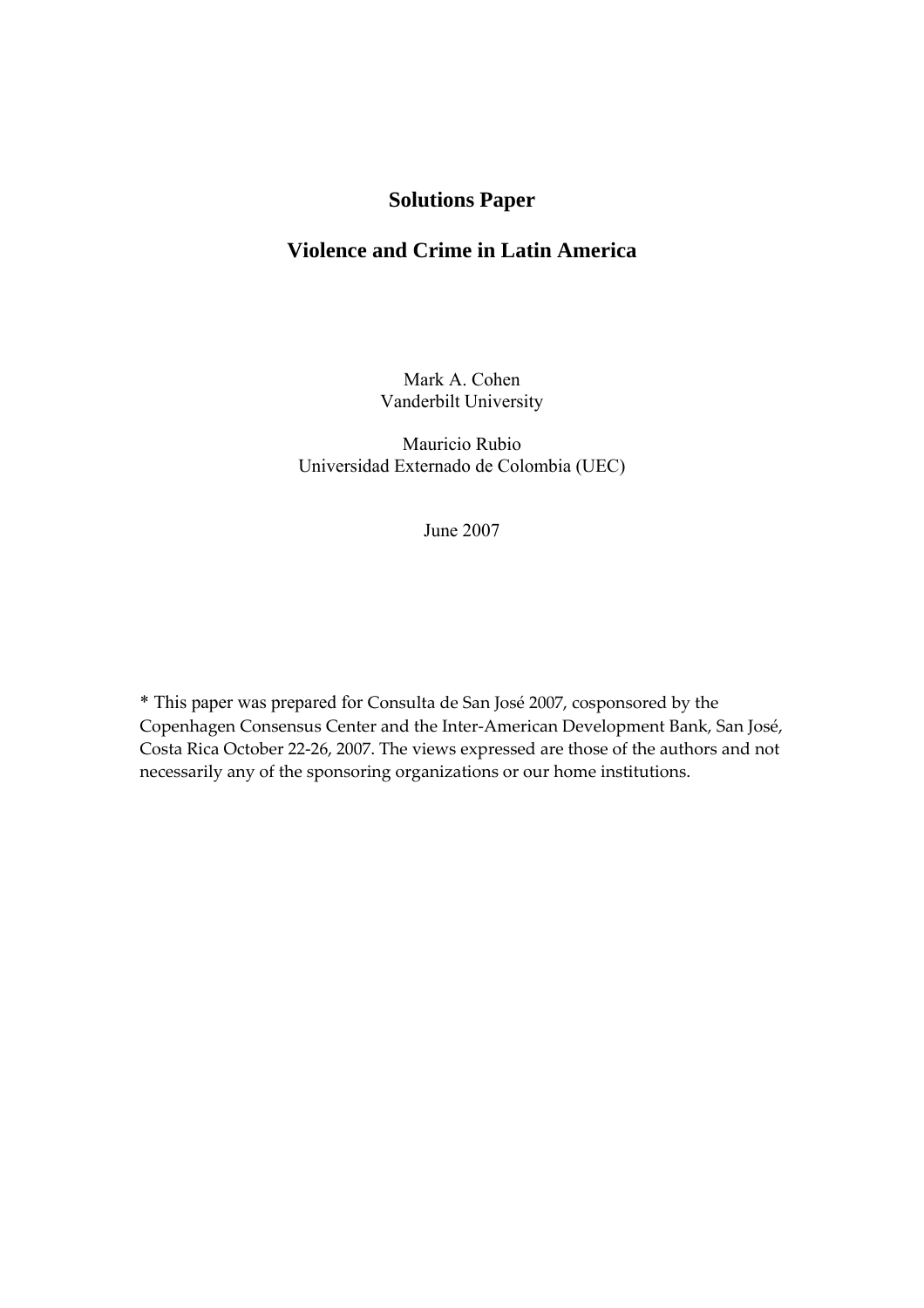#### **I. CHALLENGES**

#### **A. Background**

 The public survey that was conducted by the IDB for this project identified the problem of "crime and violence" to be one of the areas of major concern in Latin America. In particular, the following items were identified (in descending or perceived priority): (a) high incidence of crime, (b) drug trafficking, (c) proliferation of violent youth gangs, (d) pervasiveness of money laundering, and (e) frequency of domestic violence. In conducting the research for this present paper, we evaluated the nature of the evidence on the extent to which these perceived issues would rise to the level of being "significant," as well as the evidence on "what works" and what the benefits and costs are from programs that have been shown to be effective.

 Setting the boundaries of our analysis was a difficult task, but one that we needed to do in order to arrive at a solutions document that would be of value to policy makers. For example, while most incidents of crime and violence are essentially "local," the causes and potential solutions to crime might lie well outside the local or even national jurisdiction. This is true globally – where many types of crimes are clearly of a global character and require more than local solutions.

 There are several very stark examples of this problem in the case of crime and violence in Latin America. For example, the demand for drugs in the U.S. and Europe will have an impact on the supply of drugs in various Latin American countries – and hence will impact organized crime and gang-related violence. Because these markets operate outside of traditional legal institutions, enforcement of property rights disputes, for example, also take place outside normal legal channels – hence contributing to the demand for violence itself. Moreover, because the demand for drugs is coming outside of Latin America, any attempt to reduce the supply of drugs in one "hot spot" country in Latin America will ultimately backfire as drug production is shifted to another country to keep up with the demand. There is good evidence that this has happened repeatedly in Latin America. Thus, without global solutions, a Latin American solution to this problem is unlikely to succeed.

 Drug and terrorism policy in the U.S. and Europe can also affect crime and violence in Latin America. For example, the U.S. war on drugs has led to the extradition of drug lords – something that has destabilized the Colombian drug market, for example, with the ultimate effect of more violence between organized drug cartels to gain control over local areas. This contrasts with the approach taken in Europe which is largely to treat drugs as a 'consumption' problem at home.

 Similarly, some researchers have suggested that immigration and prison policies in the U.S. affect crime and gang-related violence in Latin America. For example, illegal immigrants who have committed crimes while in the U.S. will serve time in prison and then be deported to their home country. To the extent that returning prisoners have joined gangs in U.S. prisons and transfer knowledge and experience back to their home countries – this exacerbates the gang violence problem in the home country.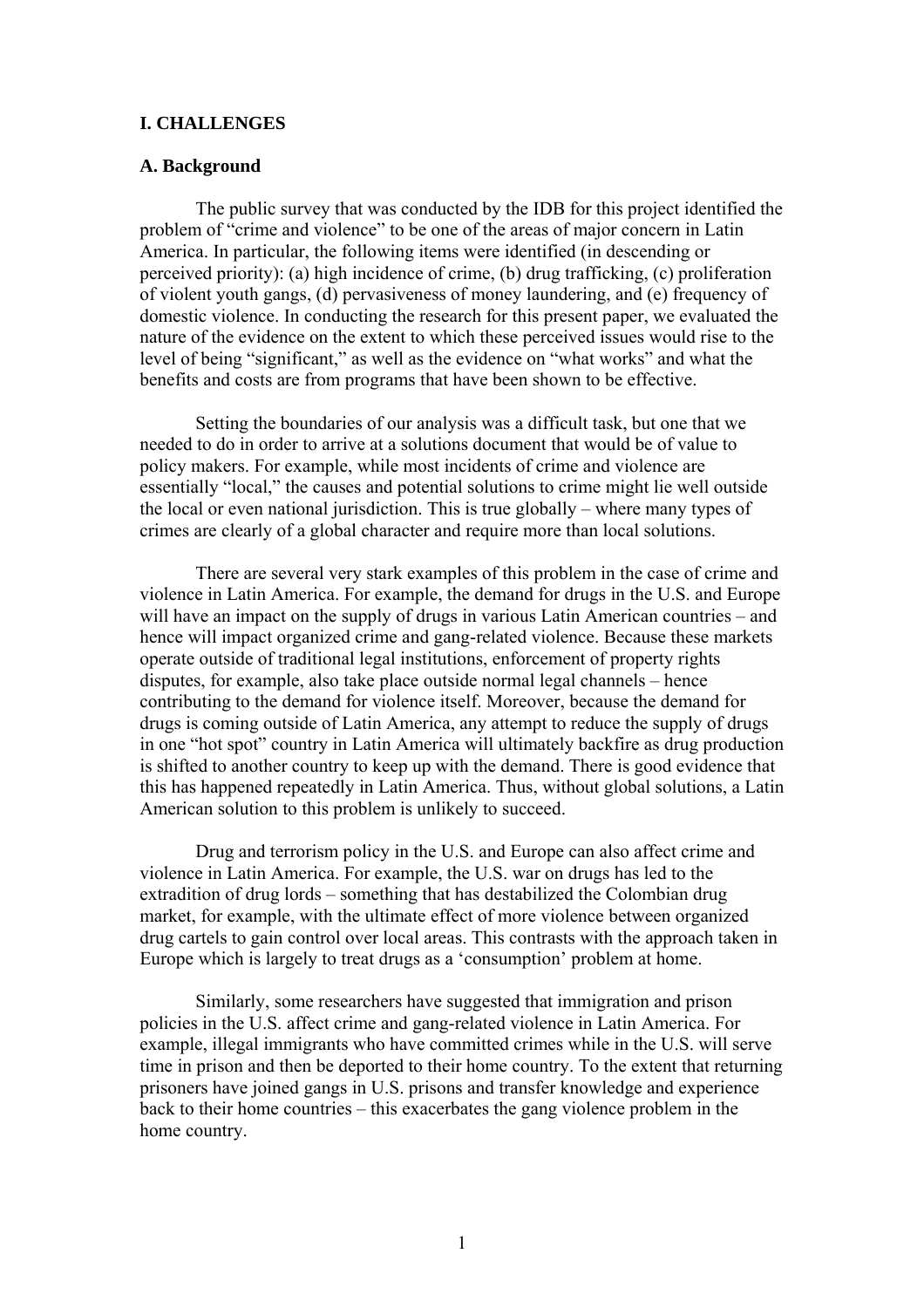In this paper, we take these factors as exogenous and beyond the scope of our immediate concern – which is to identify the most cost-beneficial programs that can be implemented in Latin America to reduce crime and violence given the current situation and institutions within which we have to work.

 Policy discussions over crime and violence in Latin America have oftentimes been framed using political and ideological themes. Thus, for example, calls for more police and tougher prison sentences are often seen as attempts by the "right" to control the underclass. Similarly, calls for prevention programs through better education, jobs, and an enhanced standard of living to reduce the desirability of illegal occupations are often seen as "socialist" solutions by the right. Given this political backdrop as well as the fact that the field of criminology itself has historical roots in sociology, there is scant empirical evidence on either the extent of criminal behavior or the effectiveness of prevention or control strategies in Latin America. Police records are notoriously poor – and often generated by corrupt politicians or police administrations to support their point of view. There have only been a few comprehensive victimization surveys in some countries, and any significant crosscountry comparisons that can be made are of only limited value unlike more detailed surveys in the U.S. and Europe. There are also no reliable indicators of drugs or arms trafficking or the influence of organized crime. Measures of these problems are largely indirect and subject to considerable uncertainty. Thus, in the following section on the extent of crime and violence in Latin America, the uninitiated reader might be struck by the lack of solid data – but this is a persistent problem in measuring crime and violence.

### **B. Basic Facts on Crime & Violence in Latin America**

#### **(1). Incidence of Crime and Violence**

 Although a recent rise in crime and violence in Latin America is almost taken for granted,<sup>1</sup> the available evidence is not conclusive. Moreover, existing sources of reported crime and violence data are often contradictory – sometimes oftentimes with no apparent method of reconciliation. Instead, if any pattern is clear, it is that crime and violence are highly variable across countries and even across localities within countries. Nevertheless, the evidence is clear that crime and violence in Latin America is a serious problem that has a significant impact on the health, well-being, and economic development of the region. In this section, we review the empirical evidence on crime and violence, to provide a context in which our solutions are being proposed.

 For the period 1995-2002 the annual increase in homicides (2.1%) was slightly higher than the rise in population  $(1.6\%)$  for Latin America as a whole.<sup>2</sup> However, this rise in homicides was concentrated in South America. In Central America, there was a continuous drop in homicide rates. This is shown in Figure 1;

<sup>&</sup>lt;sup>1</sup> WOLA (2006)<br><sup>2</sup> OPS (2005)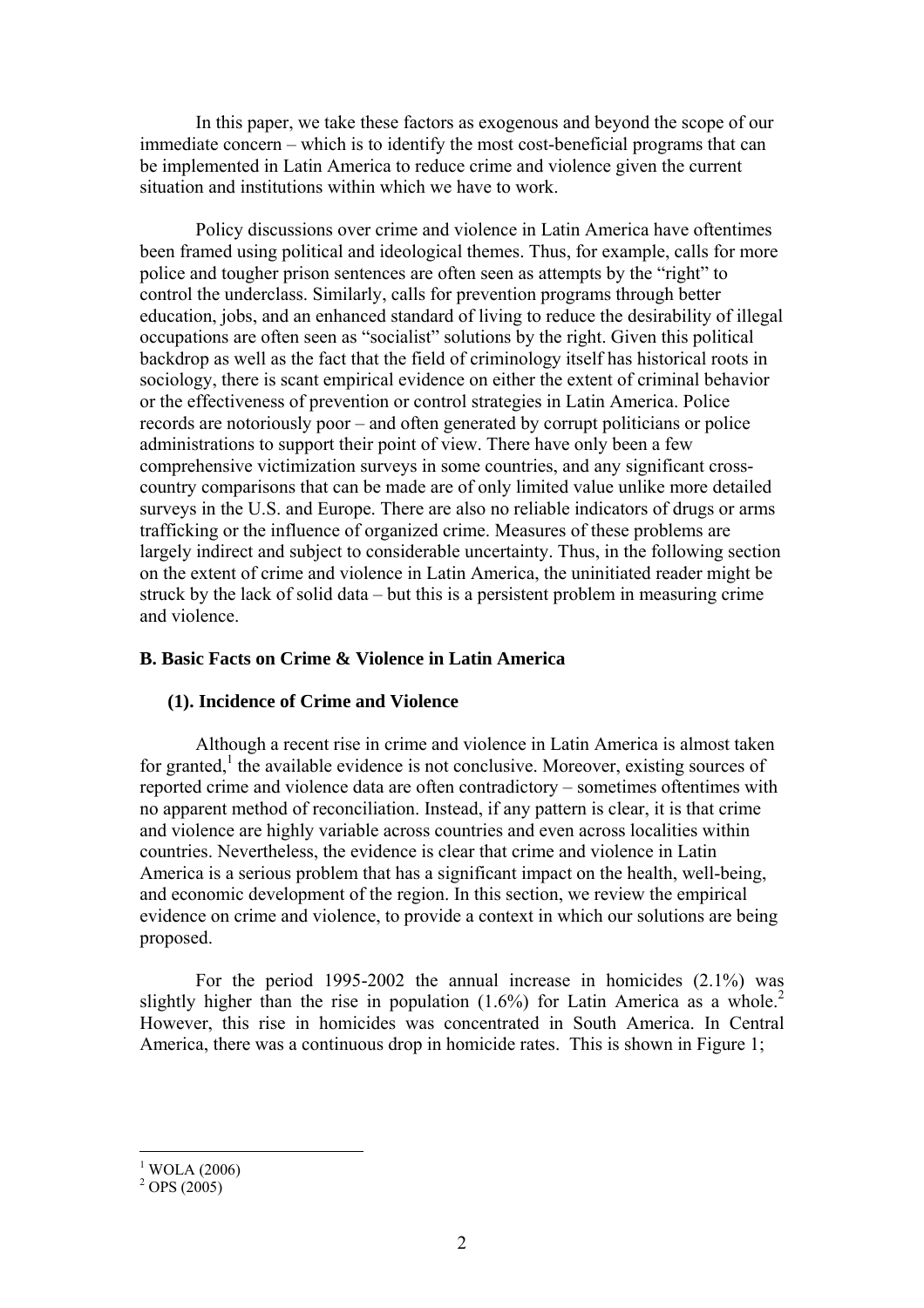

Source: Calculations based on OPS (2005) & CELADE (2003)

According to the Pan American Health Organization (PAHO-OPS) figures, the recent evolution of homicides varies among countries, as shown in Figure 2:

|                                     |      |          | Figure 2 |          |          |          |          |          |
|-------------------------------------|------|----------|----------|----------|----------|----------|----------|----------|
| <b>HOMICIDE RATE - 1995 TO 2002</b> |      |          |          |          |          |          |          |          |
|                                     | 1995 | 1996     | 1997     | 1998     | 1999     | 2000     | 2001     | 2002     |
| Argentina                           | 5,0  | 4,9      | 4,9      | 5, 3     | 5,8      | 6,2      | 6,6      | 7,0      |
| Brasil                              | 26,6 | 27,3     | 28,1     | 28,7     | 29,2     | 29,8     | 30,4     | 31,0     |
| Chile                               | 2,9  | 2,9      | 2,9      | 3,4      | 3,9      | 4,3      | 4,8      | 5, 3     |
| Colombia                            | 91,6 | 86,0     | 80,4     | 81,2     | 82,1     | 82,9     | 83,8     | 84,6     |
| Costa Rica                          | 5,4  | 5,5      | 5,6      | 5,7      | 5,9      | 6,0      | 6,1      | 6,2      |
| Cuba                                | 6,1  | 6,6      | 7,1      | 7,1      | 7,1      | 7,1      | 7,1      | 7,0      |
| Ecuador                             | 14,0 | 14,1     | 14,1     | 14,4     | 14,7     | 15,1     | 15,4     | 15,7     |
| El Salvador                         | 35,7 | 43,0     | 50,4     | 49,0     | 47,6     | 46,2     | 44,8     | 43,4     |
| Guatemala                           | 21,6 | 22,3     | 23,1     | $\cdots$ | $\cdots$ | $\cdots$ | $\cdots$ | $\cdots$ |
| Honduras                            | 0,0  | $\cdots$ | $\cdots$ | $\cdots$ | $\cdots$ | $\cdots$ | $\cdots$ | $\cdots$ |
| México                              | 17,1 | 16,4     | 15,7     | 14,8     | 13,9     | 13,0     | 12,1     | 11,1     |
| Nicaragua                           | 11,3 | 11,1     | 11,0     | 11,3     | 11,5     | 11,8     | 12,0     | 12,3     |
| Panamá                              | 11,1 | 11,1     | 11,1     | 11,6     | 12,1     | 12,6     | 13,2     | 13,7     |
| Paraguay                            | 15,6 | 16,4     | 17,3     | 17,5     | 17,7     | 17,9     | 18,1     | 18,4     |
| Perú                                | 6,2  | 5,3      | 4,5      | $\cdots$ | $\cdots$ | $\cdots$ | $\cdots$ | $\cdots$ |
| Puerto Rico                         | 22,8 | 22,6     | 22,4     | 21,7     | 20,9     | 20,2     | 19,4     | 18,7     |
| R Dominicana                        | 11,2 | 11,1     | 11,1     | $\cdots$ | $\cdots$ | $\cdots$ | $\cdots$ | $\cdots$ |
| Uruguay                             | 4,8  | 4,9      | 5,0      | 5,1      | 5,1      | 5,1      | 5,2      | 5,2      |
| Venezuela                           | 15,6 | 16,0     | 16,3     | 19,6     | 22,8     | 26,0     | 29,2     | 32,0     |

Source : OPS (2005)

For Nicaragua, where PAHO-OPS figures show a small rise in homicide rates, official Policía Nacional figures show a decline from 1992 to 2000, as shown in Figure 3: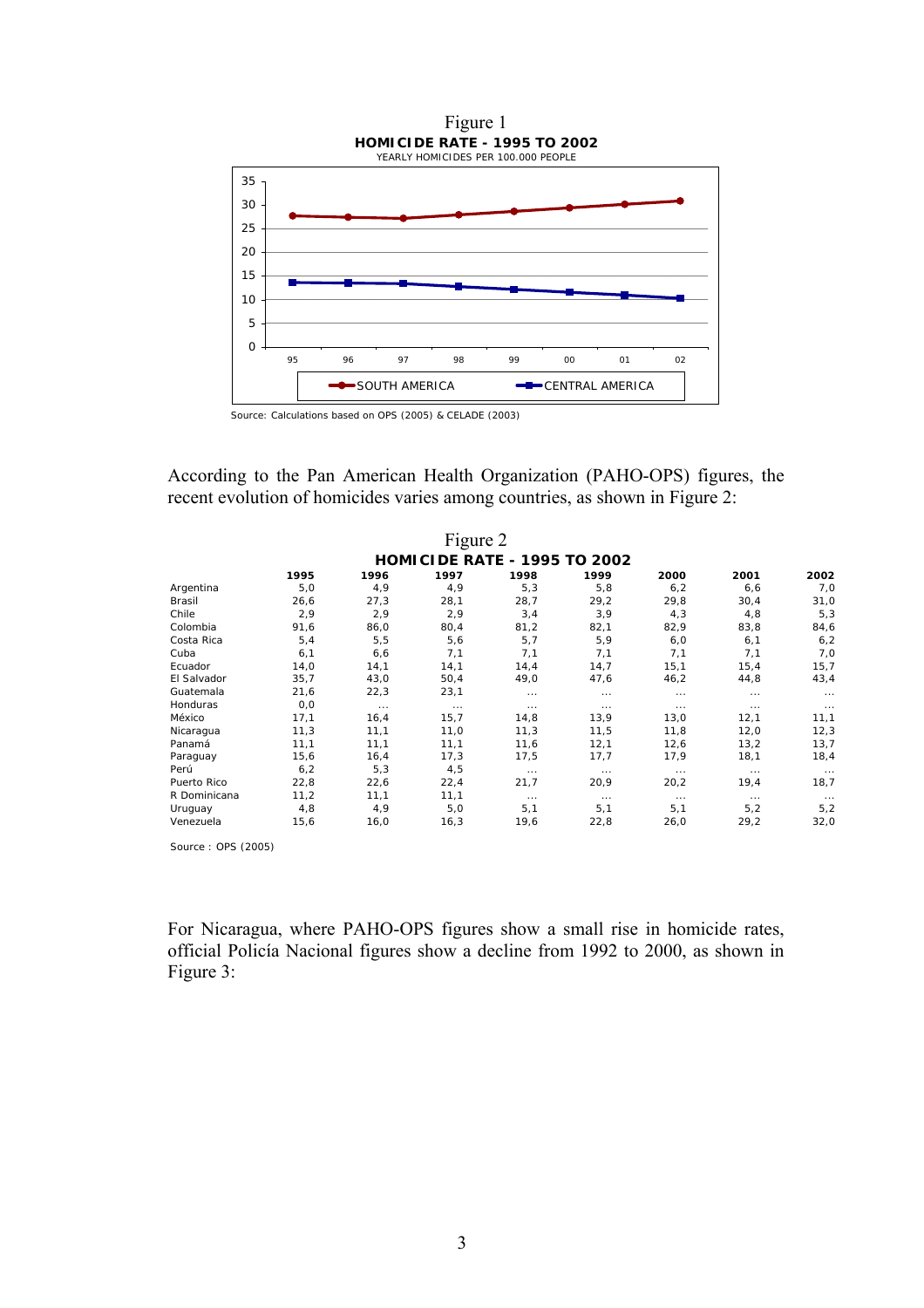

In some high violence countries, the rise in homicide rates is far from clear. For example, according to Policía Nacional data in Colombia, there has been a sharp and continuous drop since the 1990s, as shown in Figure  $4<sup>3</sup>$ 



In Honduras, estimates of homicide rates differ but it is not easy to say that violence is on the rise. This is shown in Figure 5:

 $3$  We area aware that there is a discrepency between the reported drop in homicidas in Colombia in this table and the PAHO-OPS data shown on the previous page that suggests there has been no such drop. While we believe the Policía Nacional data tend to be reasonably reliable, we have not been able to reconcile these figures with the PAHO-OPS data where we are uncertain about methodology or reliability. Nonetheless, this illustrates our points that (a) there is a lack of good data on crime and violence in Latin America, and (b) it is difficult to make reliable comparisons

 $\overline{a}$ 

across countries or between Latin America and crime rates in other parts of the world.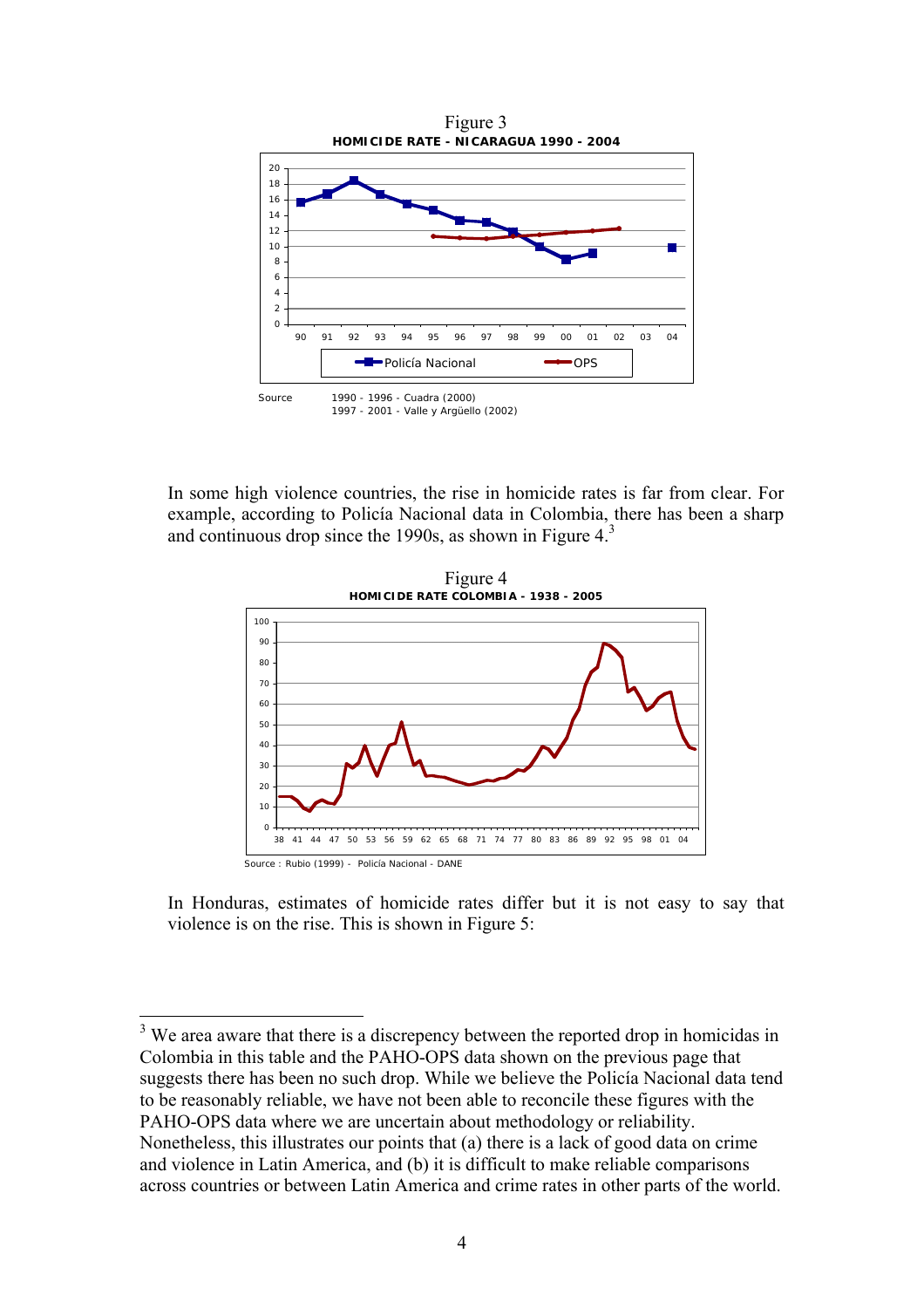

In El Salvador, another high violence country, victimization rates show a continuous drop, as shown in Figure 6:



Source: IUDOP - FESPAD (2004)

 Despite this mixed picture, it is important to put the problem of violence into perspective relative to other countries. For example, the World Health Organization (WHO) estimates that the number of homicides committed with firearms in Latin America –between 73,000 and 90,000 a year– has reached three times the world average. Further, violence is the leading cause of death among Latin Americans between the ages of 15 and 44. The homicide rates reported above for the countries of Colombia, El Salvador, Venezuela, and Brasil are among the highest in the world. While it is even difficult to make world-wide comparisons of homicide rates – it is even more difficult to do so with non-fatal crimes and violence due to differences in definitions, reporting rates, and survey methodologies. Partly for that reason alone, homicide is often used as a barometer of overall crime and hence the best crime for such international comparisons.

#### **(2). High Variance of Homicide and Violence Rates**

 More consistent with available information is the statement the crime and violence rates have a large variance both in time and space. For example, PAHO-OPS figures on homicide rates show ratios of almost 1 to 30, as shown in Figure 7. It is not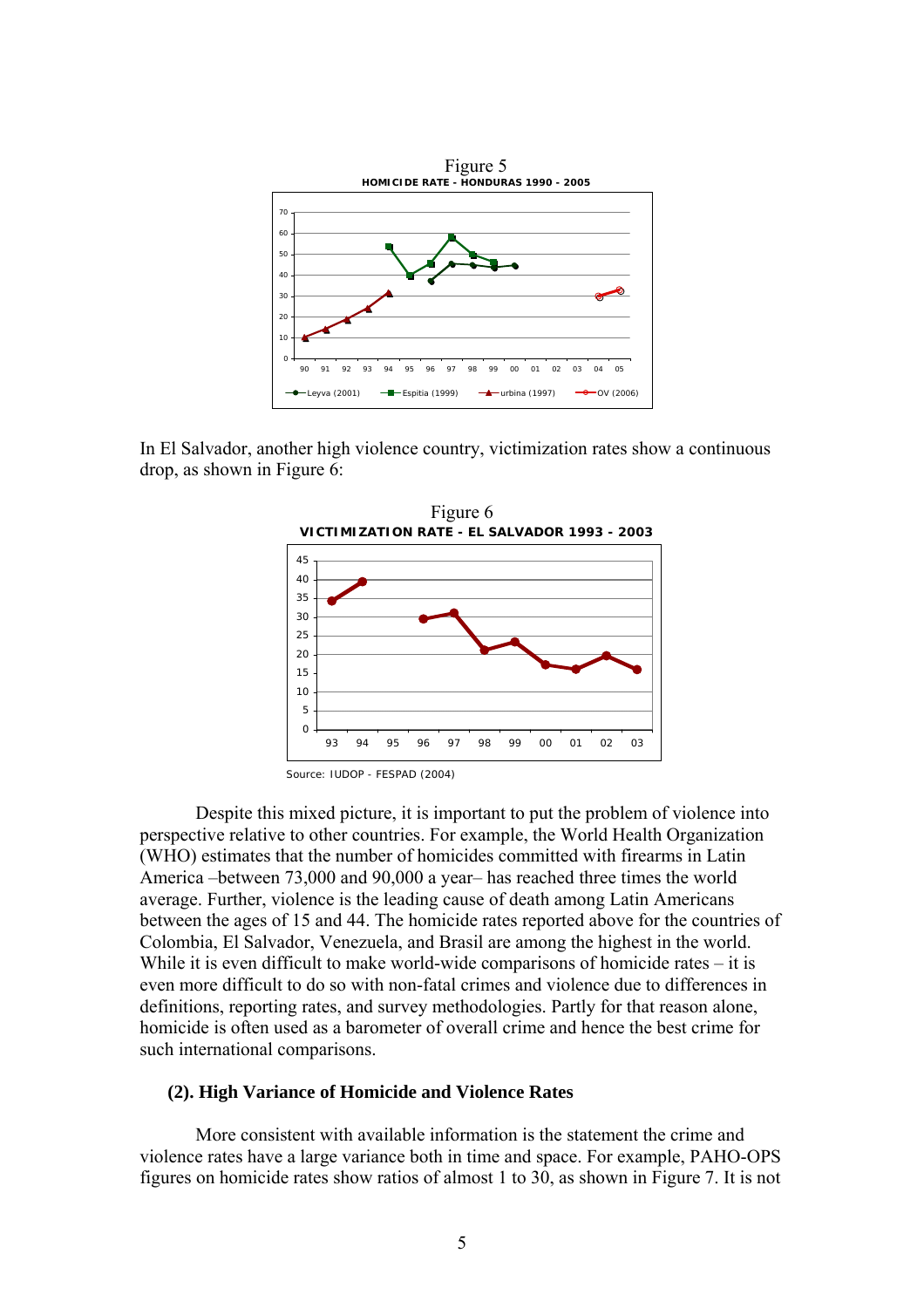easy to find such large differences across countries in any other social/economic indicator in Latin America. In Colombia, homicide rates were down almost 50% in one decade.



Source: OPS (2005)

In urban areas, differences are just as big, as shown in Figure 8. For example, homicide rates in Recife, or Medellin are 10 or 20 times as high as those observed in Ciudad de Panamá, or Santiago or Buenos Aires.

Even within a country, homicide rates depend highly on local factors. As shown in Figure 9, in Honduras, for example, the homicide rate by departamento varies from 107 in Cortés to 8 per 100,000 in Colón.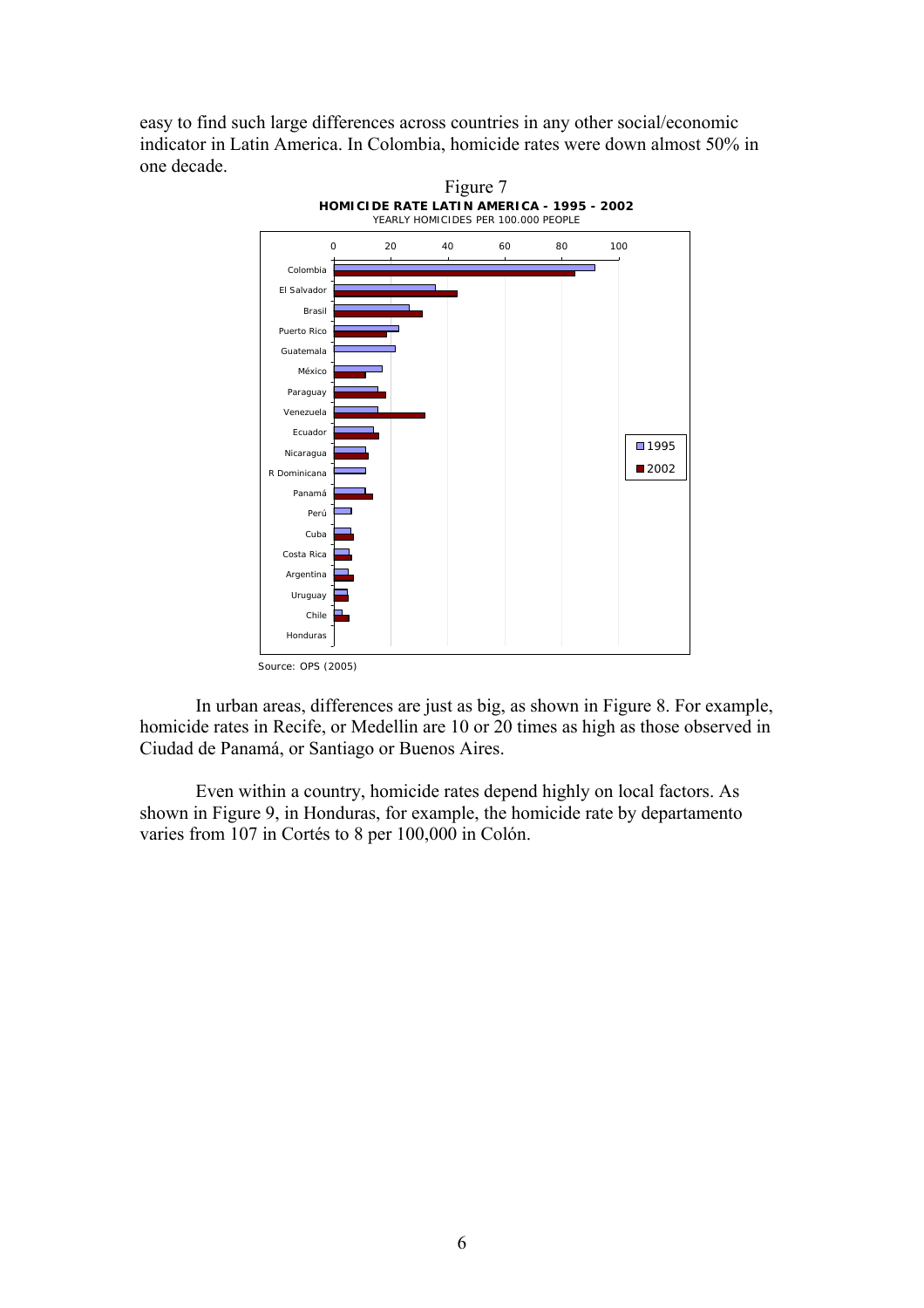

Source: Mockus y Acero (2005)



Similar differences are found in Guatemala, as shown in Figure 10, where homicide rates range from less than 5 in Huehuetenango to more than 90 per 100,000 in Izabal.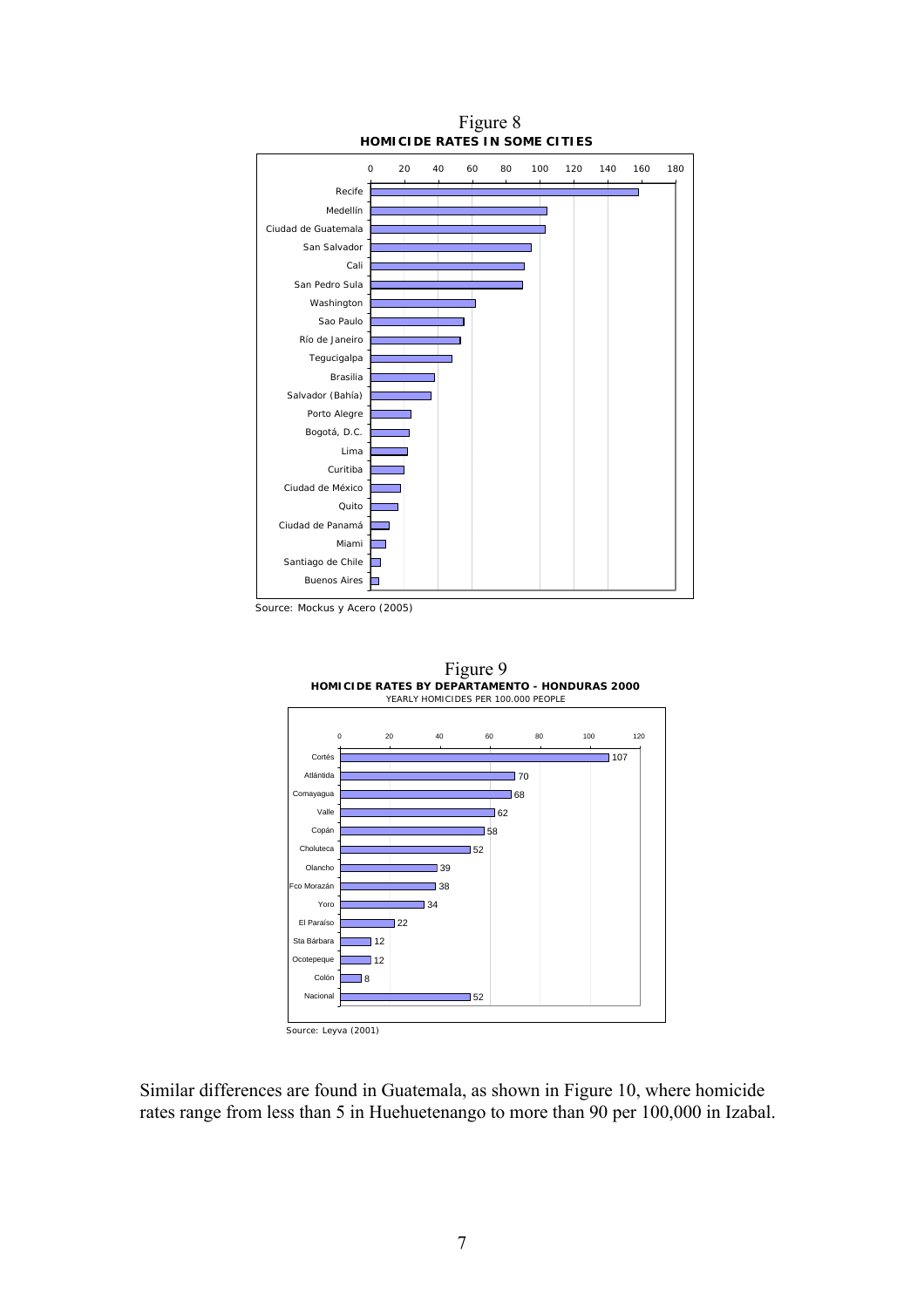

Even in a small geographical area, or within a municipality, differences in the level of violence can be staggering. This is illustrated in Figure 11. For example, in San Pedro Sula, Honduras, homicide rates reach almost civil war levels. Yet, neighboring villages like Omoa or Santa Rita, show very small incidence of murders. Some barrios in San Pedro Sula show rates that are 4 or 8 times the city average.



Source : Rubio y DIEM (2003)

 Victimization rates also show some differences that do not always correspond to differences in homicide rates. Colombia, for example, has been the indisputable leader in homicides and kidnapping. However, as shown in Figure 12, Colombia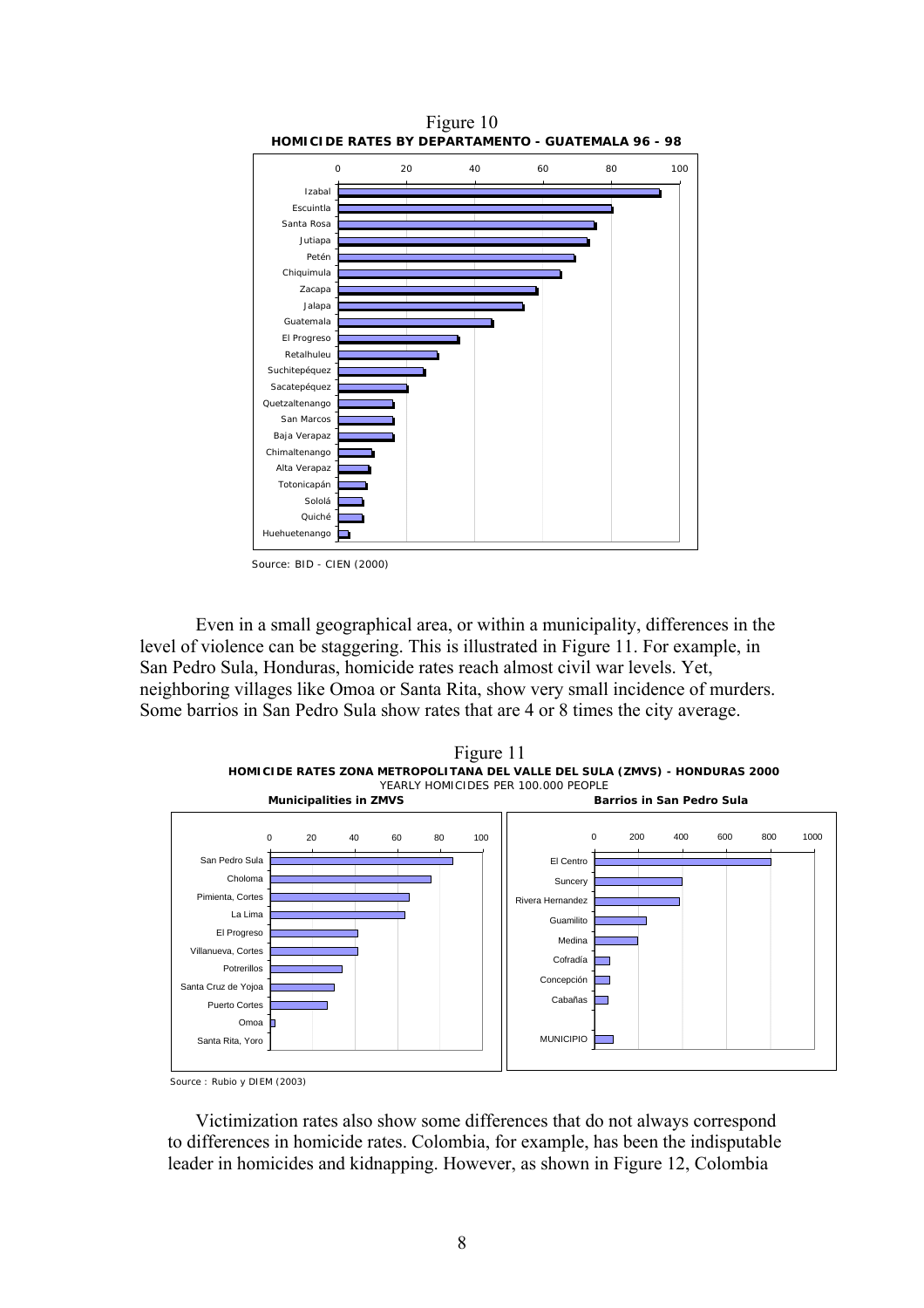is behind Venezuela, Mexico, Ecuador, Argentina, Peru and Brasil in terms of non-fatal victimization.



Source: Latinobarómetro - From Gavira y Pagés (1999)

Similarly, as shown in Figure 13, victimization rates in Honduras are lower than in Guatemala, Nicaragua and even peaceful Costa Rica.





Source: Barómetro Centroamericano from BID-CIEN (2001)

## **(3). Gang Membership**

Gang membership in Central America shows the same pattern of high variance. As shown in Figure 14, according to estimates reported by USAID (2006) there are 500 gang members per 100.000 people in Honduras. In El Salvador the figure is 153, in Guatemala 111, and in Nicaragua 40.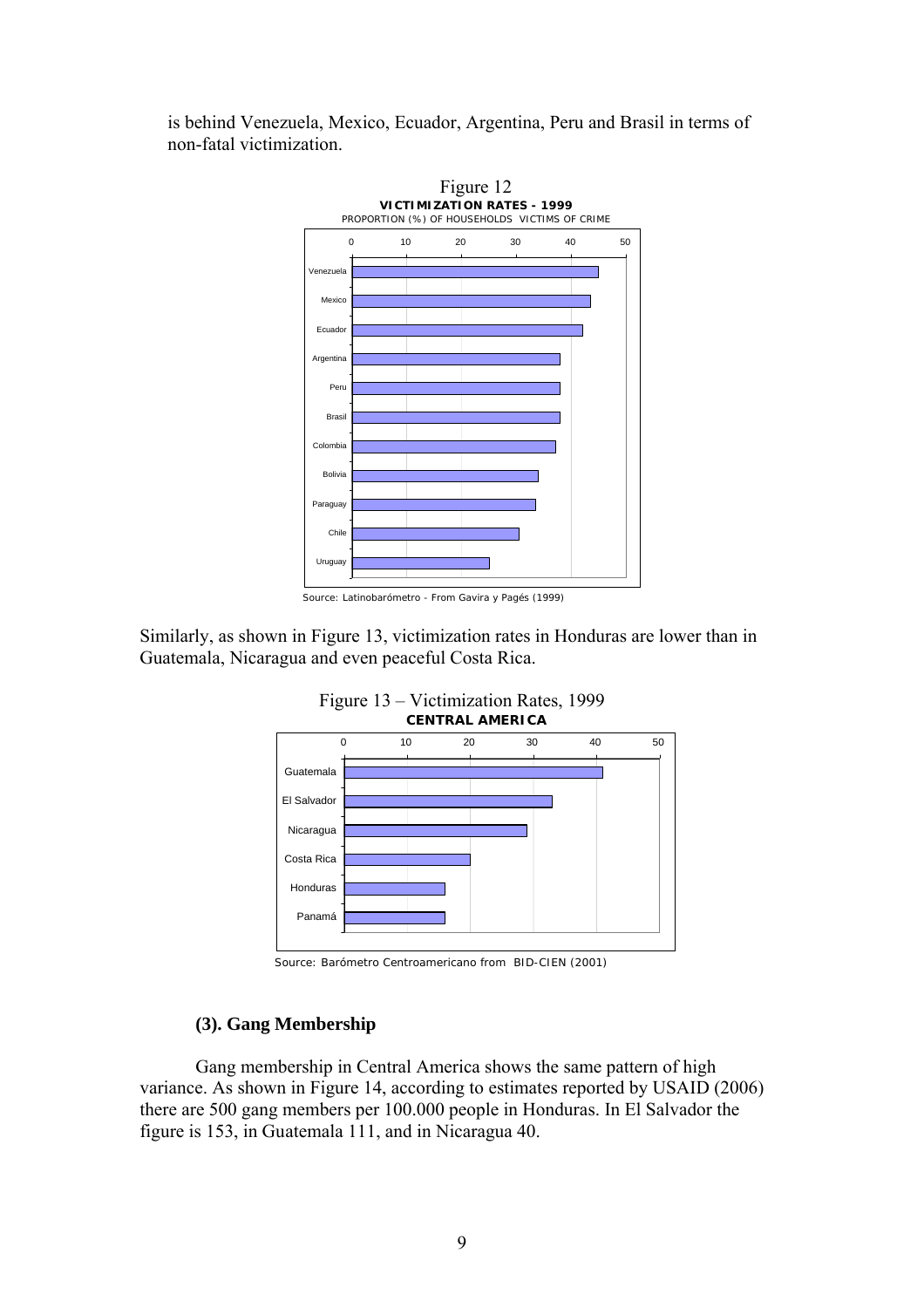

Source: Gang membership USAID (2006) - Population 2005 United Nations

According to recent random, representative self report surveys, gang membership among students varies from 5.5% in Panamá to less than 1% in San Pedro Sula (Rubio, 2007), as shown in Figure 15



Source: Self report surveys - Rubio (2007)

Estimates of gang incidence from self-report surveys are quite different from those calculated from police records. According to the former, gang membership in Nicaragua is higher than in Honduras (Tegucigalpa & San Pedro Sula). However, according to police records, gang membership in Honduras is 10 times higher than in Nicaragua. Due to the difference in data collection methodologies, it is impossible to reconcile these discrepancies.

The problem of gang violence is further complicated by the possibility that some gangs in Latin America might be controlled by members in the U.S. – often in prison themselves. Moreover, it has often been stated that deportation of gang members and other violent offenders from U.S. prisons exacerbates the gang problem in Latin America as those who return to their home countries are more likely to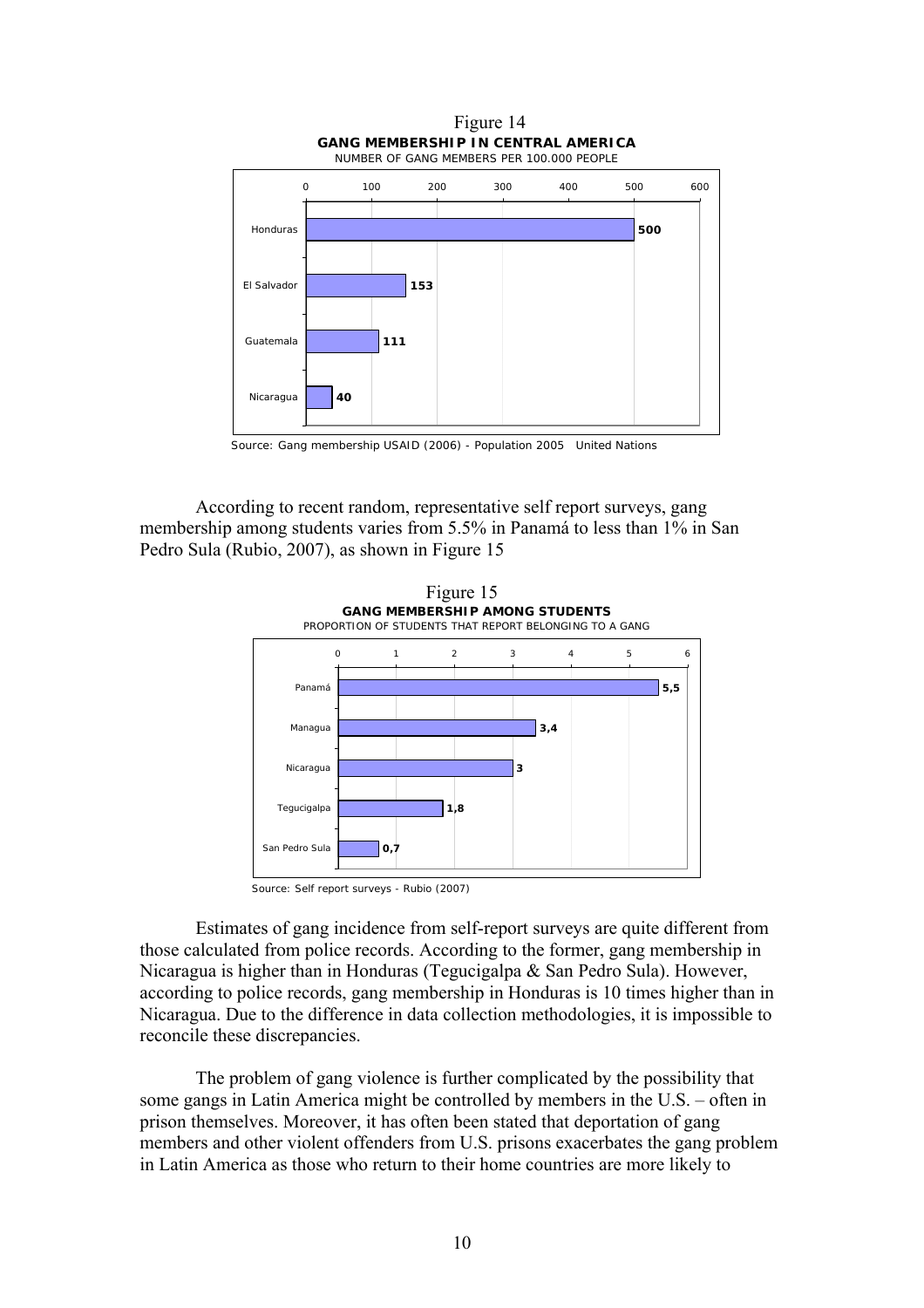become active and dangerous gang members.<sup>4</sup> Recently, this view has been contradicted by several researchers (see e.g. WOLA, 2006). Regardless, the problem of gang violence is multi-faceted – and even if part of any ultimate solution involved dealing with these external political forces (e.g. immigration/deportation issues), the problem of youth gangs and violence will still persist. Ultimately, we focus on these internal problems of preventing youth violence in the community – as well as rehabilitation and re-entry of youth into a community once they have started down a path of crime. While international and/or other country policies might have an impact on gang activity in Latin America, we believe these programs, if implemented, will have a positive effect irrespective of these external factors.

## **(4). Offenders Mostly Young Men**

Most crime and violence in Latin America seems to be committed by young men. However, it is difficult with available information to estimate the exact contribution of young men to violence, for many reasons. Since clearance rates are very low (i.e. number of arrests per committed offense), the profile of perpetrators is mostly unknown. Moreover, reporting rates are low relative to other parts of the world (Levitt and Rubio, 2000).

To make matters even more difficult, clearance and reporting rates are negatively associated with the levels of violence. If crime is very high, the criminal justice system, from prosecutors to judges to prisons, simply cannot keep up. Also, as criminals get more power, victims report less to official authorities. In Colombia, for example, a victimization survey made in regions under the influence of different illegal armed groups (e.g. guerrillas, paramilitary, narcos), showed that as violence gets worse, in terms of stronger influence of mafias, victims rely less on the official criminal justice system which, in turn, is less able to perform (see Figure 16).





Source: Cuellar (1997)

 $\overline{a}$ 

4 See for example "Somos la mano de obra del crimen organizado: las pandillas Centroamericanas", *El País* (Spain) May 10 2005. The *Economist* "After the massacre" , January 15, 2005. "Combating El Salvador's gangs" BBC News March 20 , 2004, "Derrière la violence des gangs du Salvador" *Le Monde Diplomatique* March 2004, "La lutte contre les gangs" e *Le Monde*, November 26, 2005, *Boston Herald* January 2005, *Washington Post*, July 2005.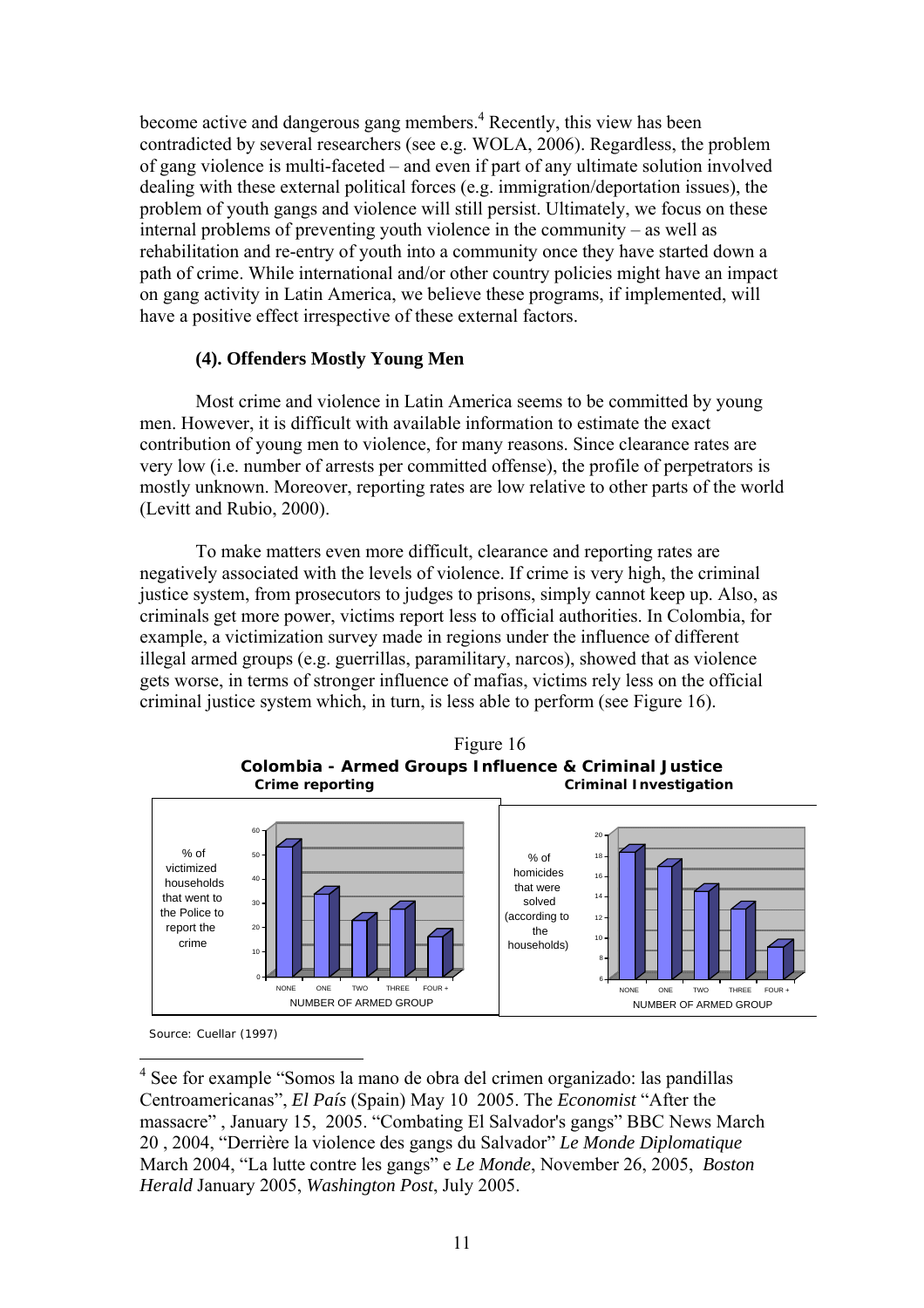A similar pattern over time can be deduced from data on reporting of murders to the police in Honduras. As shown in Figure 17, as homicide rates went up during the 80s-90s, the proportion of cases reported to the police decreased.



This scenario of "no justice" or "private justice" instead of dealing with crime through the official criminal justice system can be relevant both in neighborhoods where organized crime and/or gangs have political control or where paramilitary regain it.

Some indirect evidence of the role that young people play in crime and violence is the strong relationship between gang presence in the barrios and insecurity – both victimization rates and feelings of safety among students, as shown in Figure 18.



Figure 18 **GANG INCIDENCE AND SECURITY IN THE BARRIO**

Source: IADB Self report surveys - Data by municipalities - Rubio (2007)

In spite of the difficulty of assessing the share of young people in crime  $\&$ violence, two facts seem corroborated by different kinds of evidence – testimonial, police records, victimization  $\&$  self report surveys-: (i) youth gangs work closely with organized crime and (ii) among young people, the most serious violence is committed by gang members.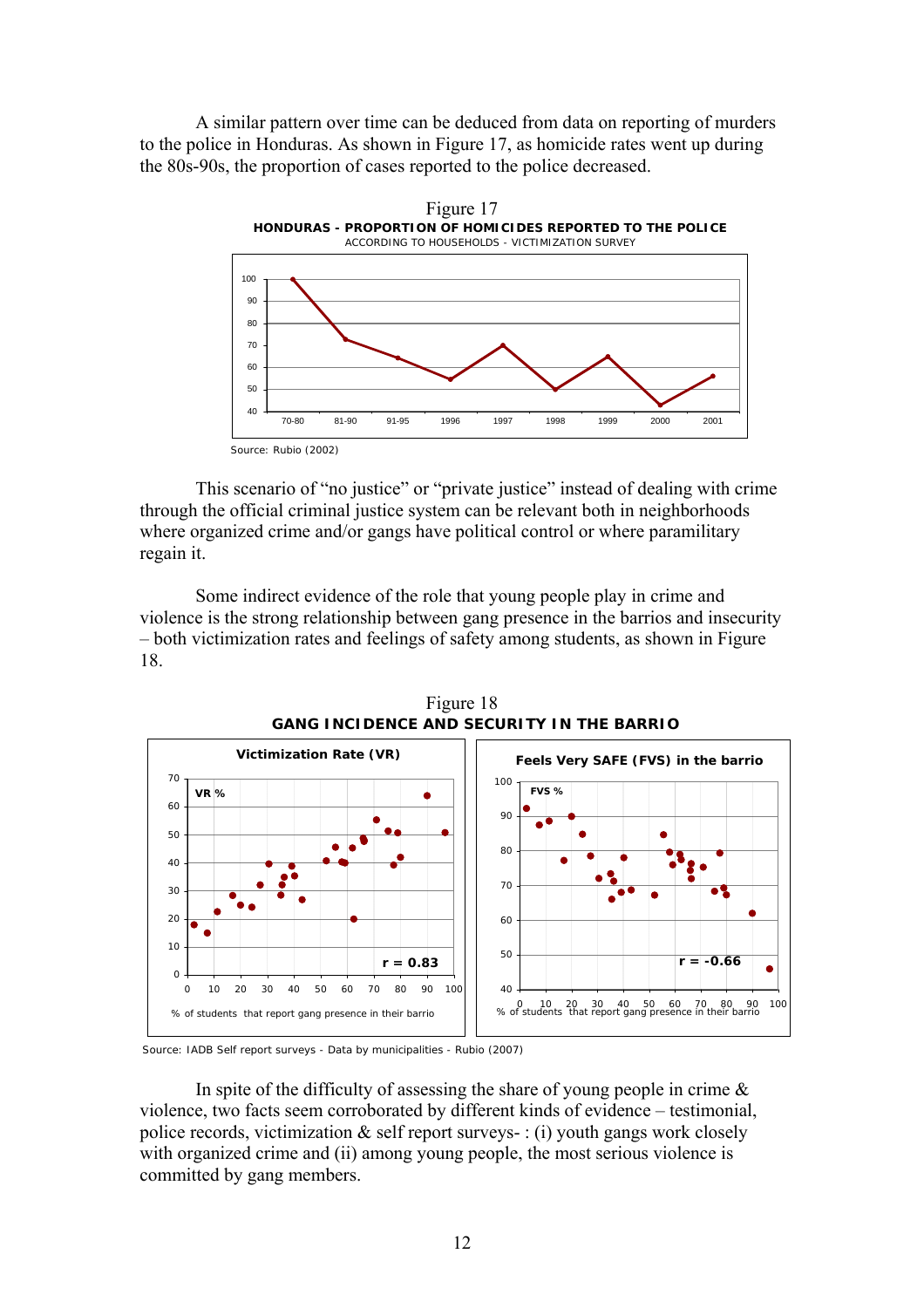A random household victimization survey done in Honduras in which respondents were asked to rate – from irrelevant to very high- the influence of both maras –gangs in Central America - and organized crime shows how closely related both of these phenomena are. This is shown in Figure 19.



Source: Rubio (2002)

The same type of scenario has been found in Cali and Medellín in Colombia.

The IADB self-report surveys done in Central America show that gang membership significantly increases the probability of a young person committing an offence (Rubio, 2007). The difference between the frequency of offending among gang members and students varies across the sample, but is always higher than 50 percent, as shown in Figure 20. It seems to be higher where gangs are highly organized. Such is the case of the maras in Honduras (Tegucigalpa & ZMVS).



Students that do not belong to a gang

Source: IADB Self -report surveys - Rubio (2007)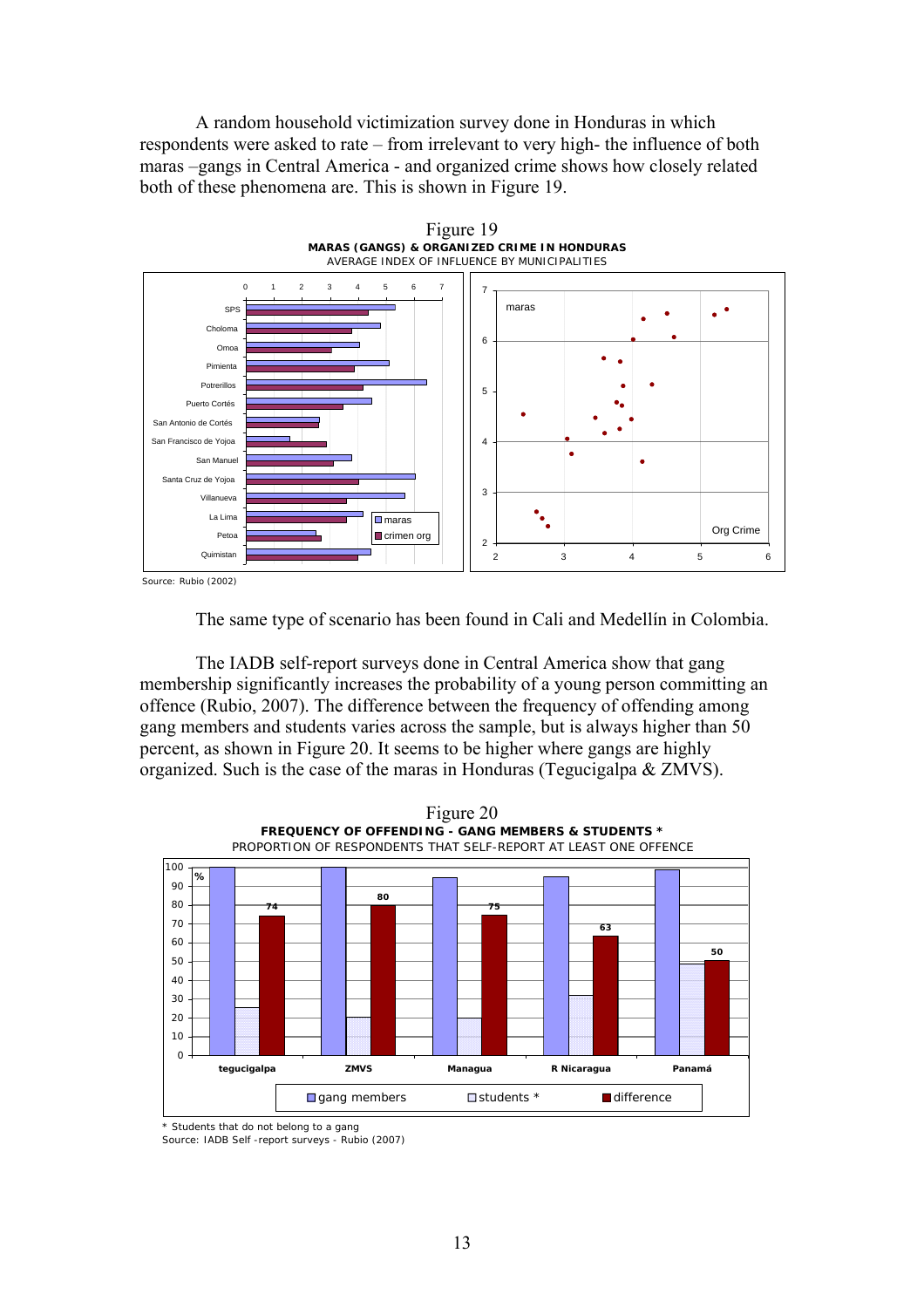For serious offences, such as homicides, the difference between gang members and students is larger. Gangs almost monopolize extreme violence among young people. As shown in Figure 21, the incidence of homicide among gang members can be quite high: 55% in Tegucigalpa and 53% in Panamá.



Figure 21

\* includes serious injuries

Source: IADB Self -report surveys - Rubio (2007)

There is a lot of evidence that relates high homicide rates with illegal markets, especially with drugs (see Levitt and Rubio, 2000). So it does not come as a surprise that high self-report of homicides is closely associated with drug selling among young people. This kind of offence is also concentrated in gang members, as shown in Figure 22.





Source: IADB Self -report surveys - Rubio (2007)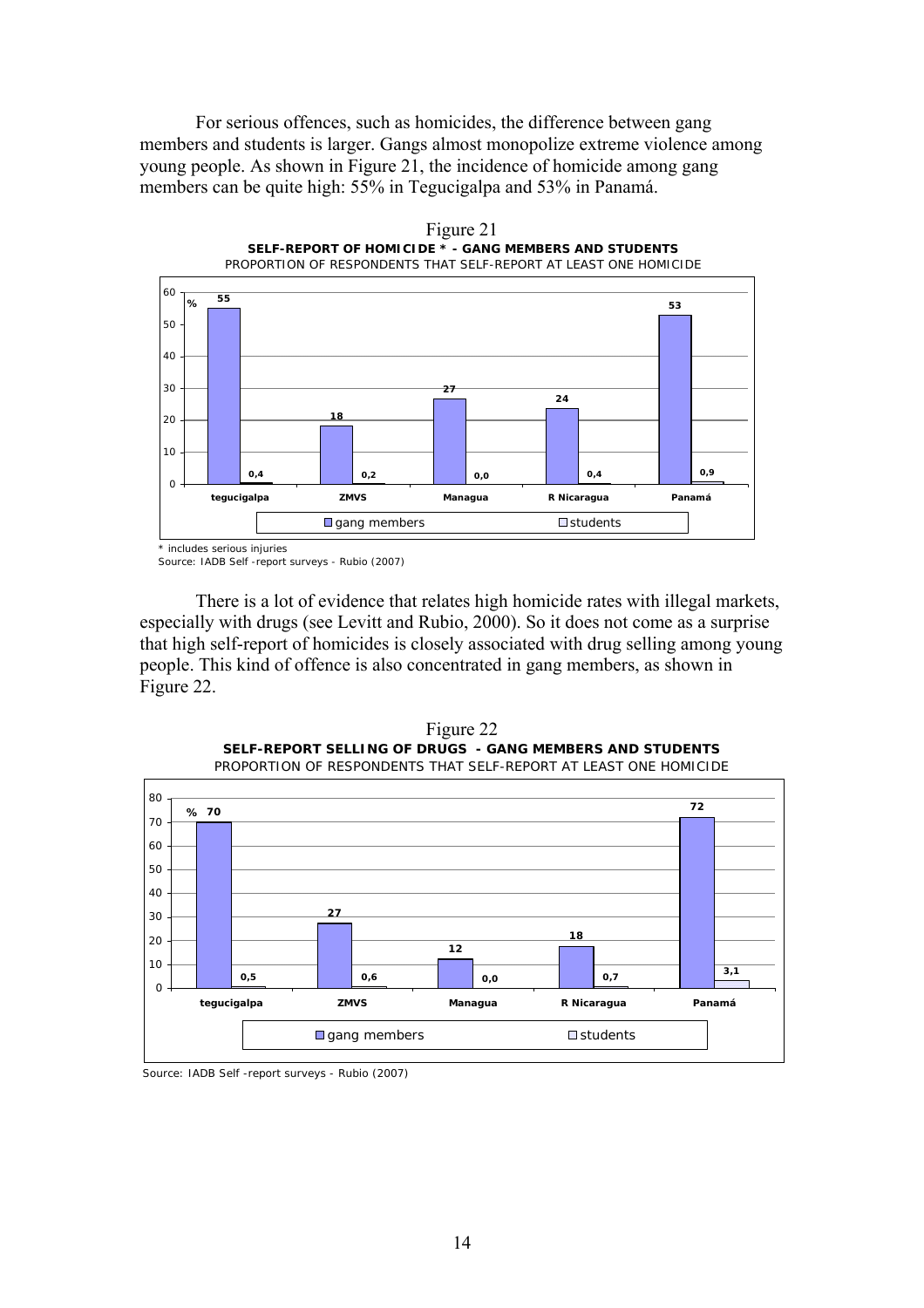### **(5). Risk Factors for Juvenile Delinquency and Gang Membership**

 According to a recent report on gang violence in five countries studied in Latin America (El Salvador, Guatemala, Honduras, Mexico, and Nicaragua):

The root causes of gang activity in the five countries are similar marginalized urban areas with minimal access to basic services, high levels of youth unemployment compounded by insufficient access to educational opportunities, overwhelmed and ineffective justice systems, easy access to arms and an illicit economy, dysfunctional families, and high levels of intrafamilial violence. A demographic youth bulge has created a cohort of youth without jobs, decent education, or realistic expectations of employment. The four Central American countries have a combined total population of nearly 30 million people and approximately 60 percent are under 25 years old. The Mexican states assessed (Chiapas, Baja California, Chihuahua, and Tamulipas) have an estimated population of 9.6 million people and nearly 50 percent are under 25 years old. Underemployment and unemployment ranges from less than 20 percent in Guatemala, to about 25 percent in Mexico, to over 50 percent in the remaining three countries. Although many of these youth represent untapped economic potential for their countries, they face a much bleaker future than their parents did at the same age. USAID (2006), p. 17.

The above study correctly paints violence and gang membership in Latin America as a complex social issue. While it might be "common knowledge" to many that poverty itself is a strong risk factor for gang membership and juvenile delinquency, the facts suggest that this finding may be partially a consequence of sampling bias error. Normally, gang studies have limited their field work to low income barrios. In the IADB self report surveys (Rubio, 2007), a random sample of students, representative of all income strata was taken. Also, a non random sample of school drop outs was taken looking for gang members to answer the same questionnaire that was applied to the control group of students.

As shown in Figure 23, the distribution of the perceived social class among students was, as expected, a normal distribution. Among school drop outs, a higher percentage of respondents perceived themselves as belonging to the lower strata.



Figure 23

Source : IADB Self - report Surveys

These distributions are very similar among gang members, as shown in Figure 24. For those that are still in school, the social class distribution is almost an inverted U-shaped normal distribution. Only among gang members that dropped out of school is there a higher participation of lower strata.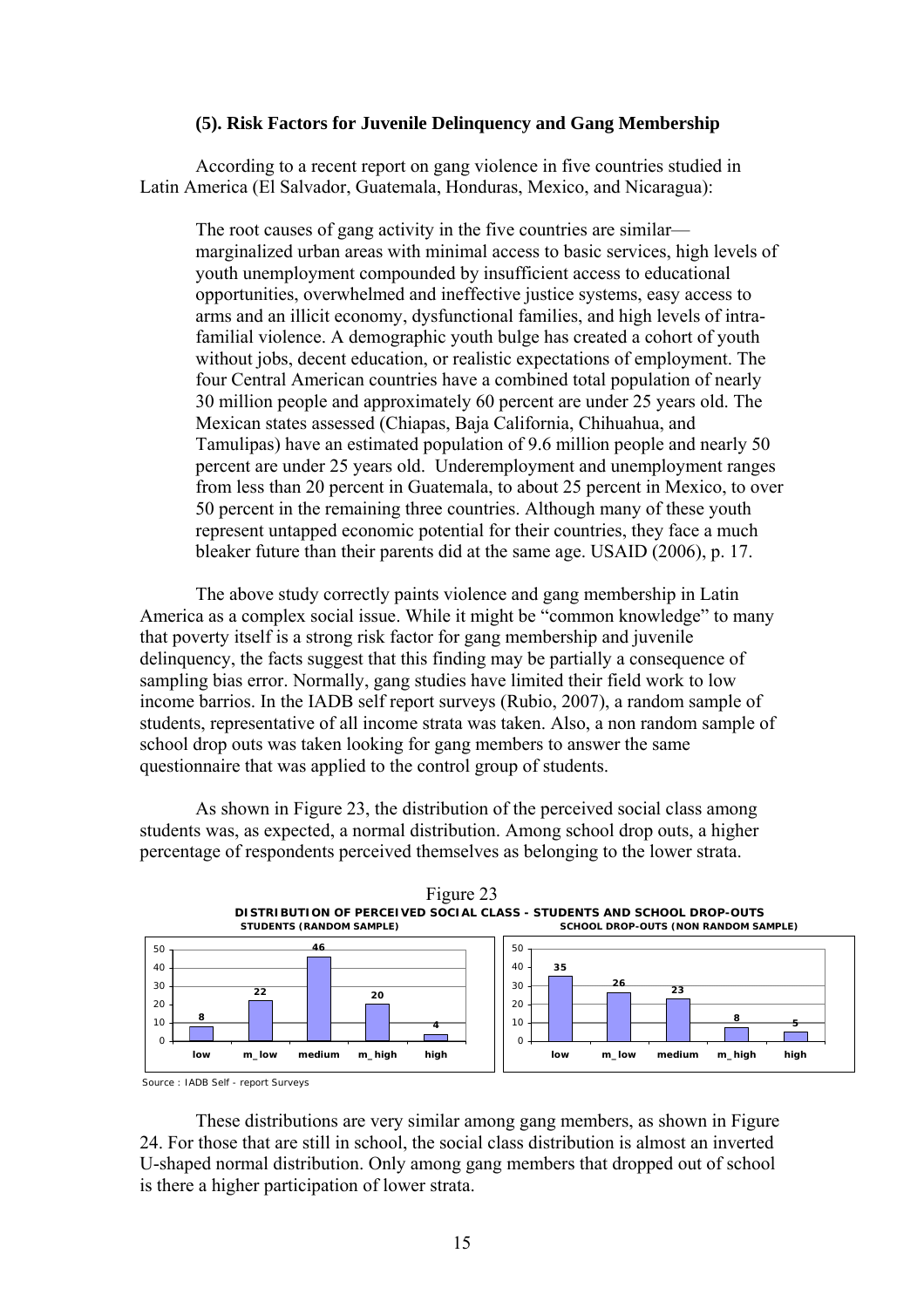

Figure 24

Source : IADB Self - report Surveys

So it is not surprising to find that among students, gang membership is almost independent of social class. Only in the non random sample of school drop outs can one find a negative relationship between social class and gang membership. Similar results are found using other variables of economic background (see Figure 25).



Source : IADB Self - report Surveys

So poverty does not look like a necessary condition for gang membership. Lower income gangs have gotten more attention probably because they are more visible in the streets. Dropping out of school, which is likely related to poverty, looks like a stronger risk factor than poverty by itself. However, it is not possible to quantify the impact of dropping out on gang membership. The sampling method used for these surveys surely over emphasizes its effect.

On the other hand, poverty is far from being a sufficient condition for gang membership. The vast majority of the poorest students in the sample do not belong to a gang even if there is one in the barrio. As shown in Figure 26, even when poor young boys live in a barrio with gangs and report having friends in a gang, a high proportion of them (80%) are not gang members. However, a combination of poverty and dropping out of school does appear to be a high risk factor for gang membership.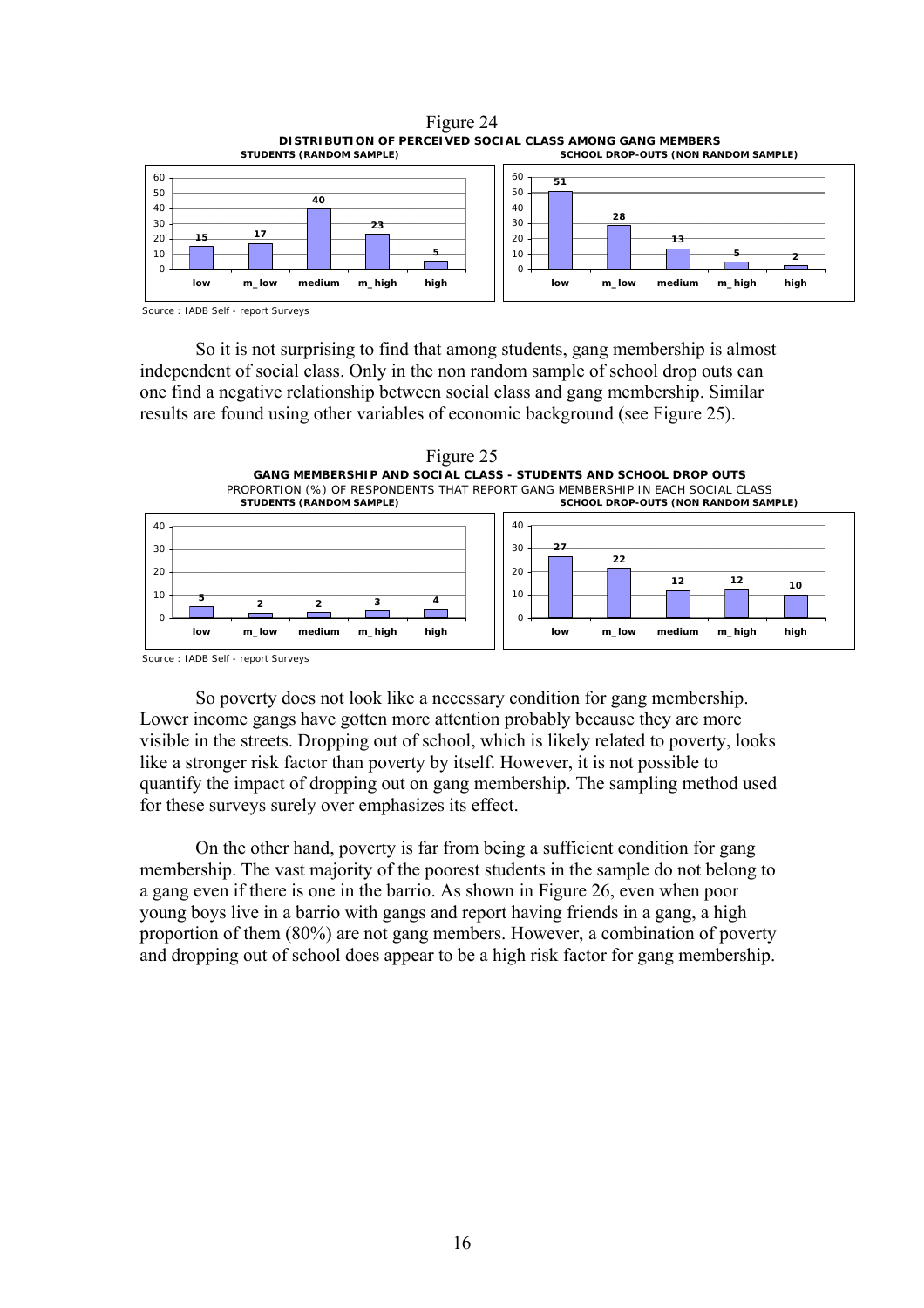Figure 26 **POOR YOUNG PEOPLE OUT OF GANGS** PROPORTION (%) OF RESPONDENTS IN THE LOWER CLASS THAT DO NOT REPORT GANG MEMBERSHIP FOR DIFFERENT KIND OF CONTACT WITH GANGS



Finally, domestic violence has been repeatedly identified as a risk factor of juvenile violence. Self-report surveys also corroborate this claim, as shown in Figure  $27$ 



Source : IADB Self - report Surveys

# **(6) Domestic violence rates are high**

 While the evidence is based on a few surveys in selected locations, there appears to be ample evidence that domestic violence rates are high in Latin America. As reported in UNICEF (2000), for example, 11% of women surveyed in a representative sample in Santiago, Chile reported at least one episode of "severe violence" by a partner, while an additional 15% reported at least one episode of less severe violence. In Colombia, a survey of over 6,000 women reported being physically assaulted by their partner at some point in their lifetime. In a 1997 survey of 650 women in Guadalajara, Mexico, 30% reported at least one episode of physical violence by a partner, with 13% reporting physical violence during the past year. Finally, in a 1996 representative sample of women in León, Nicaragua, 52% reported being physically abused by a partner at least once, with 27% reported within the past year.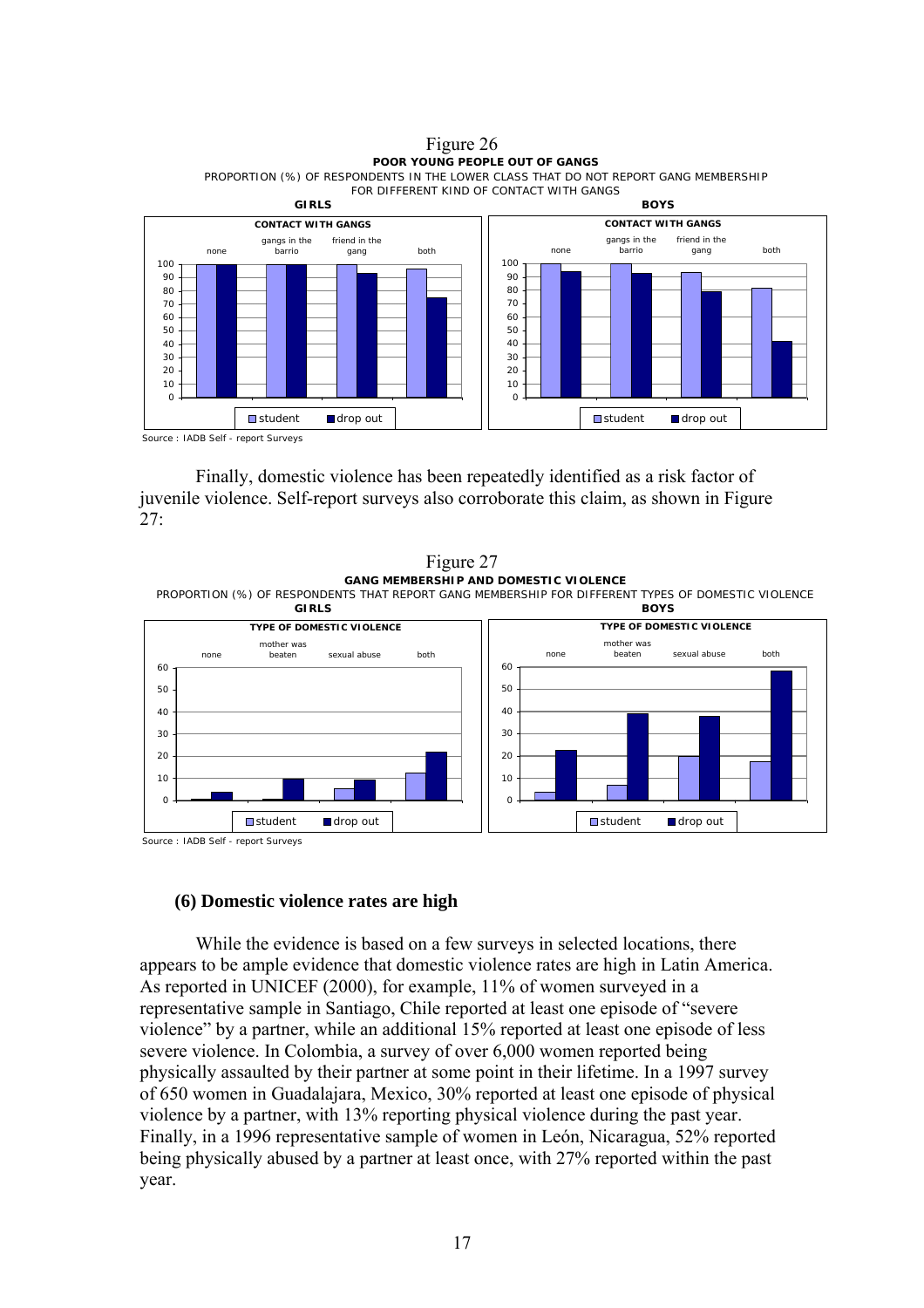While these rates are high, there is no systematic data available by which we could judge the relative severity of the domestic violence problem in Latin America compared to elsewhere. In fact, even when there is evidence of an increase in domestic violence, it is oftentimes unclear whether that represents more domestic violence or more reporting. Nevertheless, there is evidence that the costs are high. Domestic violence not only takes the form of physical or sexual abuse against a partner, but also commonly against children. Even when children are not direct victims, they oftentimes become indirect victims upon witnessing their parent's abuse.

 The consequences of domestic violence are varied and can be extremely harmful and costly to society. In addition to physical harm, medical costs, and lost wages, victims often suffer severe psychological harm. However, there is little documentation of the social costs of domestic violence in Latin America. Further, the only evidence to date is correlational – not causal. One study of more than 300 women each in Santiago, Chile and Managua, Nicaragua found strong evidence that victims of domestic violence had significantly lower earnings than women who were not victimized – with potential losses in productivity being as high as 2% of GDP (Morrison and Orlando, 1999, 66). However, findings were mixed with respect to the impact on employment and health care utilization. A study by Ascencio (1999) in Mexico City included data from vital statistics from 1990-1995 along with death certificates on cause of death, files on autopsies, and surveys with victims of non-fatal domestic violence. Ascencio estimated the total disability adjusted life years ("DALY") from domestic violence including number of days of life lost, plus nonfatal losses of reproductive health, sexually transmitted diseases, and psychological health.<sup>5</sup> He estimated that lost DALYs in Mexico City in 1995 totaled  $27,200 - 53\%$ from physical injury and 47% from nonphysical injury. In fact, this totaled 8.1% of total DALY losses for women in Mexico City – the third leading cause of lost DALY behind diabetes and birth-related disorders. Particularly hard hit were young girls under age 5 and women of child-bearing years.

 Domestic violence - especially sexual abuse of children - has been found to be a significant risk factor for gang membership, youth crime and prostitution in Central America (Rubio, 2007). Thus, the value of preventing child abuse has important positive spillovers beyond the benefits to the child's immediate welfare.

 Studies outside Latin America also find domestic violence to be a huge share of the problem of violence. For example, a study in the U.S. concluded that the cost of child abuse and domestic violence accounted for nearly 30% of the cost of crime (Miller, Cohen, Wiersema, 1996). Given the fact that domestic violence rates appear to be as high if not higher in Latin America, we would not be surprised to find similar results.

 $\overline{a}$ 

 $<sup>5</sup>$  The DALY is a measure of the health gap that includes both the number of life years</sup> lost due to premature death as well as the number of years in which an individual is in a poor health state. For a complete definition, see World Health Organization, http://www.who.int/healthinfo/boddaly/en/index.html.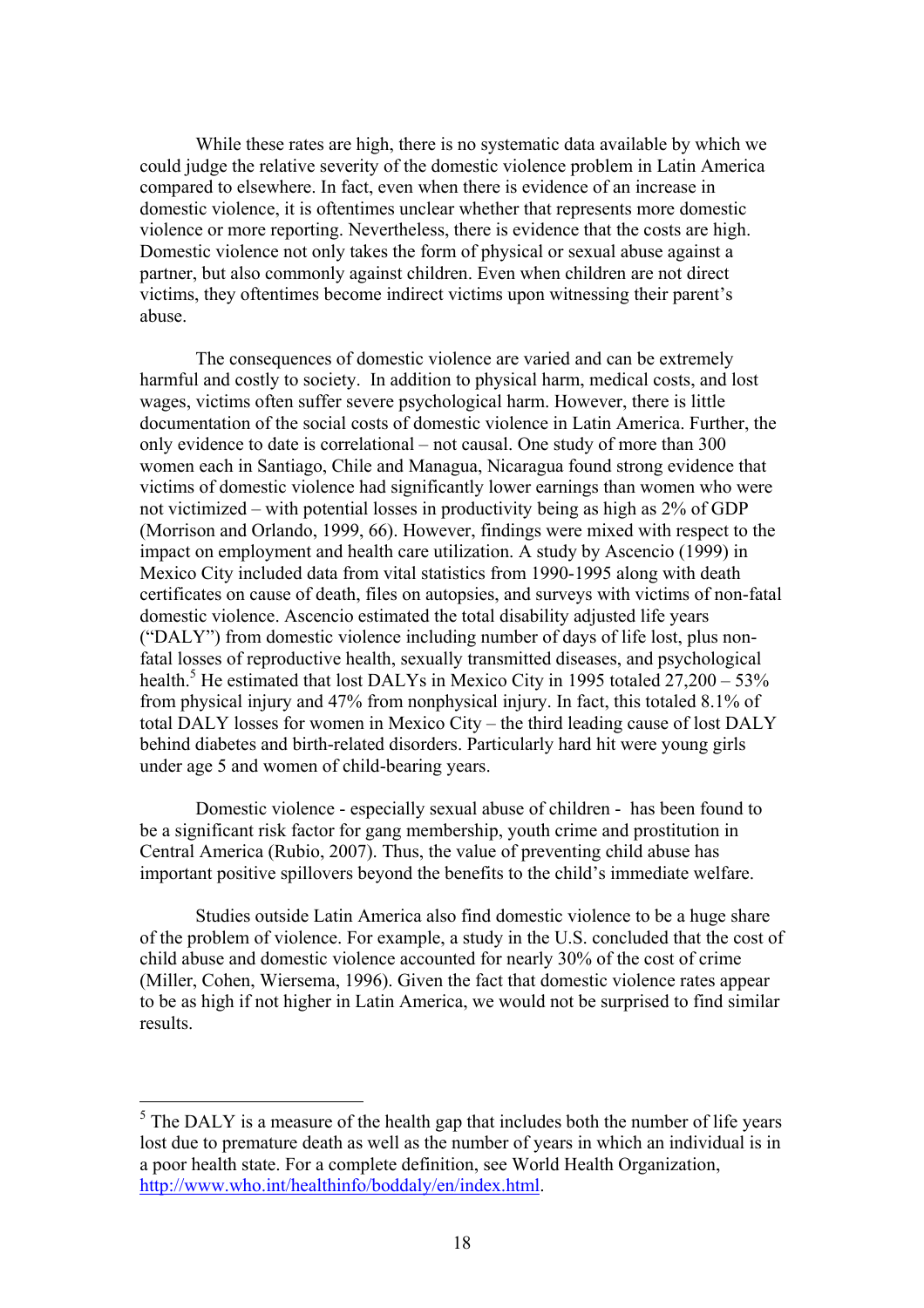## **II. PROPOSED SOLUTIONS**

 The most comprehensive review of the evidence on "what works" in criminal justice and prevention programs was published in 1997 by Sherman et al., following the commission of a comprehensive study by the U.S. Congress.

 Sherman et al. (1997, 1998) undertook a very comprehensive review of the existing literature on crime prevention program effectiveness. They examined hundreds of studies to determine the strength of scientific evidence and whether or not one could draw conclusions about the effectiveness of individual programs. The study included:

Community-Based Crime Prevention - such as community organizing and mobilization against crime, gang violence prevention, community-based mentoring, and after-school recreation programs.

Family-Based Crime Prevention - such as home visitation of families with infants, preschool education programs involving parents, parent training for managing troublesome children, and programs for preventing family violence, including battered women's shelters and criminal justice programs.

School-Based Prevention - such as DARE, peer-group counseling, gang resistance education, anti-bullying campaigns, law-related education, and programs to improve school discipline and improve social problem-solving skills.

Labor Markets and Crime Risk Factors – such as training and placement programs for unemployed people, including Job Corps, vocational training for prison inmates, diversion from court to employment placements, and transportation of inner-city residents to suburban jobs.

Preventing Crime At Places – the effectiveness of practices to block opportunities for crime at specific locations like stores, apartment buildings and parking lots, including such measures as cameras, lighting, guards and alarms.

Policing For Crime Prevention - such police practices as directed patrol in crime hot spots, rapid response time, foot patrol, neighborhood watch, drug raids, and domestic violence crackdowns.

Criminal Justice and Crime Prevention - such as prisoner rehabilitation, mandatory drug treatment for convicts, boot camps, shock incarceration, intensively supervised parole and probation, home confinement and electronic monitoring.

 Sherman et al. (1997) reviewed each study and classified the strength of the evidence based on the scientific rigor in conducting the study. Unfortunately, they concluded: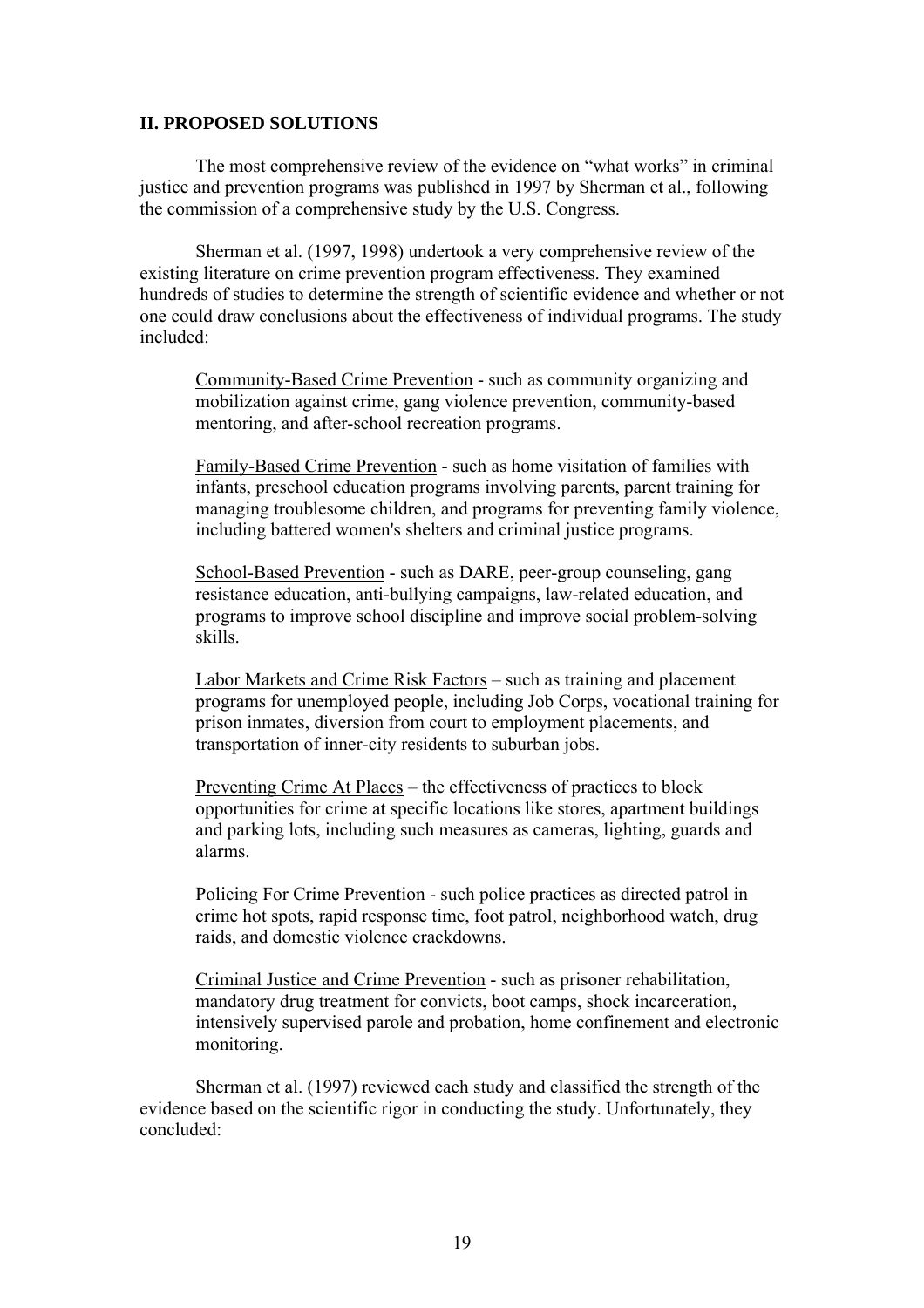Very few operational crime prevention programs have been evaluated using scientifically recognized standards and methodologies, including repeated tests under similar and different social settings. Based on a review of more than 500 prevention program evaluations meeting minimum scientific standards, the report concludes that there is minimally adequate evidence to establish a provisional list of what works, what doesn't, and what's promising. (Sherman, 1998)

 Unfortunately, most of the evidence that Sherman et al. found was in the U.S. and to a lesser extent in the U.K. or Europe. There is even less systematic information available in Latin America, as programs are often carried out by different agencies and NGOs, with no coordination at all. The few programs that have been evaluated or reported on as being promising have not had the benefit of independent reviews and thus should not be considered as reliable evidence. Indeed, it is not easy to find even a rough inventory of what is being done.

 From their extensive analysis, Sherman and his colleagues drew numerous conclusions about what program works, what doesn't and what's promising. They developed a consistent set of criteria to evaluate the scientific rigor of each study. Studies were rated based primarily on three factors:

o Control of other variables in the analysis that might have been the true causes of any observed connection between a program and crime.

o Measurement error from such things as subjects lost over time or low interview response rates.

o Statistical power to detect program effects (including sample size, base rate of crime, and other factors affecting the likelihood of the study detecting a true difference not due to chance).

 Before declaring that a program "works" or "doesn't work," they required two or more evaluations of a reasonably high quality along with the preponderance of other evidence. In some cases, where they had only one such study but significant other evidence pointing in that direction, they determined that a program "looks promising."

 Sherman et al. (1997) did not attempt to quantify cost-benefit ratios, however, and instead focused on which programs had adequate scientific evidence to determine that they "worked." More recently, Steve Aos and his colleagues at the Washington State Institute for Public Policy (WSIPP) have systematically reviewed the literature and conducted a meta-analysis of program effectiveness studies. They have largely followed and updated the work of Sherman et al as well as augmented this information with additional data. Indeed, they have gone beyond the Sherman work by modeling the costs and benefits of each program. While one might disagree with certain assumptions that had to be made throughout the process, it is a very transparent approach and researchers can both replicate and conduct sensitivity analyses with their model. More importantly, it provides a consistent framework from which policy makers can compare programs that all have the same basic goal of reducing crime. For purposes of this paper, the Aos methodology is especially useful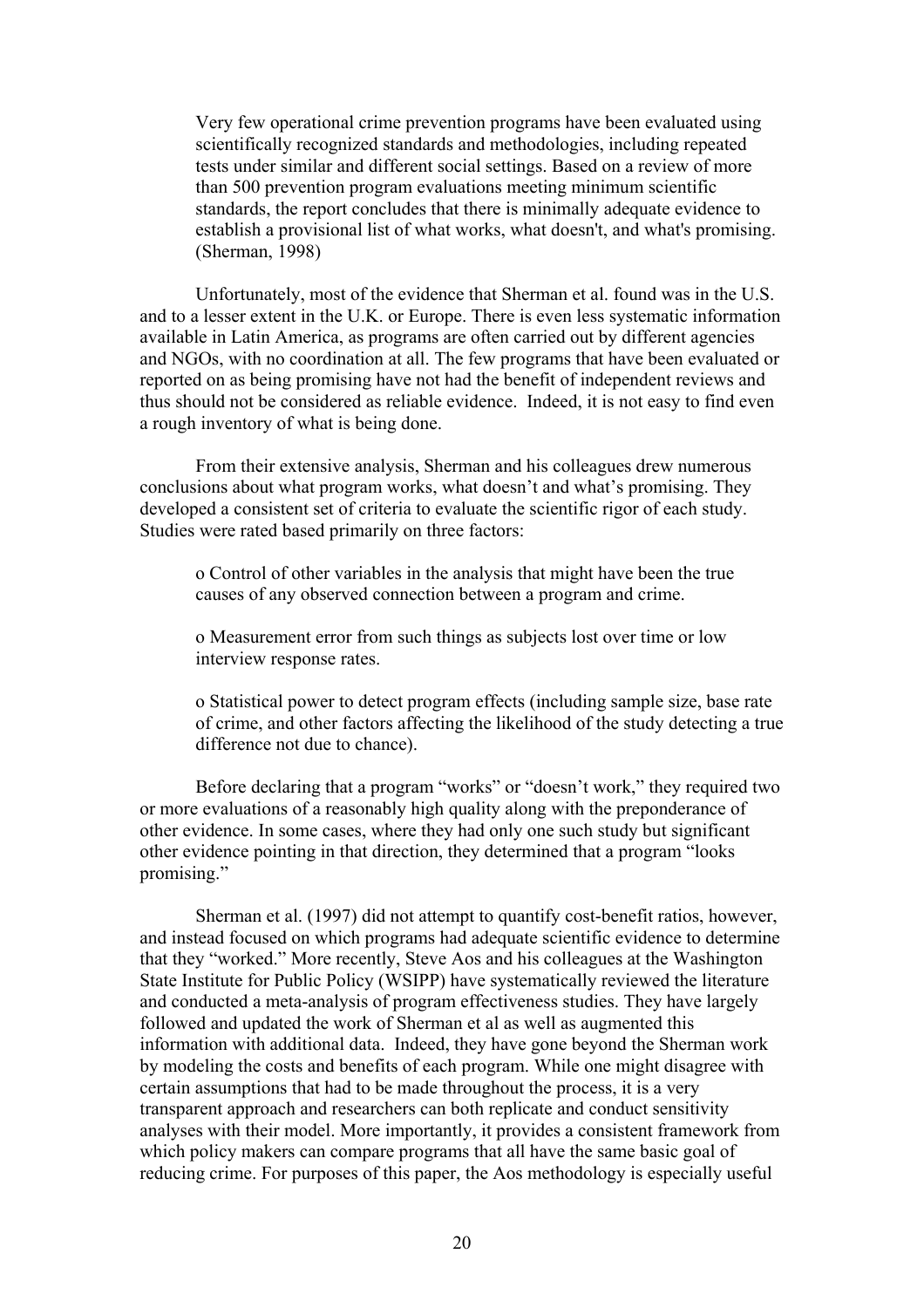since we have been able to directly compare the costs and benefits of a myriad of programs designed to reduce crime and violence.

 Based on the analysis conducted by Aos and our review of the literature, the following programs are considered to have the highest benefit-cost ratio and to be most appropriate to the identified problems and potential solutions for the Latin American context:

## **SOLUTION 1: Comprehensive programs targeting at-risk mothers and young children under age 5.**

There is growing evidence that behaviors learned and reinforced in early childhood can have significant consequences throughout an individual's lifetime. Accordingly, certain programs targeting the youngest children who are at-risk for child abuse, neglect, and lack of proper social skills reinforcement have been shown to reduce subsequent juvenile and adult offending behavior. These programs often have additional benefits such as improved high school graduation rates, reduced substance abuse, and other positive social outcomes. Two programs appear to be particularly beneficial and cost-effective. The first program targets low income, pregnant women and very young children from birth to age two, while the second program targets very young children age 3 and 4.

The program targeting young mothers was developed in Colorado and tested through a randomized control study involving 735 pregnant women (Olds et al., 2002). The program involves approximately 27 home visits by trained nurses (in the trial, there were an average of 6.5 visits during pregnancy and 21 visits from birth through age 2). In addition to a control group, one third of participants received visits by paraprofessionals. Only those who received visits by nurses, however, showed any significant effects. Among the benefits noted were better prenatal care (e.g. reduced smoking or other risky behavior, more use of health care services, etc.), fewer subsequent pregnancies, improved educational achievement and workforce participation by the mothers, better mother-infant interactions, improved family home environment, as well as improvements in the child's emotional and developmental well-being (e.g. language and mental development, temperament, behavioral problems). This program is particularly well suited to Latin America, given the very high rate of low income single-mother households – the group that is targeted by the program.

 The second program picks up where the first one ends, by focusing on very early childhood education for children in low-income families. Well known examples of such programs in the U.S. include pilot/demonstration programs such as Perry Preschool Project (see Bartlett, 1993) and large scale programs such as Project Head Start. Aos et al. (2004) conduct a meta-analysis of over 50 studies of these programs. Although features of these programs vary and this is not the venue to analyze them in detail, all of the programs target low-income three and four year old children and bring them into a classroom setting. Benefits of these programs include lower incidence of child abuse and neglect, higher graduation rates from high school, and lower delinquency and long-term adult offending behavior.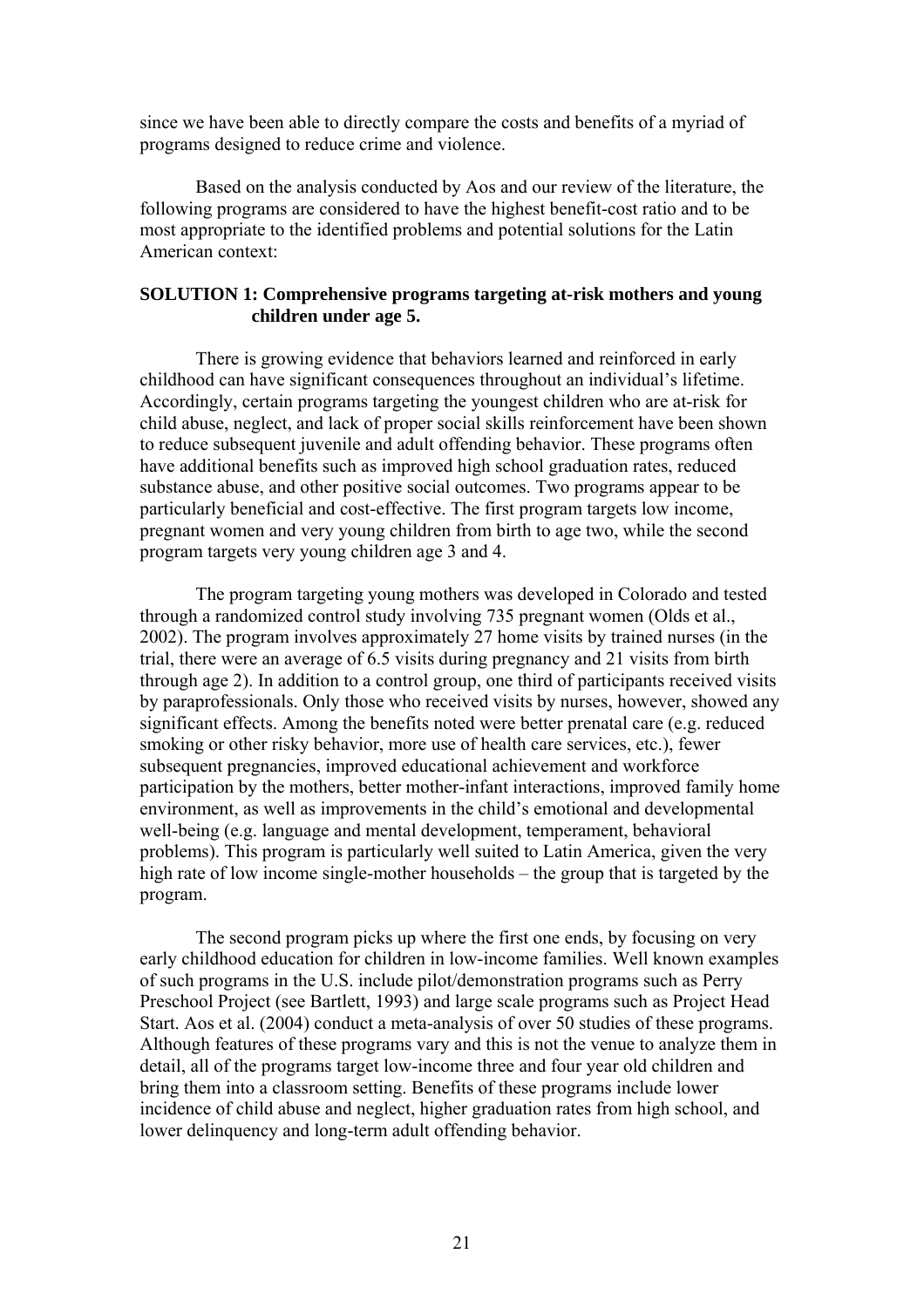#### **SOLUTION 2: Comprehensive program to deal with youth and gang violence.**

 While not all gangs are the same in terms of their root causes, extent of violence, age ranges, etc., all gangs recruit from the pool of available youth in a community. This is particularly true in Latin America, since the high school drop out rate is so high and there is a large pool of youth from which gangs can recruit. One obvious solution beyond the scope of this paper is to increase the high school graduation rate – something that will have numerous benefits including lowered crime rates. However, since crime reduction is a secondary byproduct of such a program, and education is the subject of another paper, we do not focus on that solution. Clearly, however, any successful program that increases graduation rates will have some crime reduction benefits.

 Aside from educational programs, several model programs in the U.S. have been found to significantly reduce gang violence and membership. These programs are coordinated interagency efforts that involve considerable integration of activities across police, courts, schools, social service agencies, and community groups . Perhaps the most well known and successful model was instituted in Boston (see Piehl et al., 2001). The scope of the Boston youth gang project was all encompassing, with participation by the local police, state juvenile justice corrections, probation and parole agencies, the district attorney, the U.S. Bureau of Alcohol, Tobacco and Firearms, as well as numerous community and clergy groups.

 As described in Piehl et al. (2001), Boston used a two prong approach starting with a crackdown on trafficking of illegal handguns to youth. The second prong was to communicate and confront gang members directly. Formal meetings were held in community centers, juvenile detention centers for those under supervision, and elsewhere between police, community leaders, and gang members. The message was clearly communicated that gang violence would not be tolerated and that there would be a severe crackdown. This crackdown would focus on the worst offenders, gang leaders, etc. At the same time, there would be a positive offer of assistance to others who were not the most violent offenders – job training and assistance and other social services. A group of clergy and other community workers made themselves available to work with these youth. This approach appears to have provided an 'out' for many youth who were on the verge of becoming more severe offenders.

 While the details of each program vary, and Boston's approach might not be applicable to all cities (e.g. the focus on the availability of illegal handguns to youth would not be appropriate if guns were not widely available in one jurisdiction), there are several important lessons to be learned from the Boston experience. First, there is value in implementing a community-based problem solving approach to a solution. In Boston, a working group was established consisting of members of all agencies interested in youth violence. This working group met regularly to assess the nature of the youth gang problem in their community as well as to coordinate a response that was tailored to their city's needs. Second, it is clear that the multi-prong approach whereby there is both a carrot and stick works best. Cracking down on gang violence will not solve the underlying problems of troubled youth looking for an outlet. Thus, a successful program must "get tough" in conjunction with a program designed to rehabilitate and encourage youth to go down a better path. The comprehensive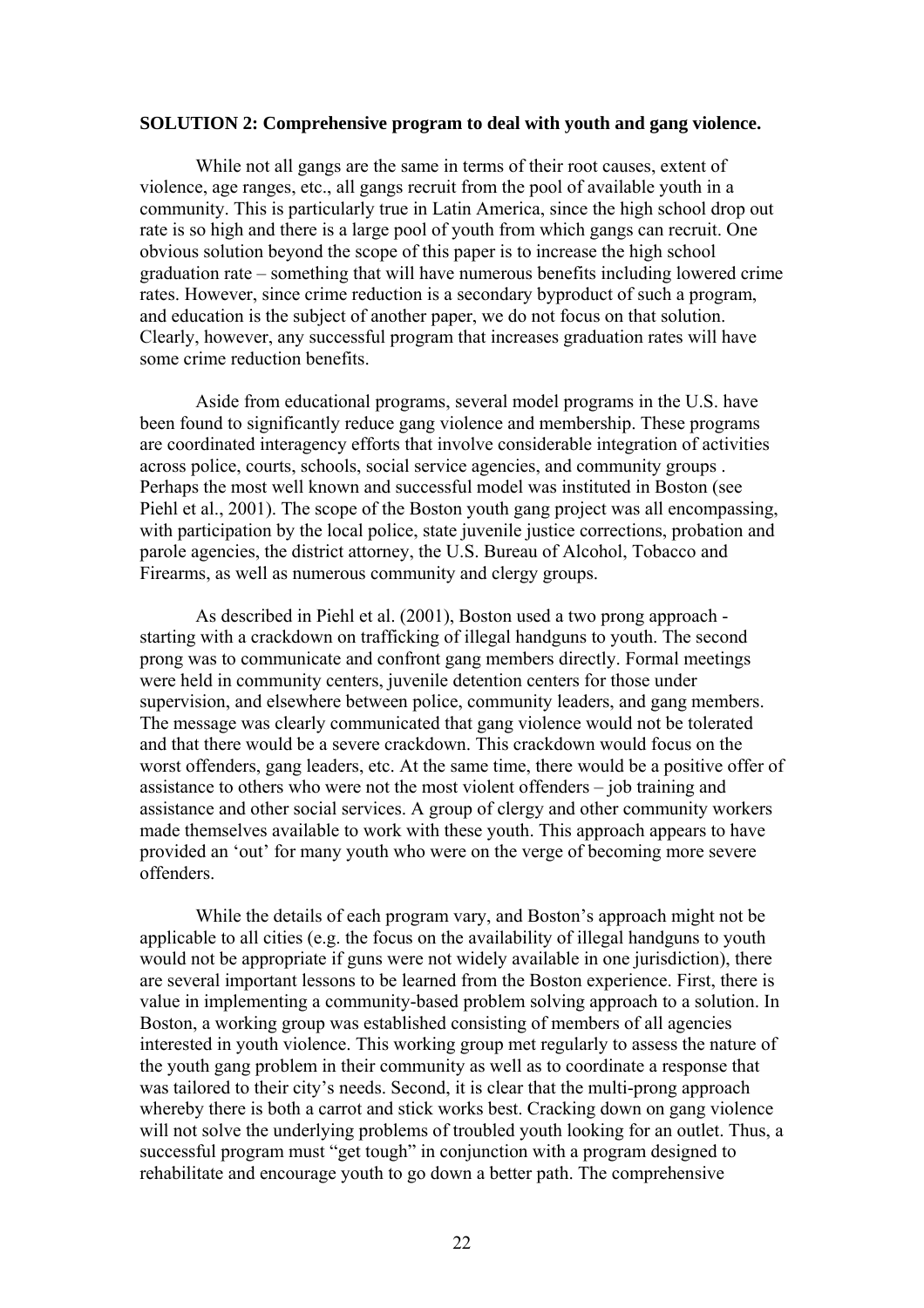approach we recommend has also been reviewed and advocated in a USAID report on gangs in Central America and Mexico (USAID, 2006).

 While we believe a comprehensive, community-based, gang violence program might be appropriate in some communities, it will not work everywhere – and could in some cases be counterproductive. Any program needs to be tailored to local needs – taking into account the relationship between schools, community leaders, and governmental institutions. In fact, this point is consistent with the Boston approach, whereby there was ongoing dialogue among community members about the source of problems and the best possible solutions. Moreover, as researchers on gang violence have cautioned, sometimes drawing attention to gangs only reinforces their existence and legitimacy in the minds of local community youth – in other words, it can make matters worse. This might be a particular problem in some communities where gangs serve as protection for many community members.

 Beyond the comprehensive gang-control model described above, according to Sherman et al. (1997), the following specific treatment programs have been shown to "work"

- Various comprehensive, school-based programs have been shown to reduce delinquency and crime, such as: building capacity to initiate and sustain innovation; and communicating norms about behavior through rules, reinforcement of positive behavior, and school-wide initiatives (such as antibullying campaign) . [We note that in the context of Latin America, even more basic needs to maintain school building infrastructure could be of value in providing a safe, secure, school environment.]
- Social competency skills curriculums, such as Life Skills Training, which teach over a long period of time such skills as stress management, problem solving, self-control, and emotional intelligence, reduce delinquency and substance abuse .
- Training or coaching in thinking skills for high-risk youth using behavior modification techniques or rewards and punishments reduces substance abuse.
- "Schools within schools" programs such as Student Training Through Urban Strategies (STATUS) that group students into smaller units for more supportive interaction or flexibility in instruction have reduced drug abuse and delinquency.
- Job Corps, an intensive residential training program for at-risk youth, in one study reduced felony arrests for 4 years after participants left the program and increased earnings and educational attainment, although it also produced higher rates of misdemeanor and traffic arrests.
- Family therapy and parent training about delinquent and at-risk preadolescents reduce risk factors for delinquency.
- Rehabilitation programs for juvenile offenders using treatments appropriate to their risk factors reduces their repeat offending rates.

 In addition, however, there were other programs shown to be "promising" based on preliminary evidence and theory – but did not pass the strict tests of Sherman et al. In many cases, that meant that there was only 1 study of sufficient quality as well as additional collaborative evidence – but not enough to pass their test of "what works." Some of the programs appear to have a positive benefit-cost ratio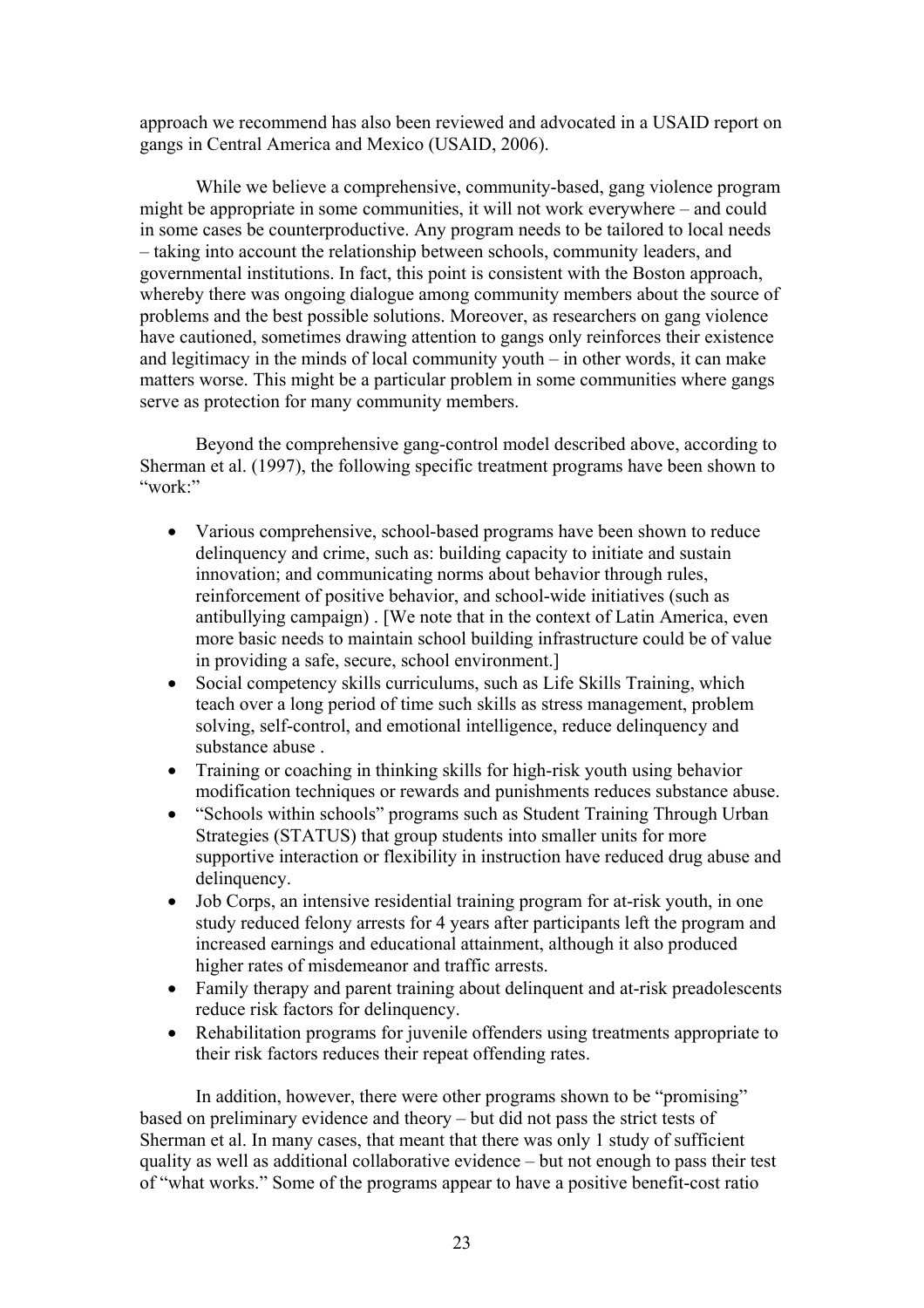based on the further (and more updated) analysis by Aos et al. (2004, 2006). In particular, Sherman et al. (1997) found the following programs to be "promising:"

- Community-based mentoring by Big Brothers/Big Sisters of America substantially reduced drug abuse in one experiment, although evaluations of other programs with mentoring as a major component did not.
- Community-based afterschool recreation programs may reduce juvenile crime in the areas immediately around the recreation center. Similar programs based in schools, however, have failed to prevent crime.
- Intensive supervision and aftercare of minor juvenile offenders, primarily status offenders like runaways or truants, reduced future offending. The finding held true for first offenders but not for those with prior delinquency in one experiment.
- Intensive supervision and aftercare of serious juvenile offenders in a Pennsylvania program reduced rearrests compared to putting offenders on probation.
- Gang offender monitoring by community workers and probation and police officers can reduce gang violence, although similar programs can increase gang crime if they increase gang cohesion.

 In analyzing the various programs that have been proposed and evaluated, we took into account the best available research on costs and benefits, as well as how the existing programs might be adapted to the Latin American situation. For example, certain school-based programs might be particularly difficult to implement in a decentralized manner due to lack of adequate teaching staff. Pilot programs, centralized training and staff, and other modifications like this would likely be needed to successfully implement many of these programs in the Latin American context.

 We focus on several programs that target juvenile offenders that have been found to significantly reduce recidivism and other socially costly outcomes such as high school drop out and drug abuse. These programs all involve some form of intensive monitoring/supervision of the offender and include involvement by the family and/or community in a meaningful way. Based on our review of the literature, we have chosen three such programs as models by which a comprehensive program could be developed and adopted in conjunction with the crackdown on gang violence mentioned above. These programs have been validated in numerous studies and have also been analyzed in the meta-analysis conducted by Aos et al. (2004). Of course, implementing these programs in Latin America would likely require some amount of tailoring and modifications – and would best be approached slowly through pilot testing.

 One program, called "Functional Family Therapy" involves a systematic family intervention with regular visits by a trained counselor (see www.fftinc.com). This program has been used successfully with at-risk youth ages 10-18 with alcohol, drug abuse, and/or delinquency issues. In some cases the program is administered through a juvenile court, but that is not a necessary component. The second program, "Adolescent Diversion Project," involves a diversion from juvenile court (usually for first time offenders) whereby a youth is prevented from being labeled a delinquent (see Smith et al., 2004) . Youth are matched up with trained mentors who work with them on behavioral changes. While most criminal justice systems in Latin America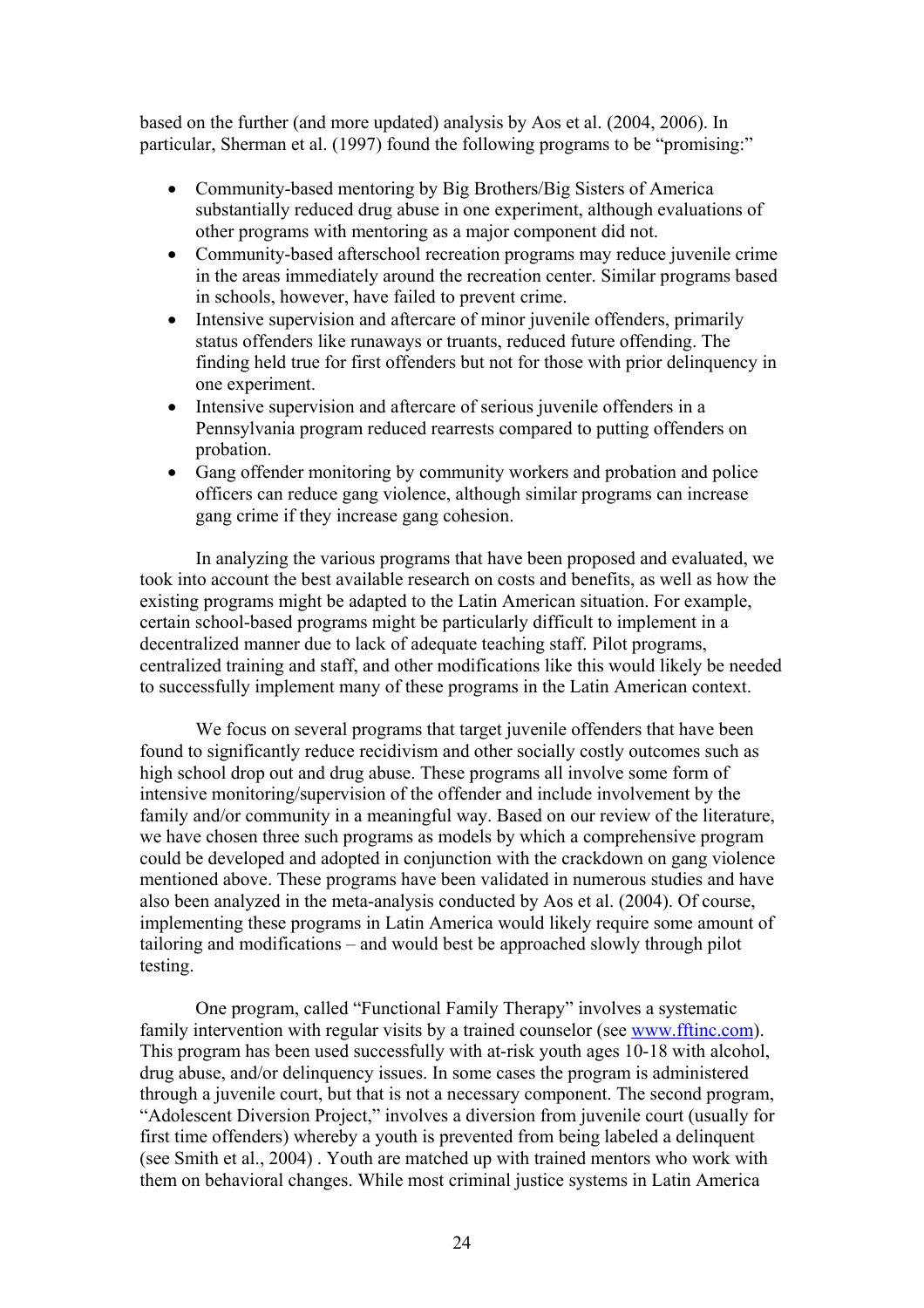already have something like this in place, where first time offenders are diverted from the courts, the program we advocate requires strong involvement by trained mentors and adequate monitoring. The risk of not doing this well  $-$  i.e. simply diverting first time offenders into an alternative with some form of minimal supervision – is that this could make matters worse by "identifying" good prospects for gang recruitment.

 The third program, called "Aggression Replacement Training" targets aggressive adolescents and children, and teaches them pro-social behaviors, anger control, and moral reasoning (see www.uscart.org/new.htm). In both this case, as well as the functional family therapy program, there will be a need to build the infrastructure for identifying participants in addition to the actual program itself. In other words, there needs to be adequate training and awareness by school officials, for example, to identify at-risk children who could benefit from these programs. Then, the students can be treated by trained professionals – whether based in the schools or elsewhere in the community.

While other programs have been found promising, we have chosen those with the highest benefit-cost ratio and that are most likely to fit in to the needs and abilities of the Latin American context. The only program Aos et al. (2004) identified targeting youth violence with a higher benefit-cost ratio is a set of programs they call "interagency coordination programs." These programs are "wrap-around" efforts to coordinate existing community services on an individualized basis for juvenile offenders. Given the dearth of existing social service programs in most Latin American communities, we do not believe this program is widely applicable in our context. Thus, we have not included this in our list of recommended solutions.

 An important issue we believe is worth mentioning in the context of youth violence is that "where" attention and resources are placed might be as important as "what" programs are instituted. We note that in most cases resources have flowed to the worst areas and the highest risk youth – with virtually no chance of success. This is problematic for two reasons. First, in some areas, gang control and violence is so pervasive that nothing short of military-type action will likely have an effect. Tackling individual youth issues one-on-one might not only be "too little too late" for these areas, it is much less likely to be effective even on an individual basis in such a "war zone." Second, we note that targeting resources to the very worst areas while ignoring those where there are strong community ties and the rule of law exists, sends the wrong signals about the availability of government assistance. **We believe that a higher success rate and higher benefit-cost ratio could be obtained by better targeting resources into communities where the likelihood of success is highest – which unfortunately, might not always be those communities with the most "need."**

#### **SOLUTION 3: Comprehensive Prison Treatment and Reintegration Program.**

 Offenders who are released from prison have extremely high recidivism rates. Thus, programs that target these offenders while in prison can have a high payoff if they are successful in reducing recidivism. Three such programs – if implemented correctly – have been shown to reduce recidivism: (a) drug treatment, (b) educational and vocational programs, and (c) cognitive behavioral therapy. While these programs have been found to be effective, additional benefits may accrue when similar (and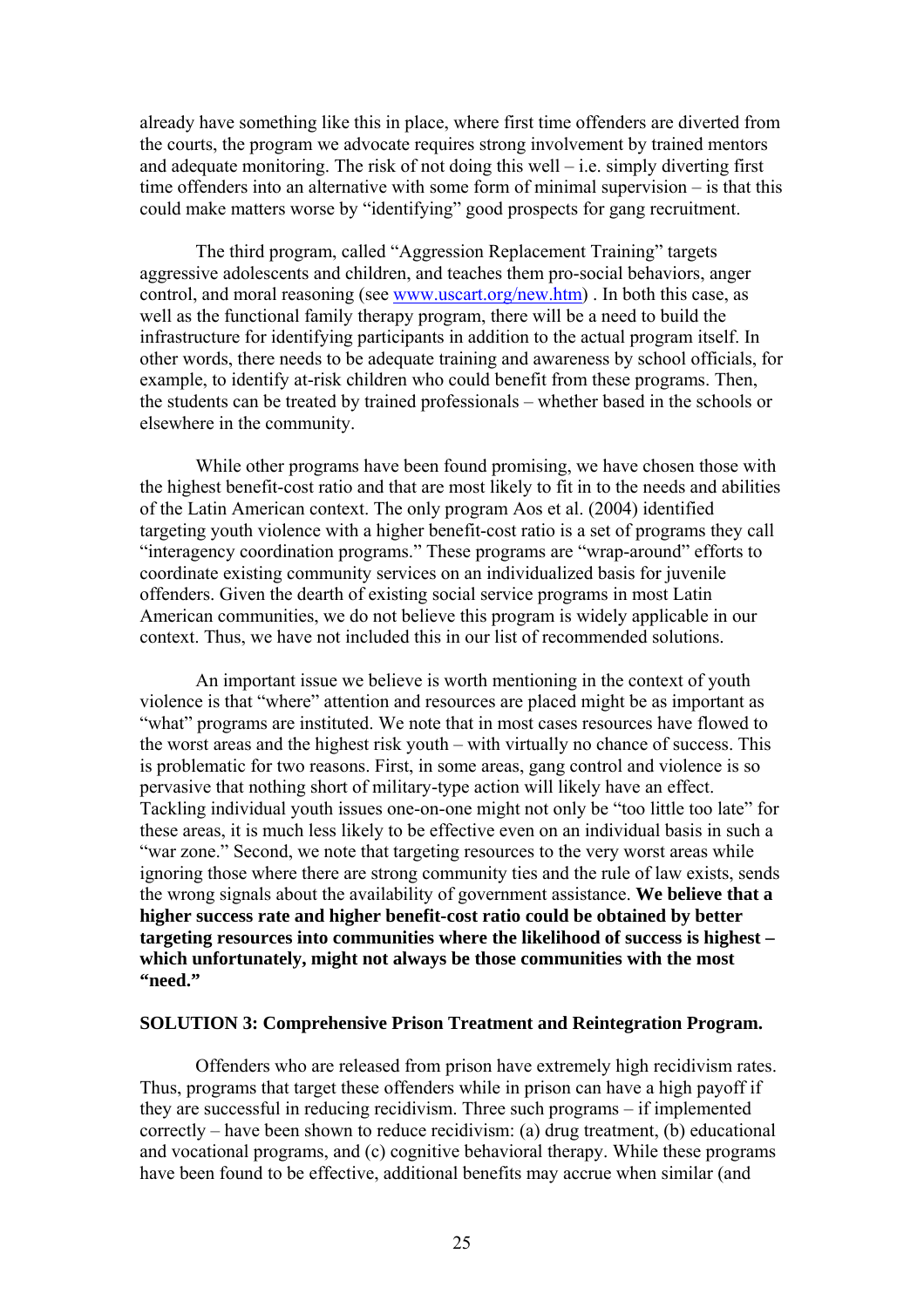additional) programs extend to offenders upon their release from prison – to assist in their reintegration into society.

 While reintegration programs are relatively new, a comprehensive study (including a benefit-cost analysis) was recently conducted of a successful program in Baltimore, Maryland. According to Roman et al. (2007: 1-2), the Reentry Partnership Initiative (REP):

…was designed as a community-justice partnership in which public agencies and community based organizations work together to provide continuous case management as prisoners transition into the community. The REP model addresses prisoner reentry needs at three levels: *individual*, *community,* and *systems.* At the individual level, returning prisoners are matched to social and medical services tailored to their needs and designed to help them successfully reintegrate into the community. Services are delivered by community-based organizations, which also seek to strengthen returning prisoners' support networks, enhance informal social controls within the target neighborhoods, improve community service availability and accessibility, and increase offender accountability. At the systems level, REP brings together corrections agencies and community service providers to coordinate services, share information, and ensure continuous case management during the transition to the community.

 In the Baltimore case, the REP program was managed by an independent nonprofit agency – first The Enterprise Foundation, and later Catholic Charities. Thus, the program was a coordinated, community-wide partnership. In a quasi-random experimental design where program participants were matched with non-participants, Roman et al. (2007) found a small reduction in the number of re-arrests – although the estimated crime reduction from program participation also tended to be for the most severe crimes. It is particularly difficult to evaluate these programs because oftentimes the services that are provided to offenders out of prison are available in the community regardless. Hence, the added value is in the improved coordination of services and presumably increased offender participation rates in the right programs targeted to their needs. While the evidence to date is not overwhelming, these programs are not very expensive, and the evidence to date suggests they are well worth the cost. Of course, they must be coupled with the actual services.

 Thus, our proposed solution involves both well-designed treatment programs in-prison and out of prison, as well as a coordinated approach to identify appropriate service needs and to offer a supportive re-entry program once the offender is released. While we do not suggest that these ideas are necessarily "new" in Latin American, and indeed there are many reintegration programs, we are unaware of any systematic review of the effectiveness of these programs and are certain that much can be learned from the best practices we have identified in this paper. Thus, we suggest as a starting point such a review of existing programs with an eye towards adding – or replacing them – with the solutions identified here.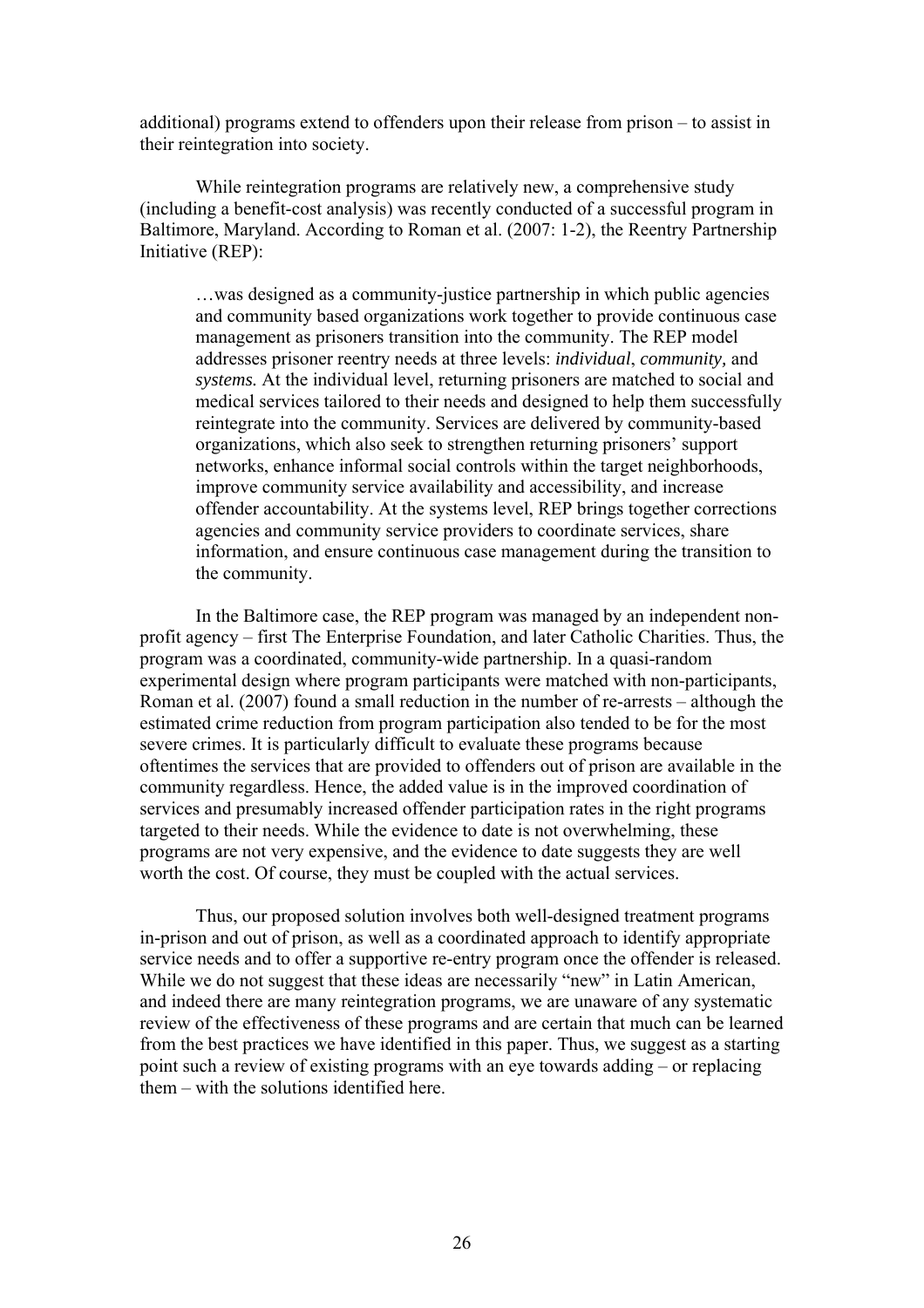## **SOLUTION 4: Domestic Violence Prevention and Control**

 While it is one thing to identify domestic violence as an important problem, finding solutions is another matter. Among the factors most closely linked (through correlations – not necessarily a causal connection) to domestic violence are poverty, unemployment and the lack of a social support network (Gonzales de Olart and Llosa, 1999: 45). Cultural factors are also key. As a study by UNICEF (2000: 13-14) noted:

Domestic violence is a complex problem and there is no one strategy that will work in all situations. To begin with, violence may take place within very different social contexts, and the degree to which it is sanctioned by a community will naturally influence the kind of strategy needed.

Considering the interconnections between the factors responsible for domestic violence – gender dynamics of power, culture and economics – strategies and interventions should be designed within a comprehensive and integrated approach. A multi-layered strategy that address the structural causes of violence against women while providing immediate services to victimsurvivors ensures sustainability and is the only strategy that has the potential to eliminate this scourge….

Key areas for intervention include:

- o advocacy and awareness raising
- o education for building a culture of nonviolence
- o training
- o resource development
- o direct service provision to victim-survivors and perpetrators
- o networking and community mobilization
- o direct intervention to help victim-survivors rebuild their lives
- o legal reform
- o data collection and analysis
- o early identification of 'at risk' families, communities, groups, and individuals.

 According to Sherman et al. (1997), two programs have been shown to "work" in reducing domestic violence. First, they found that the same program we identified in Solution 1 – programs targeting at-risk mothers beginning prenatal through age 2 – were beneficial in reducing child abuse and neglect. Second, they note that a program to train police officers to arrest domestic violence offenders has been shown to be effective in reducing both domestic violence incidents by the perpetrator in the future, but also in the neighborhood where the offender lived. However, the evidence on this second program is of some concern, as the programs were found only to be effective with perpetrators who were employed and in neighborhoods where most households had an employed adult. The reasons why these findings hold – and whether they would hold in another culture outside the U.S. – are not known. In addition, Sherman et al. noted that one "promising" program was a battered women's shelter, which had been found to reduce repeat victimization – at least in the short term (6 weeks).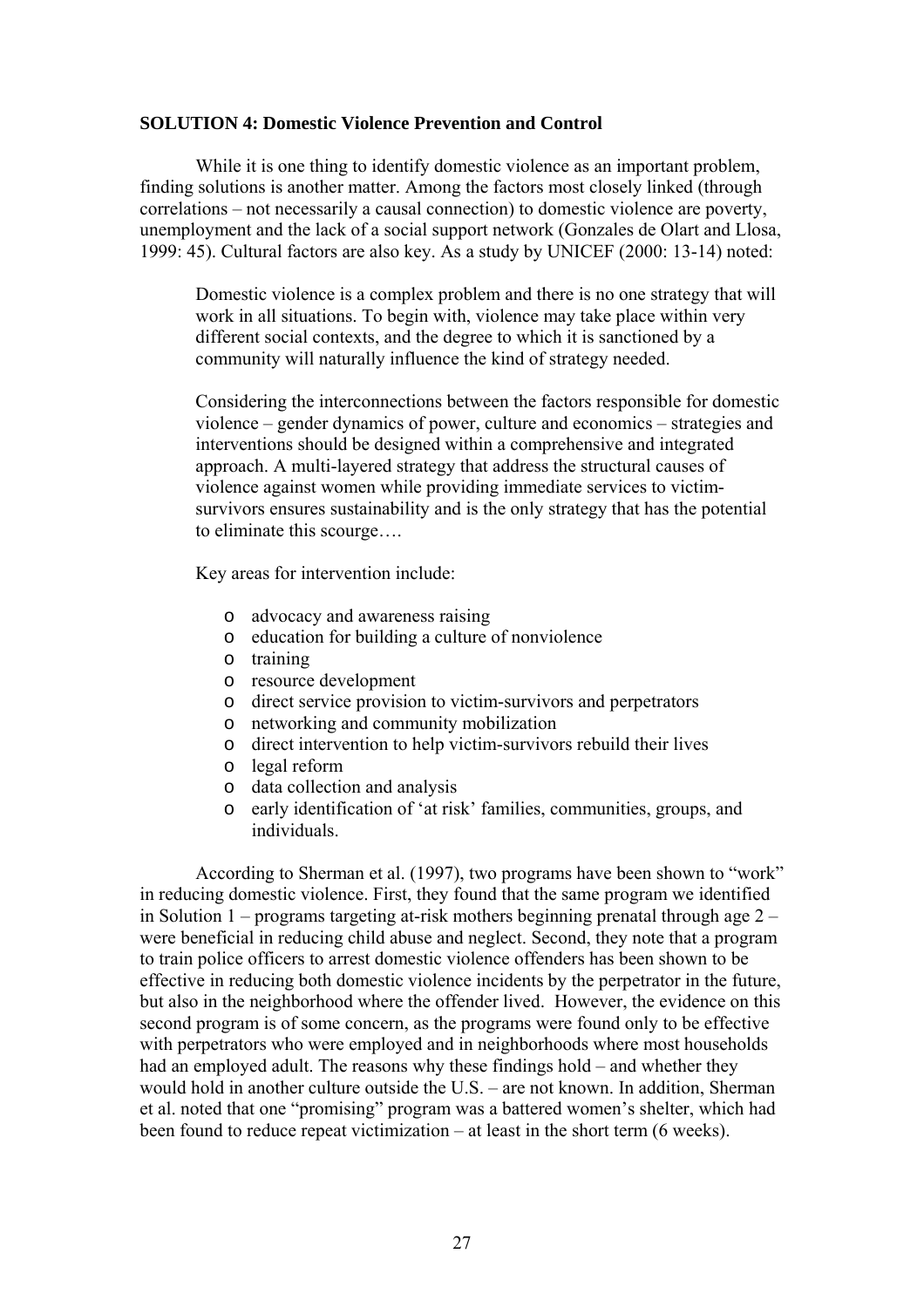While the UNICEF report calls for many other pieces of the puzzle – including programs to raise awareness, education and training, and legal reforms, we are unaware of any systematic studies of the effectiveness of such programs. Larraín (1999) reviews existing programs across Latin America – including victim hot lines, battered shelters, special police units, and education programs. While many of these programs seemed to have been beneficial – we are unaware of any attempts to systematically document their effectiveness or to assess costs and benefits. Nonetheless, it does make sense to work on these issues as part of a comprehensive solution that will have a long-term impact. While we have proposed some solutions – these might be duplicative of efforts already underway in some areas. Thus, it would be useful to conduct a more systematic review of existing programs in Latin America and to focus attention where effective programs are not yet in place. It would also seem worthwhile to study the effect of domestic violence and child abuse programs on youth crime and gang membership.

## **III. COST-BENFIT ANALYSIS**

## **A. Valuing Benefits of Crime Reduction Programs**

 Programs that are designed to reduce crime may do so in two basic ways: (1) by changing the situational conditions under which crime occurs – such as increased lighting in a parking lot, installing security fences, or removing a child from a home where they have been abused, or  $(2)$  by affecting the behavior of potential offenders – such as drug treatment, programs designed to rehabilitate juvenile offenders, or increasing penalties in order to deter potential offenders from committing crimes. Similarly, we can measure the benefits of these programs either based on the reduced number of incidents occurring in these specific situations, or we can measure the number of offenses that have been deterred. In the first case, we are not targeting individual offenders and we might instead measure the number of generic crimes that have been averted. In the second case, however, we are directly affecting individuals and instead of counting generic crimes we are interested in crimes that those particular individuals would have otherwise committed. This suggests that there are two approaches that one could use to measure the benefits of crime control policies. In the first approach, we measure crimes. In the second approach, we measure criminal careers.

 We briefly review the literature on the "cost of crime" to illustrate the magnitude of the problem. We turn first to the measurement of the cost of individual crimes:

#### *The Costs of Crime/Benefits of Crime Reduction*

 The benefits of crime reduction are difficult to quantify – and even the most inclusive estimates inevitably leave out significant cost components. The most comprehensive estimates of the cost of crime (and hence benefits of crime reduction) have been made in the U.S. (Miller, Cohen and Wiersema, 1996; Cohen et al., 2004) and the U.K. (Dubourg, Hamed and Thorns, 2005). Briefly, the costs of crime include (see Cohen, 2005):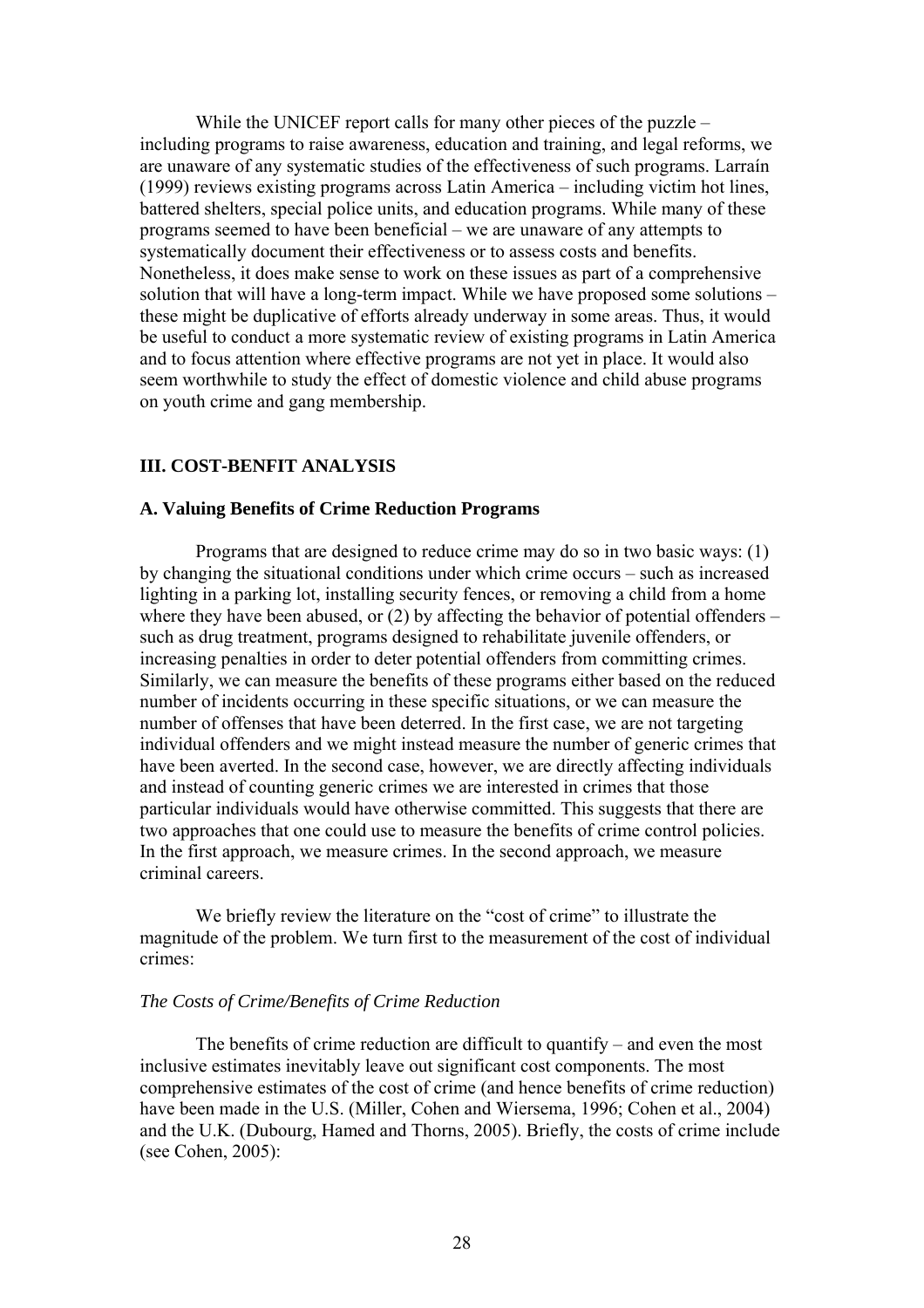- 1. Victimization costs (including out-of-pocket losses, pain, suffering and lost quality of life from victimization). This could be direct costs to victims but also to their families who might suffer both economically and psychologically.
- 2. Precautionary expenditures by individuals and business
- 3. Avoidance behaviors by individuals
- 4. Criminal justice system
- 5. Government prevention and rehabilitation programs
- 6. Residual effects on individuals (e.g. fear)
- 7. Residual effects on community (e.g. loss of tax base)
- 8. Overdeterrence (e.g. activities not undertaken by innocent people for fear of being accused of criminal activity).<sup>6</sup>
- 9. "Justice" costs (e.g. costs incurred solely to ensure that 'justice' is done)
- 10. Burden imposed on incarcerated offenders and their families

 Building up these cost estimates requires a tremendous amount of data, assumptions, and varied methodologies. At best, the various estimates are "ballpark" and under-estimate the true social costs of crime as various components are inevitably left out due to lack of data or appropriate methodologies. However, the "state-of-theart" in estimating the costs of crime has developed to the point where it is being used by policy makers. For example, in the U.S., the National Institute of Justice requires virtually all program evaluations to include a cost-benefit analysis in their final report. The legislature in the State of Washington has required a systematic review of all existing government programs designed to prevent or control crime – with the understanding that programs not found to be cost-beneficial will be replaced by those where benefits are estimated to exceed costs. In the U.K., the Home Office engages in an ongoing research program to estimate the costs of crime. In fact, there is beginning to be some consistency across estimates, and this growing body of literature has developed to the point where the European Commission has recently funded a twoyear study to identify best practices and promote a common methodology for estimating the cost of crime.<sup>7</sup> Thus, "cost of crime" estimates have developed to the point where policy analysts are beginning to feel comfortable using them to compare the effectiveness of programs and to conduct benefit-cost analysis.

 One of the more difficult costs of crime to estimate is the loss to communities when there is a significant crime problem. Most of the effort to date has gone into estimating the cost of victimization, the criminal justice system, and to some extent precautionary expenditures (e.g. burglar alarms). More difficult and thus often overlooked are costs to the public at large – such as fear of crime and losses to the community. However, some methodologies have taken a 'top down' approach that in theory encompasses all costs by using surveys of the public's willingness-to-pay to reduce crime (Cohen et al., 2004). Many of these non-victim costs are likely to be

<sup>&</sup>lt;sup>6</sup> We note that policies of one country – such as tough immigration policies for fear of bringing in foreign criminals – might be an example of how overdeterrence in one country affects the population (and crime) in another country. 7 The program, entitled, "Mainstreaming Methodology for the Estimation of the Costs

of Crime," is being managed by the Centre for Criminal Justice Economics and Policy, University of York. Professor Cohen is a member of the research team on that project.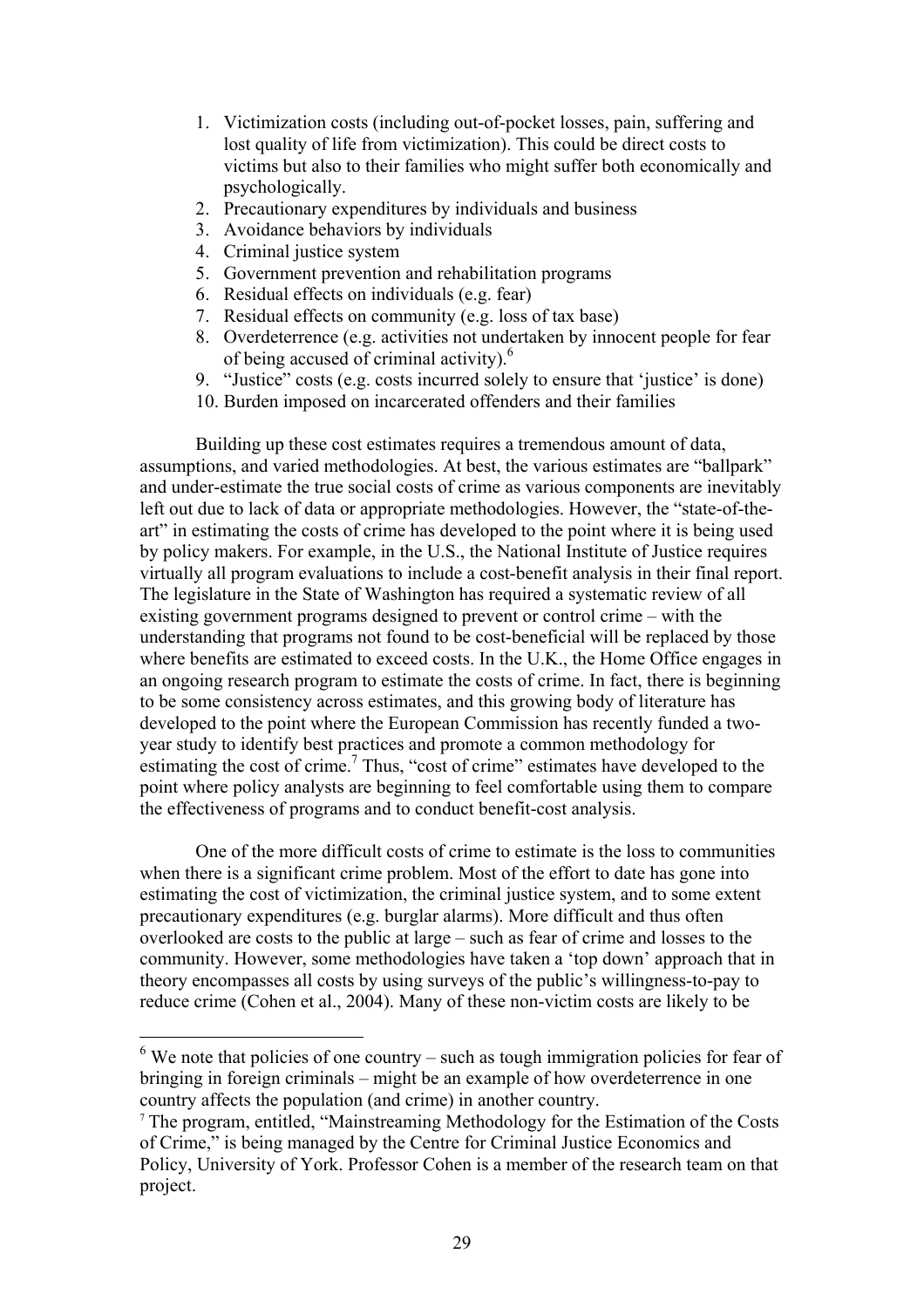non-linear – and in fact, they are expected to increase at the margin (not decrease as many other 'costs' are assumed to in economics). For example, if crime is very low and people are unafraid to walk in the park at night, there are likely to be many people in the park and the risk of crime may even be tempered by the fact that many people are walking around and thus deter criminals at very little cost. Yet, if crime is very high, few people will venture out at night and the risk of walking alone in a park is very high. In such a high crime situation, local residents might take very expensive precautionary measures like purchasing burglar alarms, taking taxis at night, and also suffer from residual fear when simply waiting outdoors for a taxi or getting from their car to their home. Thus, the marginal cost of crime might be much higher in high crime areas than in low crime areas. In the context of Latin America, there is evidence that an additional cost of crime (falling into the "community cost" category perhaps) is the fact that victims of crime have little confidence in governmental institutions and that people in high crime areas are more likely to favor a military coup.<sup>8</sup> While it might be difficult to place a dollar value on the loss in confidence of democratic institutions – this is a real burden of a high crime rate in Latin America.

What this discussion suggests is that in thinking about benefit-cost ratios and in policy options, a program that has a very significant impact on crime might have a much higher benefit-cost ratio than one that has a relatively modest impact on crime – even if costs are linear. In addition, it is quite possible that in order to have a significant impact on crime, there will need to be multiple and perhaps integrative programs. For example, a program targeting at-risk youth to prevent them from joining a gang might have a small impact. Similarly, a police crackdown on gang violence might reduce incidents somewhat. However, a coordinated attack on both the kids who are likely to join a gang as well as a crackdown on gang violence will likely result in better results than the sum of the two programs. This has been shown (as discussed above) in gang violence. However, there are other examples where this might be true. Returning to the earlier example of the impact of violence on the confidence in democratic institutions, programs that have small effects are unlikely to have an impact on the level of confidence even though they have an impact on the cost to individual victims. Only when there are multiple and large scale programs might the additional benefit of public confidence begin to kick in.

## *The Costs of a Criminal Career*

 $\overline{a}$ 

 If an individual embarks on a criminal career, he is likely to engage in a variety of crimes over a period of years and also runs the risk of being arrested, convicted and incarcerated. Based on the model described in Cohen (1998), the external costs imposed by a typical criminal career are:

|       | Lifetime Cost = $\Sigma_{ii}$ $(1-\beta)^{j-1} \lambda_{ii}$ $[ (VC_i + CJ_i + CI^*T_i + W^*T_i ]$ | (1) |
|-------|----------------------------------------------------------------------------------------------------|-----|
| where | $\lambda$ = mean number of offenses                                                                |     |
|       | $VC = victim cost of crime$                                                                        |     |
|       | $CI = cost of criminal justice investigation, arrest, adjudication$                                |     |
|       | $CI = cost of incarceration (in days)$                                                             |     |

 $8$  See USAID (2006), p. 9. The victim survey results are from LAPOP (various years). The findings about public attitude towards military coups are contained in UNDP (2004).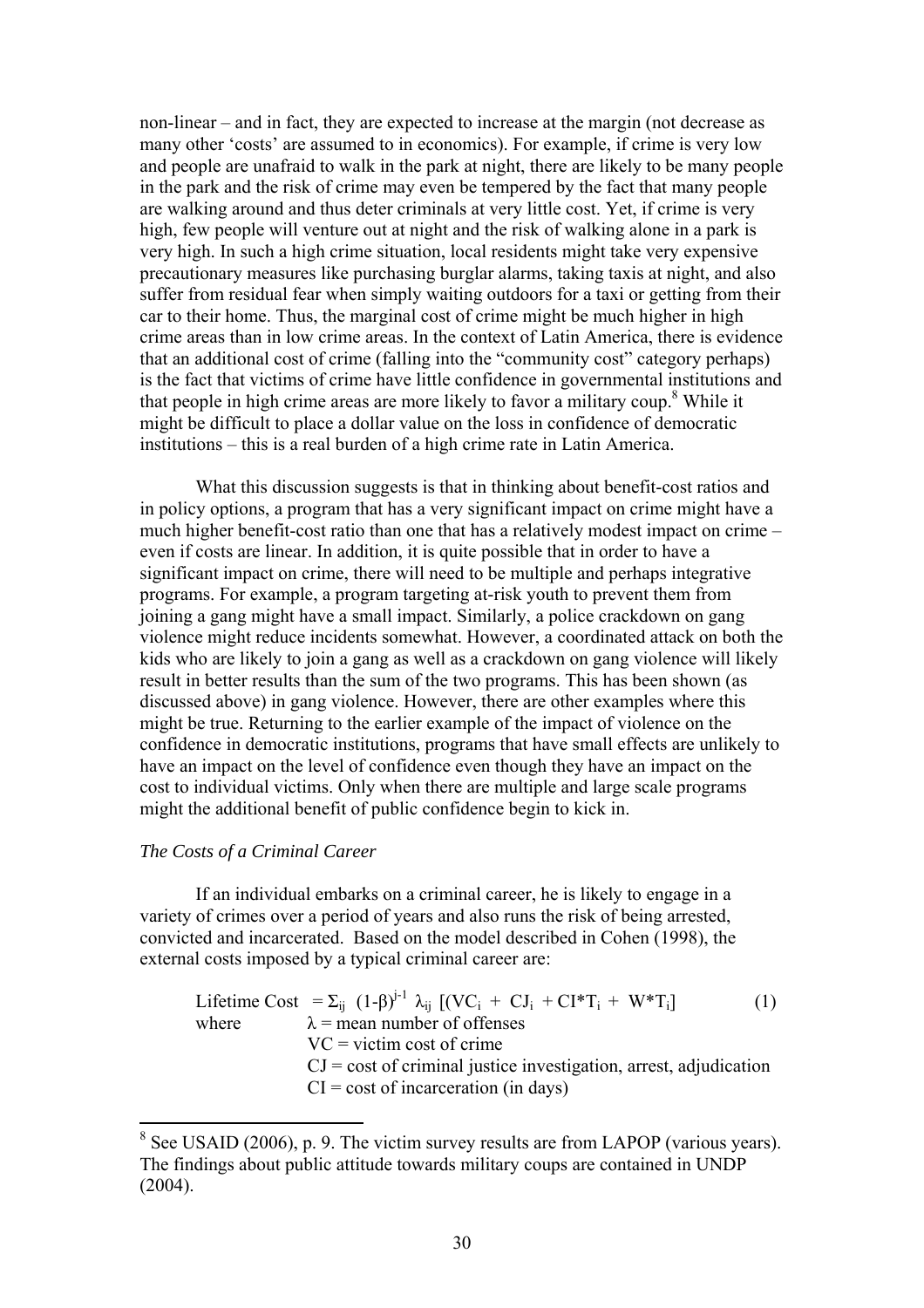$T =$  average time served (in days) β= discount rate W=opportunity cost of offender's time  $i =$  crime 1 through crime I  $j = \text{year } 1$  through year J of crime career

Inside the square brackets are four terms:  $VC_i$  (average cost to victims for each type of crime);  $CI_i$  (average criminal justice cost per crime);  $CI^*T_i$  (average cost of incarceration per crime); and  $W^*T_i$  (opportunity cost of incarceration as measured by a convicted offender's legitimate wages). Each of these terms is multiplied by  $\lambda_{ii}$ , the number of offenses committed by a career criminal each year. The resulting annual cost can be converted into a lifetime cost by adding average annual costs, discounted to present value by the social discount rate β.

 Cohen (1988) estimated the present value of external costs imposed by a typical career criminal to be \$1.3 million to \$1.5 million in 1997 dollars. However, the worst offenders impose costs as high as \$36 million. This excludes any cost associated with drug abuse (which could amount to an additional \$150,000 to \$364,000 if the career criminal is also a heavy drug user).

 To date, there have only been a few attempts to estimate the costs of crime in Latin America. A series of studies funded by the IADB in 1999 estimated the cost of violence in Colombia, México, Perú, Brasil, Venezuela and El Salvador, to range between 0.3% and 5.0% of GDP. These papers used similar methodologies to that used in the U.S. and U.K. While a first step in the process, those earlier papers had many shortcomings. More recently, the United Nations Development Program (UNDP) financed a study "*Cuanto Cuesta la Violencia a El Salvador*" ("How Much Does Violence Cost El Salvador?"), in which the costs of violence were estimated to be approximately 11.5 percent of the GDP.

 While direct comparisons are difficult, it is interesting to compare the estimates in Latin America to those in the U.S. and U.K. Adding the costs of criminal victimization in Cohen, Miller and Wiersema (1996) to the costs of the criminal justice system in the U.S., yields an estimate of over \$600 billion – about 5% of GDP. Similarly, the Home Office estimates place the cost of crime in the U.K. at about \$60 billion - 2.6% of GDP.

#### **B. Cost-Benefit Analysis of Proposed Solutions**

To date, there have only been a handful of cost-benefit studies in the criminal justice arena. For example, McDougall et al. (2003) conducted a systematic review of cost-benefit studies in the area of sentencing - including both custodial and noncustodial sentencing options such as incarceration, intensive supervision, day reporting centers, home confinement, shock incarceration programs, electronic monitoring, community service, fines, and treatment programs or other interventions that were part of a sentencing option. Yet, only six studies where a valid cost-benefit conclusion could be drawn were identified. These six studies involved (a) pre-trial diversion into a drug treatment program for drug offenders, (b) in-prison treatment for sex offenders (two studies), (c) intensive supervision as an alternative to incarceration, (d) longer prison sentences for adults convicted of felonies, and (e)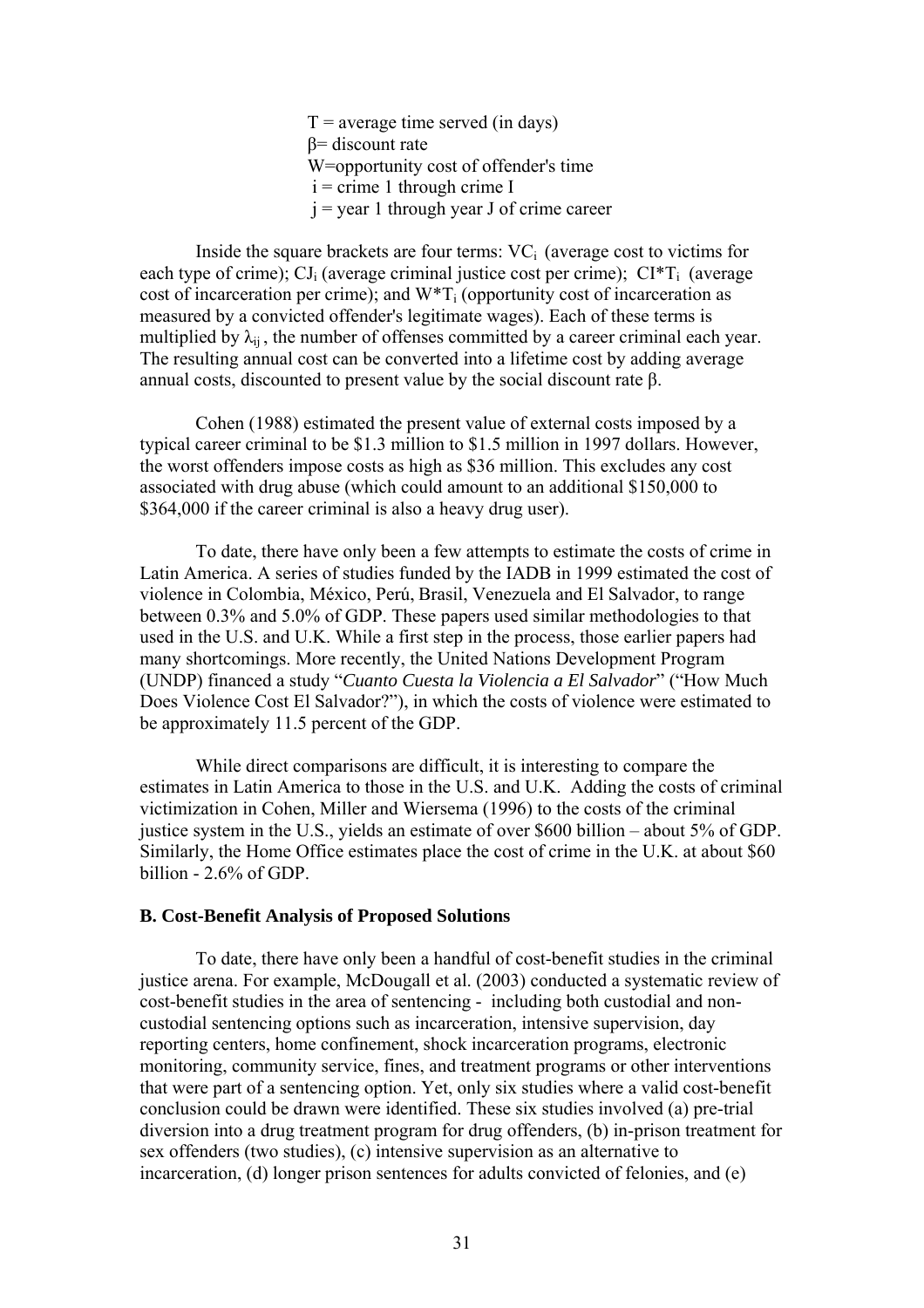family and juvenile offender treatment programs. Only two of these studies included the intangible costs of crime.

 The most common approach to valuing the nonmonetary cost of victimization in the U.S. has been to rely upon the estimates in a National Institute of Justice Report by Miller et al. (1996). These estimates are based on jury awards for pain and suffering in the U.S. However, a study by Cohen and Miller (2001) reviewed these and other jury awards and compared them to estimates of the statistical value of a life. They found that the implied value of a statistical life using the jury award methodology to value crime victimization is approximately \$3.8 million in 1995 – very close to the estimated value of a statistical life in the U.S. that economists have derived from numerous market-based studies. In an Appendix, we convert this figure into an estimate of the value of a life year, and a DALY, and also provide a methodology for converting U.S. costs into the Latin American context for purposes of this study.

## **SOLUTION 1: Comprehensive programs targeting at-risk mothers and young children under age 5.**

 Aos et al. (2004) estimate the cost of a home visitation program where nurses work directly with pregnant women and young children to be \$9,188 in 2003 dollars. They estimate benefits to be \$26,298, or 2.88 times the costs. Benefits included in this analysis are reduced child abuse and neglect to the children as well as reduced juvenile and criminal offending behavior of these children, and increased high school graduation rates. Note that the educational benefits account for about 12.6% of this total (\$3,325 out of \$26,298), with the remaining value being reductions in child abuse and neglect (\$5,686, or 21.6%), drug or alcohol abuse (\$850 or 3.2%) and criminal offending behavior (\$16,437, or 62.5%).

 In addition, we propose a comprehensive pre-kindergarten program for low income 3 and 4 year old children. Aos et al. (2006) estimate the cost of this program to be \$7,301 per child in 2003 dollars, with benefits being \$17,202, for a benefit-cost ratio of 2.36 to 1. Benefits include reduced child abuse and neglect, improved educational outcomes, and reduced crime later in life.

 Combining these programs would cost a total of \$16,419 per child (over a four year period), with benefits of \$43,500 – for a benefit-cost ratio of 2.65 to 1. This benefit-cost ratio is a based on a 3% discount rate. However, because the benefits of these programs accrue many years beyond the treatment (Aos et al. carry benefits out through age 33), using a 6% discount rate would lower the benefits of the early childhood education programs approximately 50%.<sup>9</sup> Similar reductions would need to be made for the home visitation program by nurses. Thus, using a 6% discount rate,

<sup>&</sup>lt;sup>9</sup> Personal communication with S. Aos, March 31, 2007. Note that throughout this Solutions Paper, we have reduced the benefit-cost ratio by 50% in the case of early childhood programs and 25% in the case of programs targeting youth and adult offenders. While Aos and his colleagues have appropriately discounted both costs and benefits, we do not have the year-by-year costs or benefits from which we could report the revised dollar figures using a 6% discount rate. Thus, we only report on the revised benefit-cost ratios when using a 6% discount rate.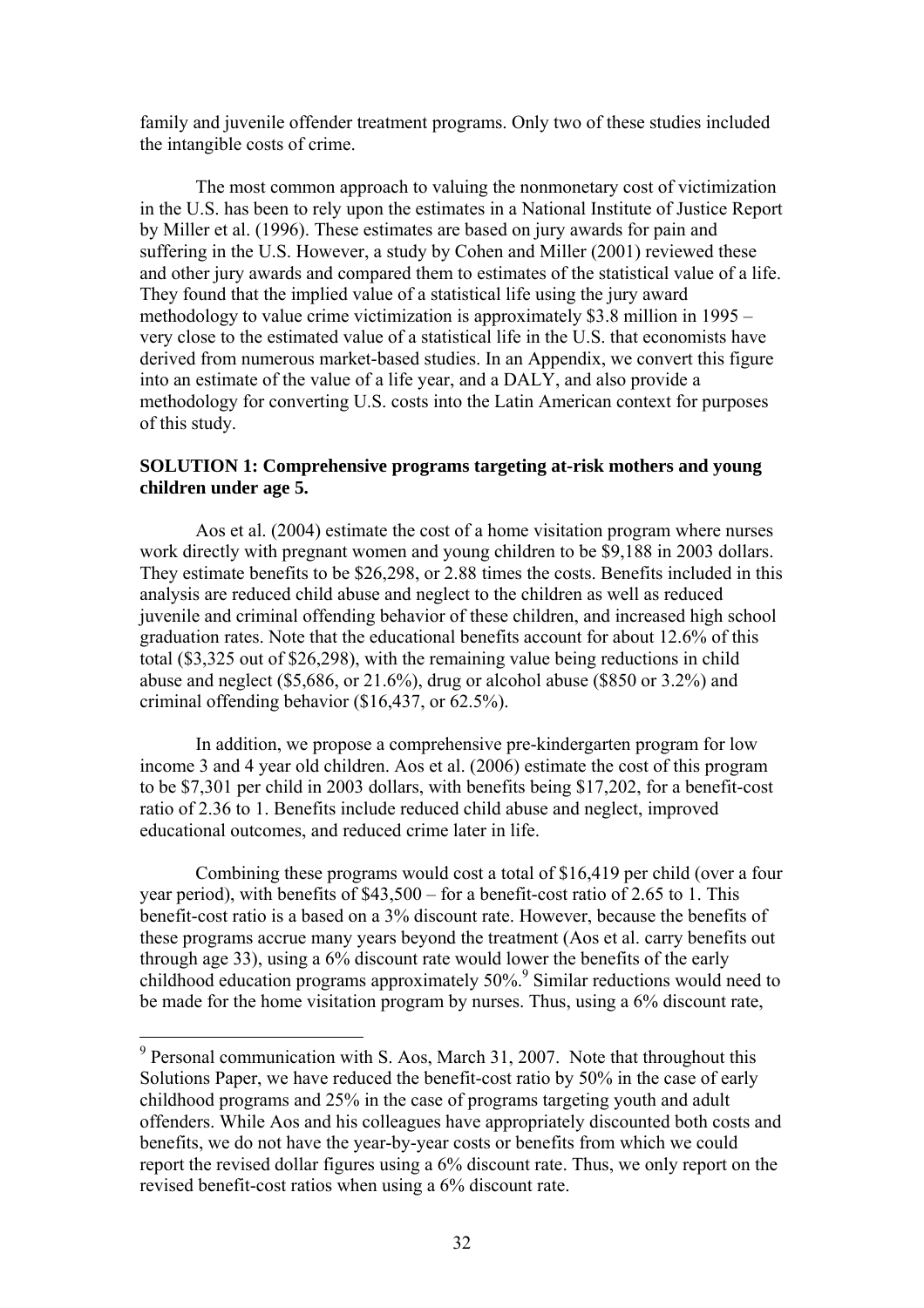we estimate total benefits of approximately \$21,750 compared to costs of \$16,419 – for a benefit cost ratio of 1.32 to 1.

|                 |          |                 | <b>B-C Ratio</b> | <b>B-C Ratio</b> |
|-----------------|----------|-----------------|------------------|------------------|
|                 | Costs    | <b>Benefits</b> | (3%)             | (6%)             |
| Nurse Family    |          |                 |                  |                  |
| Partnership     | \$9,188  | \$26,298        | 2.86             | 143              |
| Early Childhood | \$7,301  | \$17,202        | 2.36             | 1.18             |
| <b>Combined</b> | \$16,489 | \$43,500        | 2.64             | 1.32             |

Solution 1 – Early Childhood Programs Benefits and Costs (based on U.S. Dollars)

 While it is not easy to translate these cost-benefit ratios to the Latin American context, a few adjustments can be made to account for differences in the valuations used in the Aos et al. studies and the "standardized" DALY value that are to be used in this paper. The methodology used to do this is explained in an Appendix. Note that reduced DALYs account for only about 30% of the cost of criminal victimization, with the remaining 70% being the cost of lost wages, medical costs, criminal justice costs, etc. The result is the following table that lists the benefits and costs under varying assumptions about discount rates and DALYs.

Benefits and Costs (based on adjustments for this paper) Discount Rate  $= 3\%$ **Discount**  $Rate = 6\%$ DALY Benefits Costs B-C Ratio B-C Ratio Low (\$1,000) \$5,700 \$2,650 2.2 1.1 High (\$5,000)  $\begin{array}{|l|l|} \hline 86,100 & 82,650 & 2.3 \end{array}$  1.1

Solution 1 – Early Childhood Programs

## **SOLUTION 2: Comprehensive program to deal with youth and gang violence.**

 As discussed, our proposed solution is a two-pronged approach including a comprehensive program cracking down on gang violence, coupled with a rehabilitative program for juvenile offenders. While we have identified several costbenefit studies for the juvenile offender programs, we are unaware of any cost-benefit studies of the gang violence aspects of our proposed solution. For example, the authors of the most comprehensive study of the successful program in Boston claim, "…Operation Ceasefire did not impose additional costs on the participating organizations, but was implemented by using existing resources more strategically." In Boston, state, local and federal enforcement officials coordinated and focused their attention on gang violence, guns, etc. However, in addition to cracking down on gangs, they also coordinated with local juvenile justice and service agencies, as well as local clergy and community groups. Unfortunately, most Latin American cities are unlikely to have the same level of existing police and community resources in place. Thus, additional resources might be required. Depending upon existing capacity in a city, this might be a relatively small investment – perhaps one or two dedicated police officers and case managers. Less certain, however, is the existence of communitylevel organizations such as clergy or community volunteers who are willing and able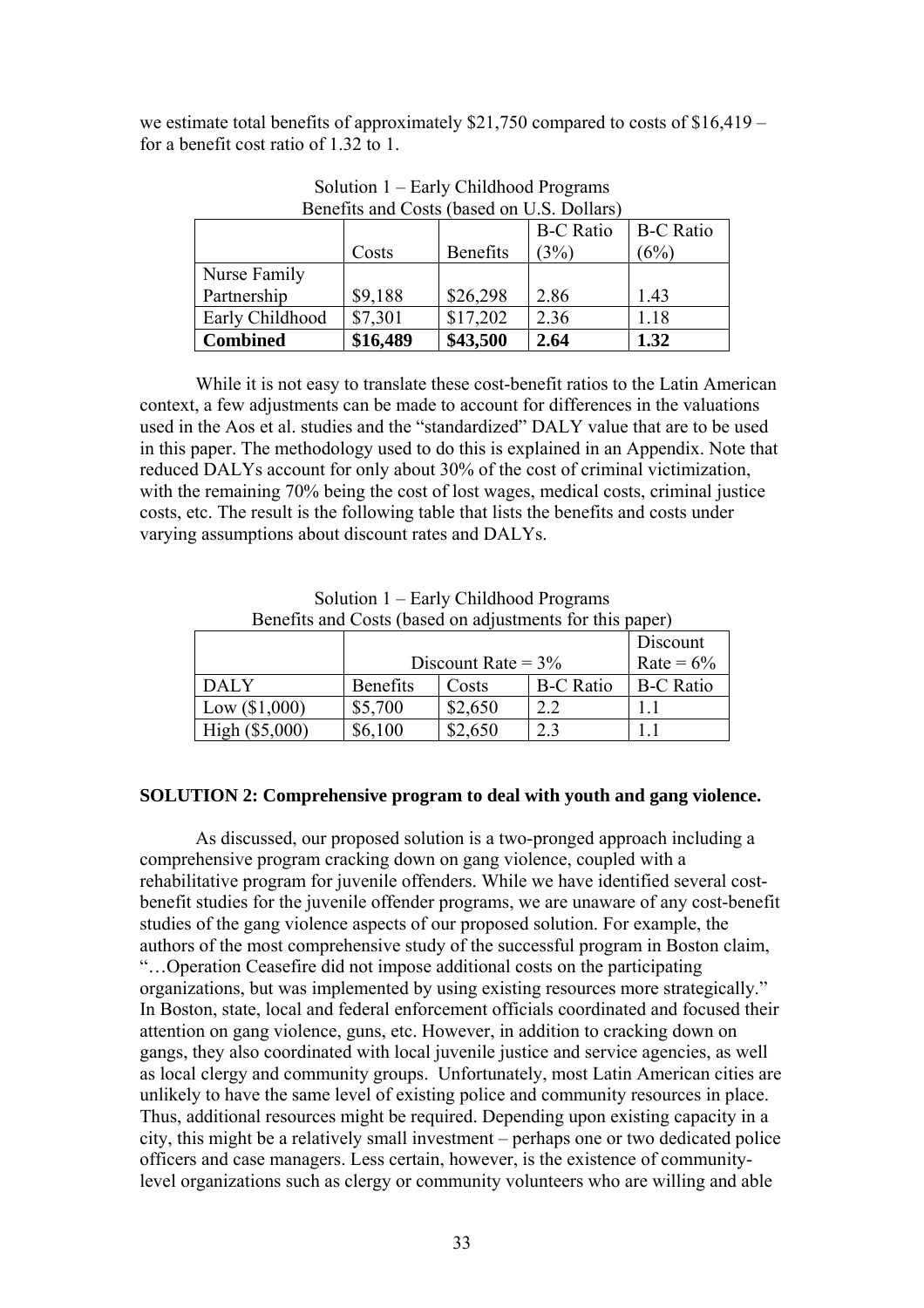to devote their energy to such a project. While we have not included the cost of these additional resources, as discussed below, the benefit-cost ratio of the juvenile offender rehabilitation program is so high that we are confident of a significant positive benefit-cost ratio on balance.

 For the juvenile rehabilitation programs, we assume that each of the three programs will be needed in equal amounts. This is an arbitrary assumption, but each city will require different combinations of these programs depending upon the mix of juvenile offenders. Moreover, as shown, all three have relatively high benefit-cost ratios and regardless of the weights, they will more than pay for themselves. Aos et al. (2004) estimate the cost of a "functional family therapy" program for juvenile offenders to be \$2,140. They estimate benefits to be \$28,356, or 13.25 times the costs. The Adolescent Diversion Project is estimated to cost \$1,777 per participant, and result in benefits of \$24,067, or 13.54 times the costs. The Aggression Replacement Training program is estimated to cost \$759 per participant, with benefits of \$15,606 – 20.59 times the costs. In all three cases, the only benefits included in the analysis are reduced juvenile delinquency. Not included, but also potential benefits, are reduced substance abuse and the value of increased long-term wage productivity to the extent these juvenile offenders stay in school and ultimately have more successful working lives than they would without treatment. Assuming an equal percentage of each program, the average cost per participant is estimated to be \$1,559, with average benefits being \$22,676 – for a benefit-cost ratio of 14.54.

 Once again, the Aos et al. (2006) estimates are based on a 3% discount rate. Unlike early child education programs, the benefits of these programs begin to accrue immediately. However, discounting is also a factor, as Aos et al. estimate criminal activities through age 33. Thus, using a 6% discount rate, we have estimated a reduction of 25% from the benefits that accrue using a 3% discount rate. Thus, benefits are estimated to be \$17,007 compared to costs of \$1,559, a benefit cost ratio of 10.91 to 1.

|                                        |         |                 | $B-C$ | $B-C$ |
|----------------------------------------|---------|-----------------|-------|-------|
|                                        |         |                 | Ratio | Ratio |
|                                        | Costs   | <b>Benefits</b> | (3%)  | (6%)  |
| <b>Functional Family Therapy</b>       | \$2,140 | \$28,356        | 13.25 | 9.94  |
| <b>Adolescent Diversion</b>            | \$1,777 | \$24,067        | 13.54 | 10.16 |
| <b>Aggression Replacement Training</b> | \$758   | \$15,606        | 20.59 | 15.44 |
| Average                                | \$1,558 | \$22,676        | 14.54 | 10.91 |

Solution 2 – Youth Violence Benefits and Costs (based on U.S. Dollars)

 To translate these figures into the Latin American context and to be consistent with the papers in this project, we use the same methodology as used in Solution 1 to transform intangible crime control benefits into DALYs and convert wage rates from the U.S. to Latin American levels. In this case, all benefits that have been estimated are crime reductions, hence the DALY adjustment is made to 30% of benefits, with the wage adjustment being made to the remaining 70%. Doing this provides the following benefit and cost figures: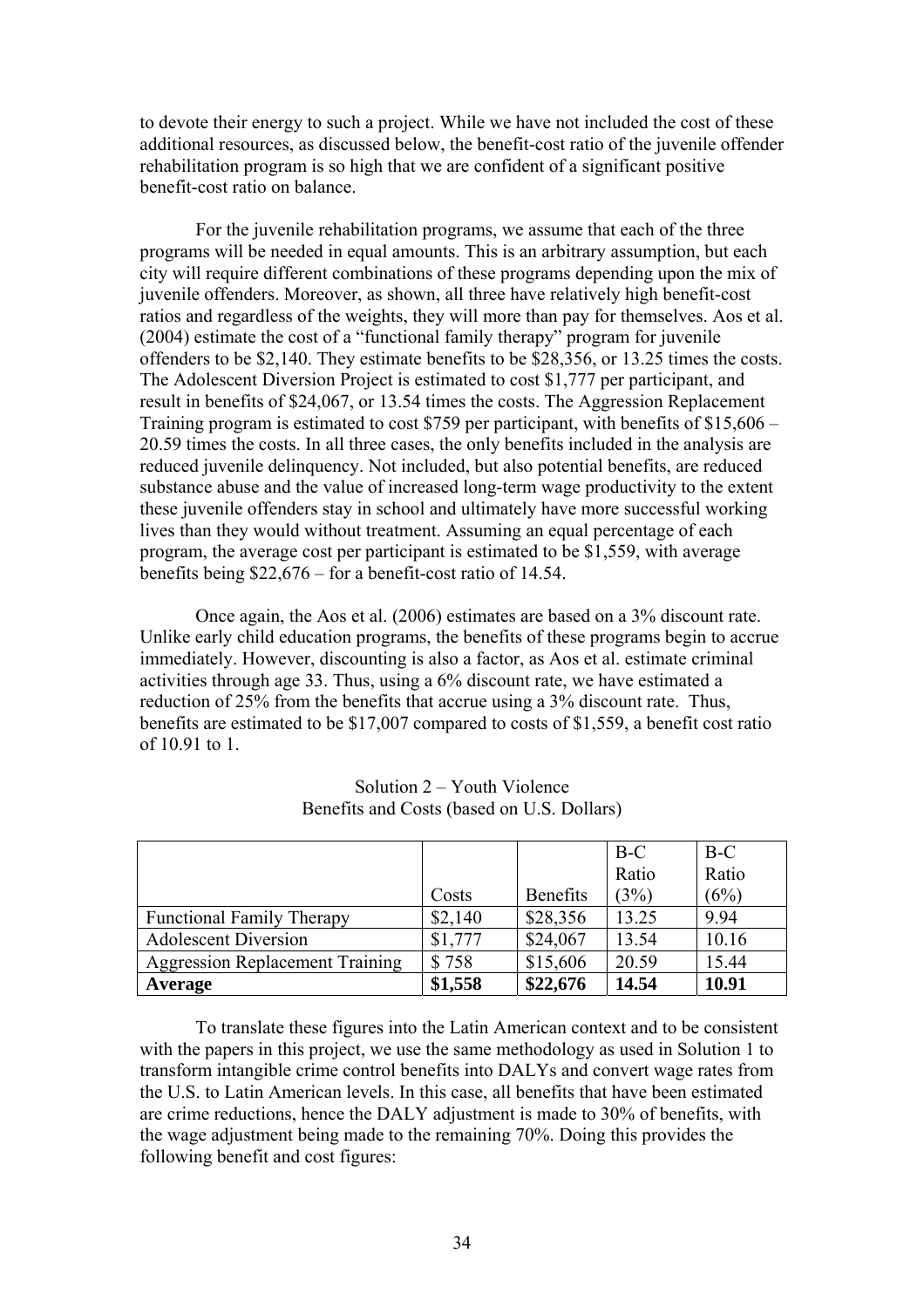|                |          |                       |                  | Discount         |
|----------------|----------|-----------------------|------------------|------------------|
|                |          | Discount Rate = $3\%$ |                  | Rate = $6\%$     |
| <b>DALY</b>    | Benefits | Costs                 | <b>B-C Ratio</b> | <b>B-C Ratio</b> |
| Low (\$1,000)  | \$2,600  | \$250                 | 104              | 7.8              |
| High (\$5,000) | \$2,900  | \$250                 |                  | 87               |

Solution 2 – Youth Violence Benefits and Costs (based on adjustments for this paper)

 We also note that we have not included programs specifically targeting education – such as "stay in school" education programs and incentives to graduate high school. While many of these programs appear to have significant crime-related benefits – often high enough to justify the programs solely on the basis of crime reductions – these are programs that are more appropriately reviewed in a paper on education. However, it would be important that the authors of that paper take into account the likely crime reduction benefits as well.

#### **SOLUTION 3: Comprehensive Prison Treatment and Reintegration Program.**

 Offenders who are released from prison have extremely high recidivism rates. Thus, if a program targets these offenders while in prison, it might have a high payoff if successful in reducing recidivism. Three such programs – if implemented correctly – have been shown to reduce recidivism: (a) drug treatment, (b) educational and vocational programs, and (c) cognitive behavioral therapy. While these programs have been found to be effective, additional benefits may accrue when similar (and additional) programs extend to offenders upon their release from prison. – to assist in their reintegration into society.

 Drug treatment programs have been found to be cost-beneficial both in prison and in the community. Community drug treatment is often an alternative to prison, so that it is much less expensive, but has generally been found to be cost-effective only for drug offenders – not those who are also property crime offenders (see Aos, 2005). Aos et al. (2006) estimated the cost of drug treatment in prison to be \$1,604, compared to drug treatment in the community of \$574. Benefits were similar, totaling  $$10,628$  in the community (benefit-cost ratio = 18.5) and \$9,439 in prison (benefit $cost ratio = 5.88$ ). Cognitive behavioral therapy – either in prison or in the community – has been estimated to cost \$105 per offender, with a benefit of \$10,404 – nearly 100 times the cost. In all cases, these benefits only include the value to taxpayers through lower criminal justice costs as well as savings to crime victims – they do not include any benefits to the offender or society through increased labor productivity or reduced drug use itself.

 Aos et al. (2006) also estimate that educational programs in prison cost \$962 per offender on average, compared to benefits of \$11,631 – for a benefit-cost ratio of 12.09. Vocational education programs in prison are estimated to cost \$1,182 per participant, with benefits of \$14,920 – for a benefit-cost ratio of 12.62. Similarly, employment and job training programs for recently released offenders have been estimated to cost \$400 per offender, with total benefits of \$4,759 – a benefit cost ratio of 11.89. In all cases, these benefits are restricted to criminal justice and criminal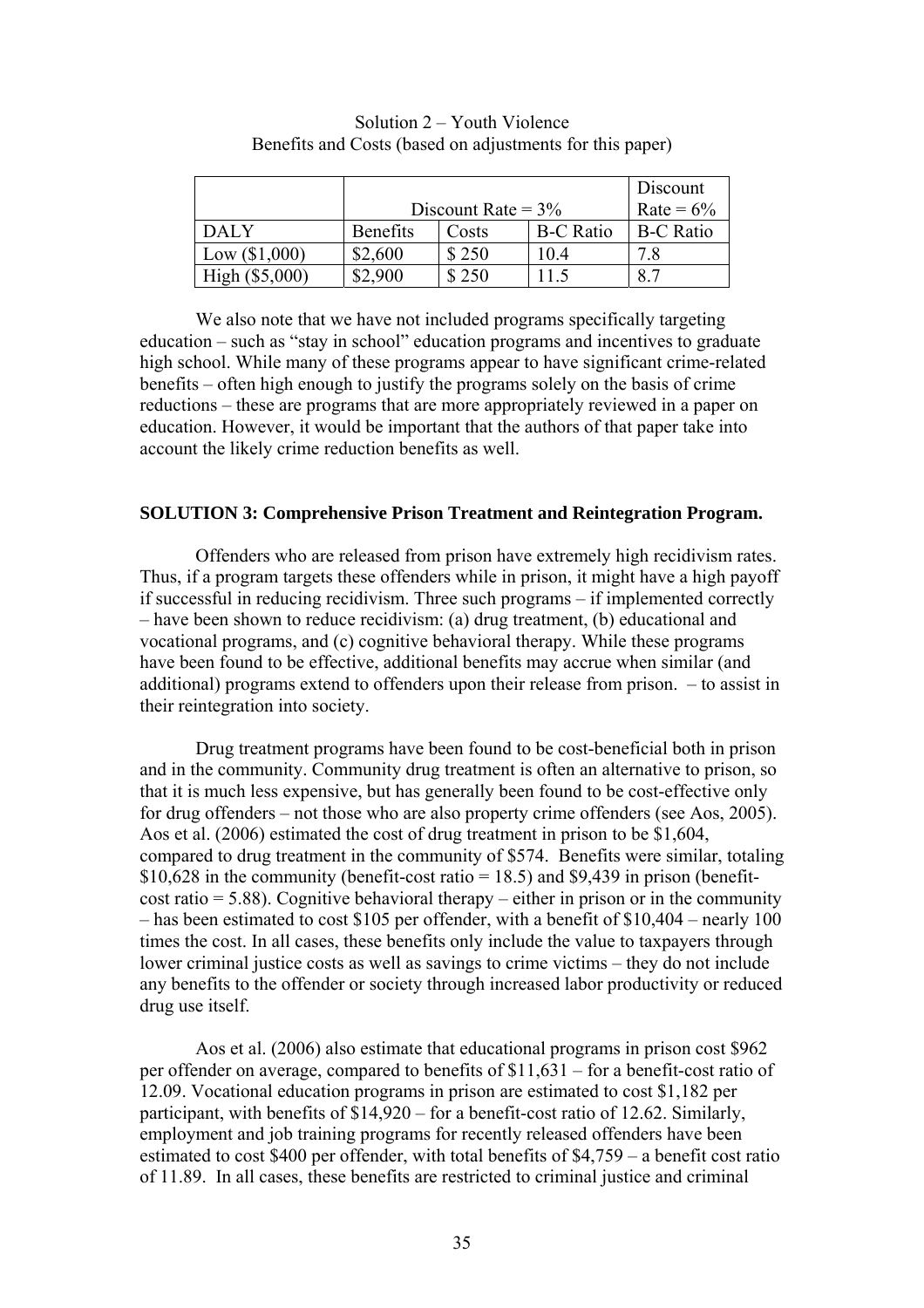victimization outcomes – not the increased labor productivity associated with improved employment outcomes. Thus, benefits are expected to be considerably higher.

 Roman et al. (2007) estimate the cost of the Maryland re-entry program to be \$1.2 million annually, with 176 offenders being treated. This cost of \$6,900 per offender includes the cost of the treatment programs themselves – including transitional housing - but we do not have information on the details of the programs received. Benefits were estimated to be \$31,824, although these findings were not statistically significant by standard measures ( $p$ <.15). The benefit-cost ratio for this program is thus 4.6 to 1. Note that this finding is based on a five-year follow-up to post-release. Presumably, benefits stretch beyond that point. The measured benefits include reduced cost to the criminal justice system and to victims. They do not include any potential benefit to the offender and society through improved labor outcomes or reduced drug abuse.

 Roman and Chalfin (2007) also conduct a hypothetical benefit-cost study of re-entry programs for jailed inmates – often used as a pretrial diversion. Comparing actual costs of two programs to potential benefits, they find that the "break-even" effectiveness rate is approximately 5% reduced recidivism or less. In other words, to pay for themselves, these programs would need to reduce recidivism by 5% more than the rate non-treated offenders would be expected to recidivate. Roman and Chalfin (2007) also provide detailed cost estimates for two programs – ranging from \$489 to \$672 per offender, with a "high end" program costing \$3,000. These programs provide differing services ranging from education and employment assistance, health care, transportation assistance, and case managers that help coordinate and find local community services for released offenders.

 In assessing the benefits and costs of our comprehensive program for treatment and re-integration of offenders, we have used the lower cost estimate of the jail re-entry program (as opposed to the prison re-entry program since that includes many services that would likely be double-counted with our treatment programs). Thus, we estimate costs of \$672 per offender. We do not include any benefits for this portion of our program – since the benefits of the actual treatments are high enough, and the benefits of the actual re-entry services are not fully documented. In other words, we have been careful to be conservative in estimating benefits – they are clearly higher than estimated here. Moreover, to achieve the most benefit from these treatment programs, we believe it is important to employ some form of coordinated re-entry program.

 Combining these programs, we assume educational programs, employment programs, and cognitive behavioral treatment programs are needed for all offenders, while drug treatment is required for 50% of offenders. Assuming an equal portion of drug treatment will be done in prison and in the community, the total costs per adult offender are thus estimated to be \$2,794 (\$105 for cognitive behavioral therapy, \$1,072 average for educational programs, \$400 for employment programs, and \$672 for re-entry assistance; plus 50% x \$1,089 average for drug treatment).

 While we have provided benefits estimates for each program, it is not necessarily true that we can simply add them all up. While we are certain that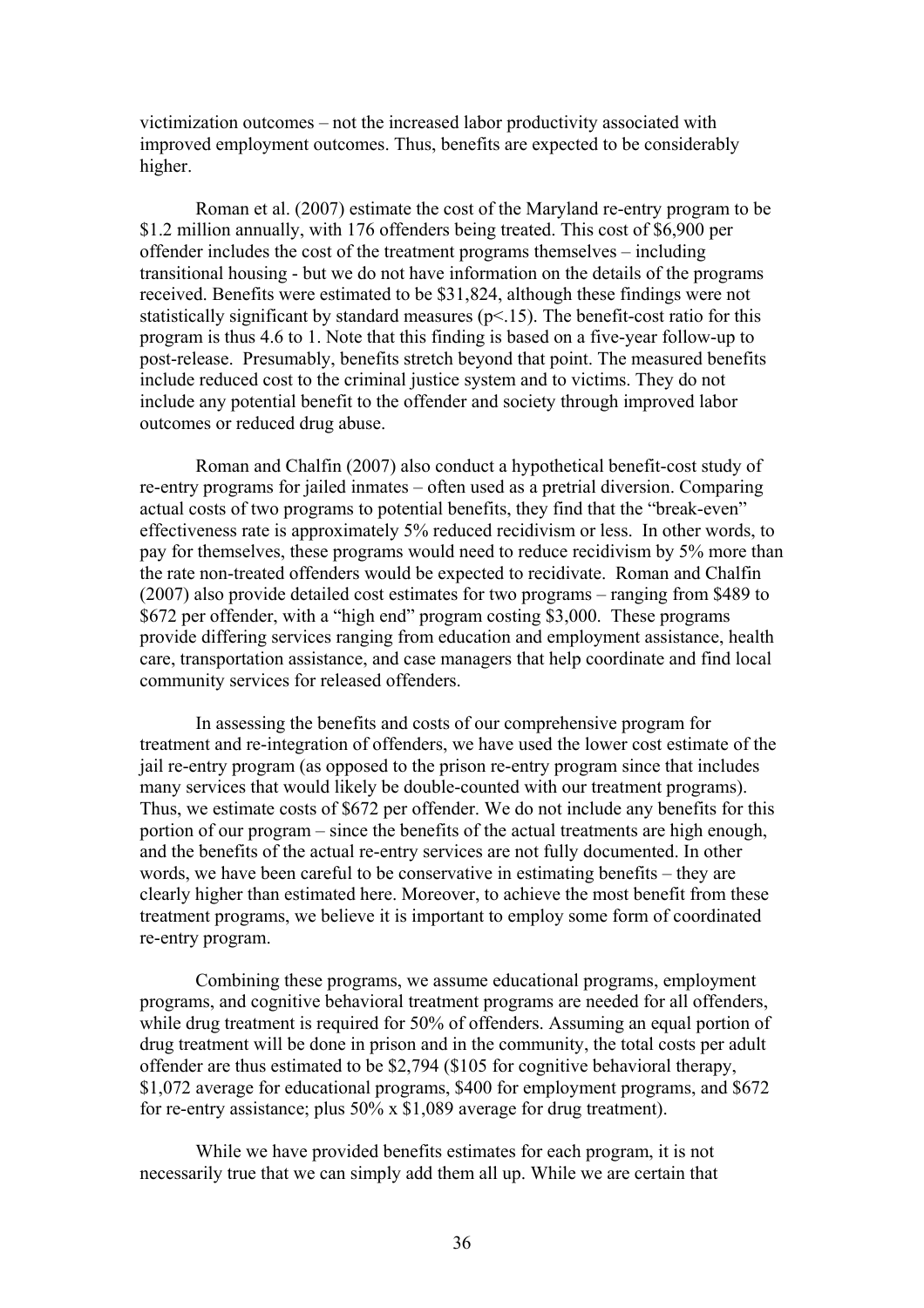providing both drug treatment and educational programs to offenders will offer higher benefits than simply providing one or the other, we do not know if the combined benefits will be less than or more than the sum of the two. It is quite possible that there are synergistic effects and the combined effect is more than the sum of the parts. However, to be conservative, we assume a diminishing marginal benefit from adding each program. At one extreme, we could assume the highest level of benefits for one program and no benefits for each additional program. If we took this approach, benefits would be \$13,275 based on the average benefit for educational and vocational programs in prison. With total costs of \$2,794 per offender, the benefitcost ratio would be 4.75. Alternatively, if we adopted the assumption used in Aos et al. (2006), and reduced each additional program by 25%, benefits would be \$28,603  $[(\$13,275 + 75\% \times 10,404 + 75\% \times (\$10,628 + \$9,439)/2)]$ . This would yield a benefit cost ratio of 10.2.

 Once again, the above figures are based on a 3% discount rate. If we assume a 6% discount rate, benefits would be reduced by approximately 25%, so that the benefit cost ratio would range between 3.6 and 7.7.

|                                    |         |                 | $B-C$                    | $B-C$     |
|------------------------------------|---------|-----------------|--------------------------|-----------|
|                                    |         |                 | Ratio                    | Ratio     |
|                                    |         |                 | (3%                      | (6%       |
| Program                            | Costs   | <b>Benefits</b> | Discount)                | Discount) |
| Drug treatment in prison           | \$1,604 | \$9,439         | 5.9                      | 4.4       |
| Drug treatment in community        | \$574   | \$10,628        | 18.5                     | 13.9      |
| Cognitive behavioral therapy       | \$105   | \$10,404        | 99.1                     | 74.3      |
| Educational programs in prison     | \$962   | \$11,631        | 12.1                     | 9.1       |
| Vocational programs in prison      | \$1,182 | \$14,920        | 12.6                     | 9.5       |
| Job training programs upon release | \$400   | \$4,759         | 11.9                     | 8.9       |
| Re-entry coordination program      | \$672   |                 |                          |           |
|                                    |         | $$13,275$ -     |                          |           |
| Average *                          | \$2,794 | $28,603**$      | $ 4.8 - 10.3 $ 3.6 - 7.7 |           |

Solution 3 – Prison Treatment and Reintegration Program

\* See text: Assumes 50% drug treatment (equal shares in and out of prison); 100% educational or vocational programs in prison; 100% job training upon release. \*\* Lower figure based only on average benefits from educational/vocational

programs. Higher figures adds to this 75% of additional program benefits.

 To convert these estimates into the appropriate figures for this project, we once again convert 30% of crime benefits into DALY estimates and the remaining costs and benefits using the differential in U.S. versus Latin American wage rates. It is important to keep in mind that all of these estimates are conservative as they exclude the benefits from improved labor productivity that are likely to accrue from these programs and instead only focus on crime control benefits.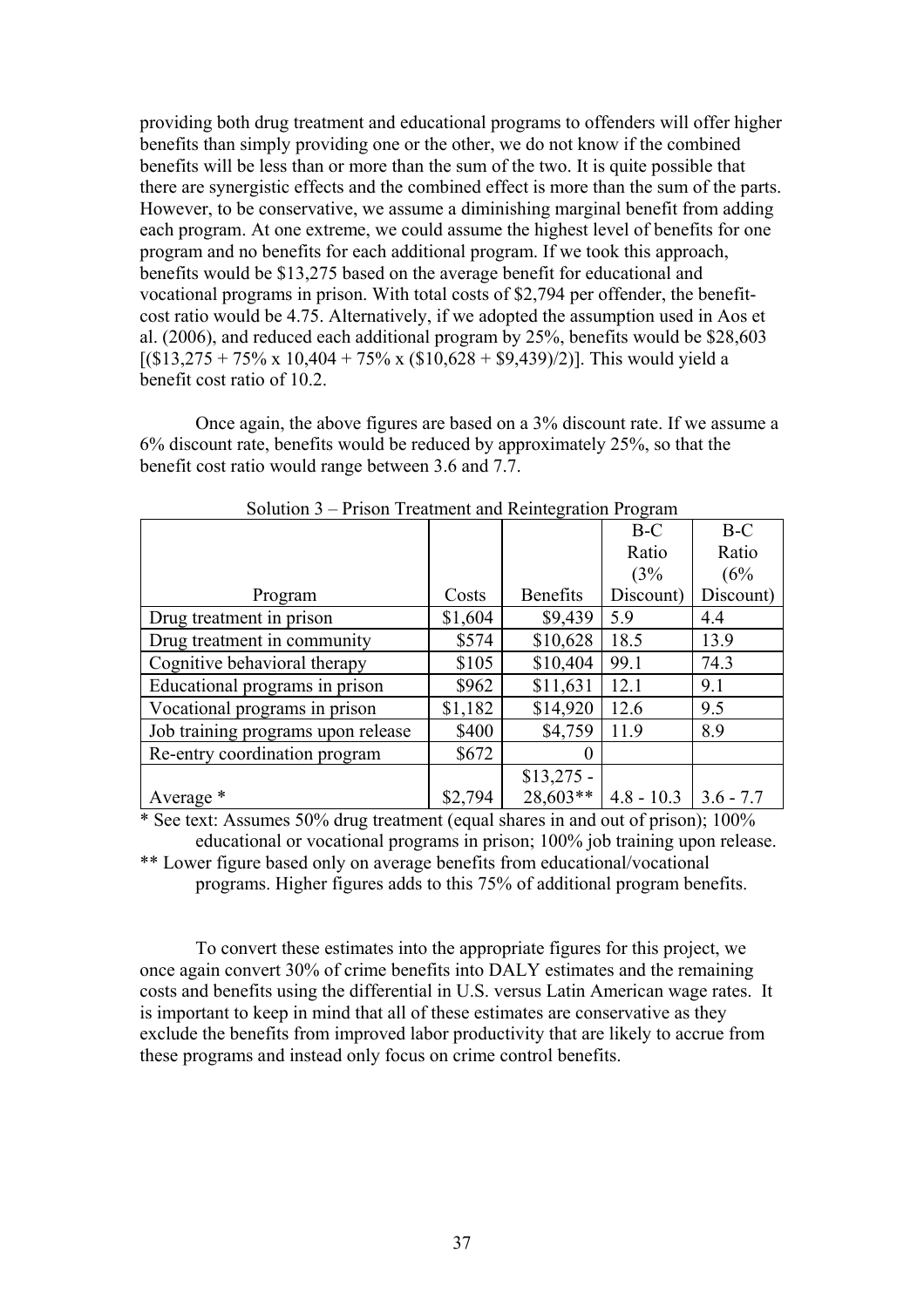| Denento and Cobio (babed on adjudition to this paper |                       |       |                  |                       |  |  |
|------------------------------------------------------|-----------------------|-------|------------------|-----------------------|--|--|
|                                                      | Discount Rate = $3\%$ |       |                  | Discount Rate = $6\%$ |  |  |
| DALY                                                 | <b>Benefits</b>       | Costs | <b>B-C Ratio</b> | <b>B-C Ratio</b>      |  |  |
| Low $($1,000)$                                       | $$1,545 - $3,329$     | \$450 | $3.4 - 3.8$      | $2.6 - 2.8$           |  |  |
| High $(\$5,000)$                                     | $$1,705 - $3,673$     | \$450 | $74 - 81$        | $55 - 61$             |  |  |

Solution 3 – Prison Treatment and Reintegration Benefits and Costs (based on adjustments for this paper)

## **SOLUTION 4: Domestic Violence Prevention and Control**

 The evidence on the benefits and costs of domestic violence programs is sparse. Unfortunately, we were unable to find studies that examine the comprehensive approach recommended by UNICEF. We were also unable to find studies that estimate the costs and benefits of domestic violence interventions by police or battered women's shelters.

 The only benefit-cost analysis we are aware of involving domestic violence programs is the new mother/early childhood program targeting at-risk families for children under age 2, which was discussed in detail under Solution 1. Aos et al. (2004) estimate that about 21.6% (\$5,686 out of \$26,298) of the benefits of that program are due to reduced child abuse and neglect – with the remaining benefits being apportioned to improved educational outcomes (12.6 % - \$3325/\$26,298), and reduced crime by the children once they become older (62.5% - \$16,437/26,298), and alcohol and drug abuse (3.2% - \$850/26268).

#### **Summary Tables of Costs and Benefits and Concluding Remarks**

 Before presenting our summary tables on the costs and benefits of our proposed solutions, we want to emphasize another recommendation coming our of our review of the evidence. Before recommending "changes" and "new programs" it is important to inventory and assess existing programs in Latin America. There is a glaring need to obtain better information on what existing programs are being used – and which have promise based on external studies (such as the ones we identified in this paper) or through localized studies.

 The following table contains summaries of the estimated benefits and costs of the solutions proposed in this paper. We note that these estimates are meant more to be "illustrative" than definitive – as they are based on extrapolations from the U.S. experience. While there is evidence that the proposed programs can work and provide benefits that far exceed costs, translating them from the U.S. experience to the Latin American experience would require pilot testing, tailoring of programs to suit local needs, etc. As noted above, there might be existing programs in some locations that are similar to those that are known to work from the U.S. experience. These should be followed closely to determine if they are appropriately designed or could benefit from minor modifications. Regardless, they are likely to have already been adapted to local circumstances and much can be learned from their experiences. In addition, the cost and benefit estimates themselves are largely based on U.S. wage rates, the value of intangible harms from crime, etc. These have been conservatively converted into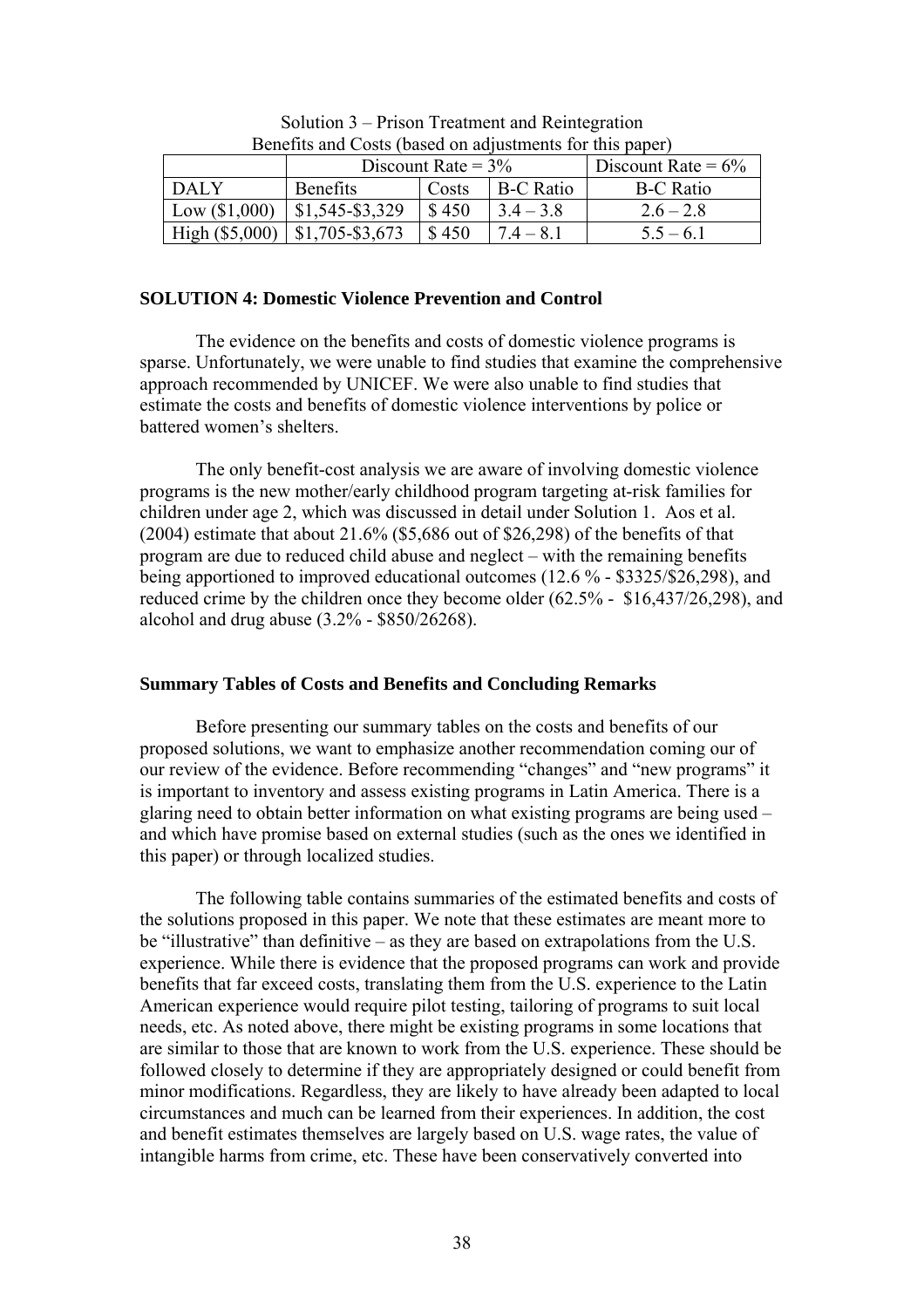Latin American values – but once again they are meant to be more illustrative of the type of benefits one can achieve with these programs.

 It is also important to note that the benefit-cost ratios shown here are based on very conservative assumptions as indicated in the "notes" section of the table. In some cases, even though improved educational outcomes and hence long-term productivity gains are to be expected, they were not included in our estimates due to data limitations. Moreover, benefits are generally extended out no more than 33 years (and 15 years for adult offenders). Especially for early childhood education and domestic violence programs, the benefits might continue beyond that time frame.

 Finally, we understand that the most controversial aspect of placing monetary values on crime is the valuation of the intangible losses to crime victims and to communities. While these have been included through the monetization of DALYs as called for in this project, it is important to emphasize that most of the benefits that have been valued are savings from reduced criminal justice and court costs, and the reduced out-of-pocket losses to victims such as property losses, wages, and medical costs. Intangible costs in our estimates generally represent only about 5% of benefits or less. Thus, even ignoring these benefits would not change our basic recommendations.

|                     | Discount Rate 3% |             | Discount Rate 6% |             |                  |
|---------------------|------------------|-------------|------------------|-------------|------------------|
| Solution            | <b>DALY</b>      | <b>DALY</b> | <b>DALY</b>      | <b>DALY</b> | <b>Notes</b>     |
|                     | \$1,000          | \$5,000     | \$1,000          | \$5,000     |                  |
| 1. Early Childhood  | 2.2              | 2.3         | 1.1              | 1.1         |                  |
| 2. Youth Violence   | 10.4             | 11.5        | 7.8              | 8.7         | Excludes         |
|                     |                  |             |                  |             | benefits of drug |
|                     |                  |             |                  |             | abuse $\&$       |
|                     |                  |             |                  |             | education;       |
|                     |                  |             |                  |             | excludes cost of |
|                     |                  |             |                  |             | gang violence    |
|                     |                  |             |                  |             | coordinator      |
| 3. Prison Treatment | $3.4 - 3.8$      | $7.4 - 8.1$ | $2.6 - 2.8$      | $5.5 - 6.1$ | Excludes         |
| & Reintegration     |                  |             |                  |             | benefits of drug |
|                     |                  |             |                  |             | abuse $\&$       |
|                     |                  |             |                  |             | education        |
| 4. Domestic         | $\gamma$         | $\gamma$    | $\gamma$         | $\gamma$    | Solution 1       |
| Violence            |                  |             |                  |             | includes         |
|                     |                  |             |                  |             | benefits from    |
|                     |                  |             |                  |             | child abuse      |
|                     |                  |             |                  |             | reduction.       |

Summary of Benefit-Cost Ratios for Crime and Violence Solutions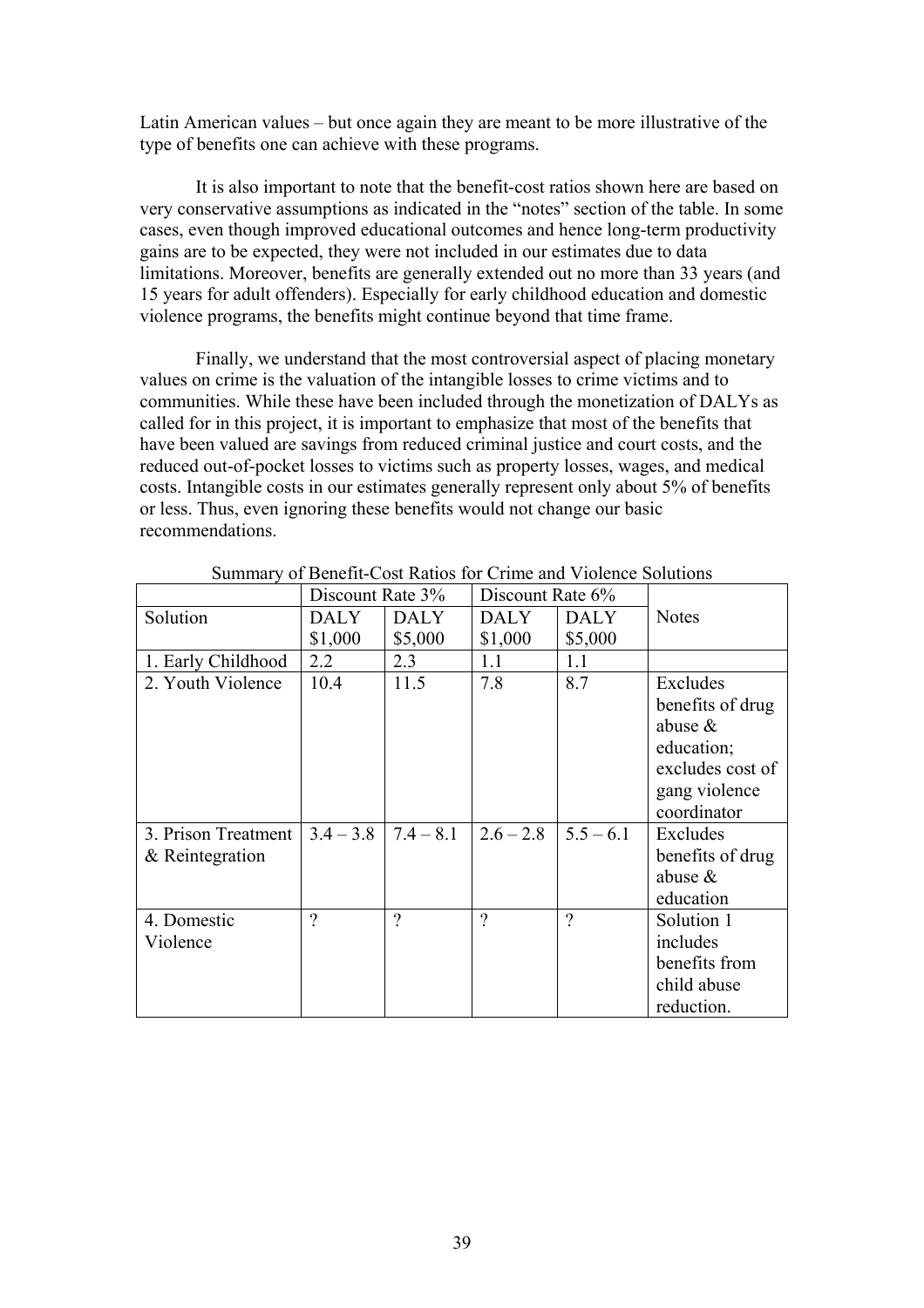# **References**

Aldy, J. and W.K. Viscusi, forthcoming: Age differences in the value of statistical life: Revealed preference evidence, *Review of Environmental Economics and Policy*.

Ascencio, R.L., 1999: The health impact of domestic violence: Mexico City. In Morrison and Biehl, eds., *Too Close to Home: Domestic Violence in the Americas*, 81-97, Inter-American Development Bank, New York.

Aos, S., 2005**:** Washington's drug offender sentencing alternative: An evaluation of benefits and costs. Washington State Institute for Public Policy, Olympia, WA. (http://www.wsipp.wa.gov/rptfiles/06-10-1201.pdf).

Aos, S., M. Millar and E. Drake, 2006: Evidence-based public policy options to reduce future prison construction, criminal justice costs, and crime rates, Washington State Institute for Public Policy, Olympia, WA.

Aos, S., R. Lieb, J. Mayfield, M. Miller, A. Pennucci, 2004: Benefits and Costs of Prevention and Early Intervention Programs for Youth, Washington State Institute for Public Policy, Olympia, WA. (www.wsipp.wa.gov/pub.asp?docid=04-07-3901).

Barnett, W.S., 1993: Benefit-cost analysis of preschool education: Findings from a 25-year follow-up. *American Journal of Orthopsychiatry.* 63: 500-508.

BID, 1999: Notas técnicas prevención de la violencia, Banco Interamericano de Desarrollo, Washington, DC.

BID-CIEN, 2000: Encuesta para el proyecto "Magnitud y Costos de la Violencia en Guatemala" realizada por Borge y Asociados.

Botello, S. and Á. Moya, 2005: *Reyes Latinos. Los códigos secretos de los Latin King en España,* Temas de Hoy, Madrid.

Braga, A.A. and D.M. Kennedy, 2003: Reducing gang violence in Boston. In *Responding to Gangs: Evaluation and Research*, 266-288, National Institute of Justice, Washington, D.C. (http://www.ncjrs.gov/pdffiles1/nij/190351.pdf).

Carranza, E., 1997: *Delito y Seguridad de los Habitantes*. México : Siglo XXI Editores.

CELADE, 2003: América Latina: Población por años calendario y edades simples, 1995 – 2005, *Boletín Demográfico* No. 71, Enero, http://www.eclac.cl/celade/default.asp.

Cohen, M.A., 2005: The Costs of Crime and Justice, Routledge, New York, NY.

\_\_\_\_\_\_\_\_\_. 1998: The monetary value of saving a high risk youth, *Journal of Quantitative Criminology*, 14, 5-33.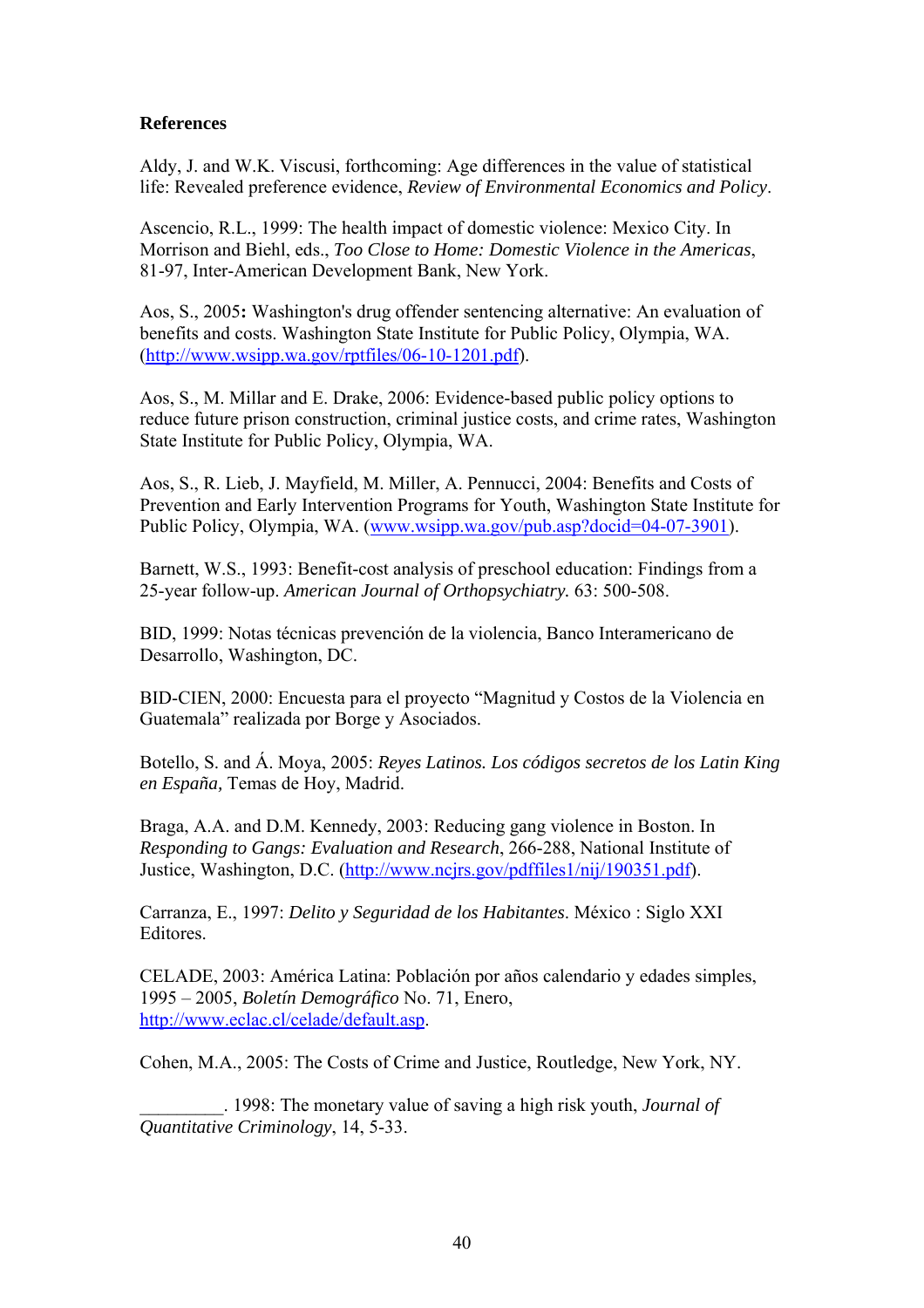Cohen, M.A., R. Rust, S. Steen, and S. Tidd, 2004: Willingness-to-pay for crime control programs, *Criminology*, 42, 86-106.

Cuadra, E., 2000: Proliferación y control de armas en Nicaragua, Fundación Arias par ala Paz y el Progreso Humano, http://www.arias.or.cr/documentos/armasliv/niarmasdiag.pdf

Cuéllar de Martínez, M. M., 1997: Valores y capital social en Colombia, Corporación Porvenir y Universidad Externado de Colombia, Bogotá.

Delisi, M. and J.M. Gatling, 2003: Who pays for a life of crime? An empirical assessment of the assorted victimization costs posed by career criminals. *Criminal Justice Studies: A Critical Journal of Crime, Law and Society,* 16, 283-93.

Dubourg, R., J. Hamed and J. Thorns, 2005: *The economic and social costs of crime against individuals and households, 2003-4,* Home Office Online Report, 30-05.

Espitia, V. E., 1999: *Consultora, Asesoría en sistemas de Vigilancia de Violencia en Tegucigalpa (Honduras),* OPS, Tegucigalpa.

Fajnzylber, P., D. Lederman and N. Loayza, 2001: *Crimen y violencia en América Latina*. Banco Mundial y Alfaomega, Washington.

FESPAD, 2004: *Propuesta de política criminal y seguridad ciudadana para El Salvador*, Fundación de Estudios para la Aplicación del Derecho, San Salvador, http://www.fespad.org.sv/portal/html/Archivos/Descargas/PPCPES2005.pdf

Gonzales de Olarte, E. and P.G. Llosa, 1999: Social and economic costs of domestic violence: Chile and Nicaragua. In Morrison and Biehl, eds., *Too Close to Home: Domestic Violence in the Americas*, 35-49, Inter-American Development Bank, New York.

Guerrero, R., A. Gaviria and J.L. Londoño, 2001: Asalto al desarrollo: Violencia en América Latina. Inter-American Development Bank.

Ibanez, A.M. and C.E. Velez, 2005: Civil conflict and forced migration: The micro determinants and the welfare losses of displacement in Colombia. **http://economia.uniandes.edu.co/var/rw/archivos/cede/documentos/d2005-35.pdf.** 

INCEP, 2004: *Centroamérica: Balance de escenarios económicos, sociales y políticos, así como las perspectivas 2005-2006*, Instituto Centroameriicano de Estudios Políticos, Guatemala, www.incep.org/images/content/Balance.pdf.

Larraín, S., 1999: Curbing domestic violence: Two decades of action. In Morrison and Biehl, eds., *Too Close to Home: Domestic Violence in the Americas*, 106-29, Inter-American Development Bank, New York.

Latin American Public Opinion Project (LAPOP), various years: AmericasBarometer. Vanderbilt University, http://www.lapopsurveys.org.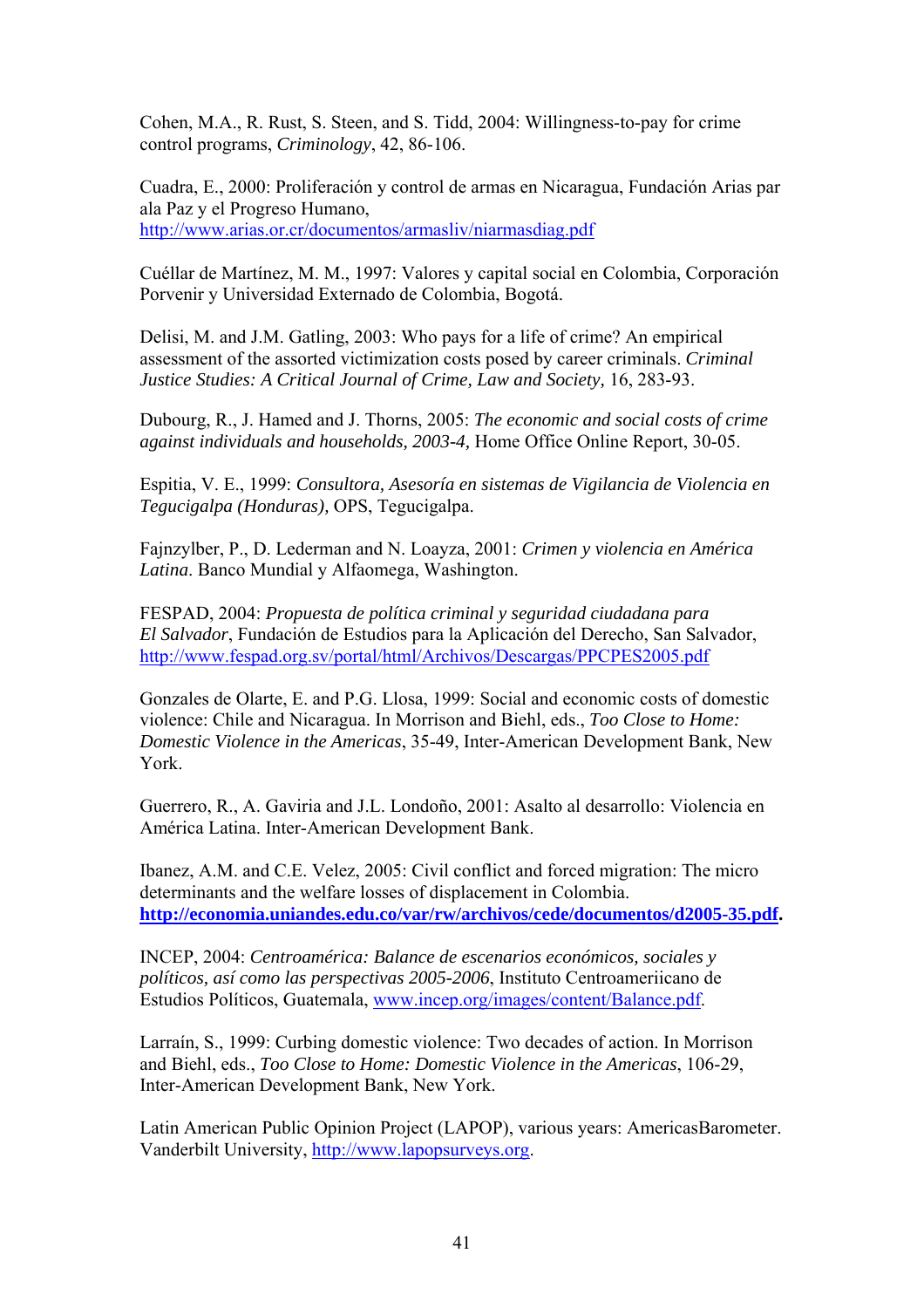Levitt, S. and M. Rubio, 2000: Understanding Colombia's crime situation and the institutional reforms required to alleviate the problem. In Alesina (ed.). Institutional Reforms: The Case of Colombia.

Leyva, H., 2001: *Delincuencia y criminalidad en las estadísticas de Honduras, 1996- 2000,* Serie Sociedad y Cultura, Documento de Trabajo No 3, FIDE – PNUD, Tegucigalpa.

McDougall, C., M.A. Cohen, A. Perry, and R. Swaray, 2003: The costs and benefits of sentencing - A systematic review. *Annals of the American Academy of Political and Social Science*, 587, 160-177.

Miller, T.R., M.A. Cohen, and B. Wiersema, 1996: *Victim Costs and Consequences: A New Look,* National Institute of Justice Research Report, NCJ-155282. February. Available at: http://www.ncjrs.org/pdffiles/victcost.pdf.

Mockus, A. and H. Acero, 2005: *Criminalidad y violencia en América Latina: la experiencia exitosa de Bogotá*, http://www.iigov.org

Morrison, A.R. and M.B. Orlando, 1999: Social and economic costs of domestic violence: Chile and Nicaragua. In Morrison and Biehl, eds., *Too Close to Home: Domestic Violence in the Americas*, 51-80, Inter-American Development Bank, New York.

Olds, D.L., J. Robinson, R. O'Brien, D.W. Luckey, L.M. Pettitt, C.R. Henderson Jr., R.K. Ng, K.L. Sheff, J. Korfmacher, S. Hiatt, and A. Talmi, 2002: Home visiting by paraprofessionals and by nurses: a randomized, controlled trial. *Pediatrics*, 110, 486- 96.

OPS, 2005: *Iniciativa regional de datos básicos en Salud; Sistema de información técnica en Salud*, Organización Panamericana de la Salud, Área de Análisis de Salud y Sistemas de Información Sanitaria, Washington, http://www.paho.org/Spanish/SHA/coredata/tabulator/newTabulator.htm

Piehl, A.M., D.M. Kennedy, and A.A. Braga, 2000: Problem solving and youth violence: An evaluation of the Boston Gun Project. *American Law and Economics Review*, 2, 58-106.

Rocha, José Luis, 2006: Why no Maras in Nicaragua?. *Revista Envío* Nº 301, August. http://www.envio.org.ni/articulo/3351

Roman, J., L. Brooks, E. Lagerson, A. Chalfin, and B. Tereshchenko, 2007: *Impact and cost-benefit analysis of the Maryland Reentry Partnership Initiative.* Urban Institute, Washington, DC. (http://www.urban.org/UploadedPDF/311421\_Maryland\_Reentry.pdf).

Rubio, M., 2002: *La violencia en Honduras y la Región del Valle del Sula*. Serie de Estudios Económicos y Sectoriales, Banco Interamericano de Desarrollo, Washington.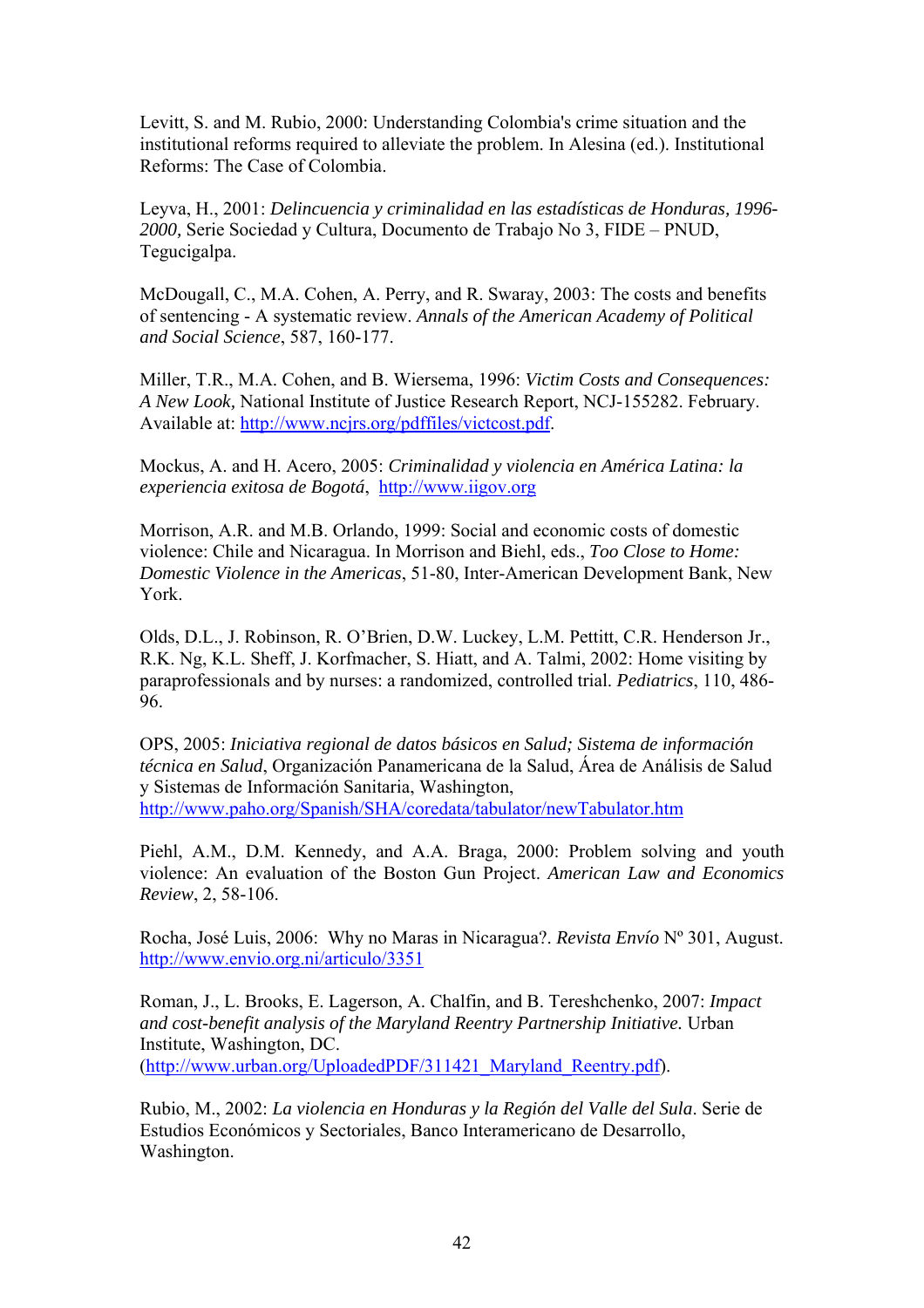Rubio, M. and DIEM, 2003: *Resultados de la "Encuesta de Auto Reporte de Conductas entre Jóvenes*, en la Zona Metropilitana del Valle del Sula. Banco Interamericano de Desarrollo. Informe Final de Consultoría.

Rubio, M., 2007: *De la pandilla del barrio, a la Mara Salvatrucha. Migración, pobreza, mujeres y violencia juvenil,* Univerdidad Externado de Colombia – Banco Interamericano de Desarrollo, Bogotá.

Sherman, L.W., D. Gottfredson, D. Mackenzie, J. Eck, P. Reuter, and S. Bushway, 1997: *Preventing crime: What works, what doesn't, what's promising: A report to the United States Congress,* http://www.ncjrs.gov/works/*.* 

\_\_\_\_\_\_\_\_\_\_\_\_\_\_\_\_\_, 1998: *Preventing crime: What works, what doesn't, what's promising?* National Institute of Justice Research in Brief, NCJ No. 171676, http://www.ncjrs.gov/pdffiles/171676.pdf.

Smith, E. P., A.M. Wolf, D.M. Cantillon, O. Thomas, and W.S. Davidson, 2004: The Adolescent Diversion Project: 25 years of research on an ecological model of intervention. *Journal of Prevention & Intervention in the Community,* 27, 29-47.

UNICEF, 2000: *Domestic Violence against Women and Girls*, Innocenti Digest no. 6, Florence, Italy.

United Nations [Rubio has as "OV"?] , 2006: *Observatorio de la violencia*, Nº1, Honduras. http://www.un.hn/PNUD\_Observatorio\_Violencia.htm

United Nations Development Programme (UNDP), 2004: *Democracy in Latin America: Towards a Citizens' Democracy.*

United States Agency for International Development (USAID), 2006: *Central America and Mexico Gang Assessment.* April.

Urbina, M. A., 1997: *La situación en Honduras – La perspectiva Policial*, en Carranza.

Valle, M. and A. Argüello, 2002: *Diagnostico de seguridad ciudadana en Nicaragua*, Proyecto: Apoyo a la implementación de una estrategia de seguridad ciudadana en Nicaragua, PNUD, Managua.

Washington Office on Latin America (WOLA), 2006: *Youth Gangs in Central America. Issues in Human Rights, Effective Policing, and Prevention*, Washington Office on Latin America Special Report, Washington.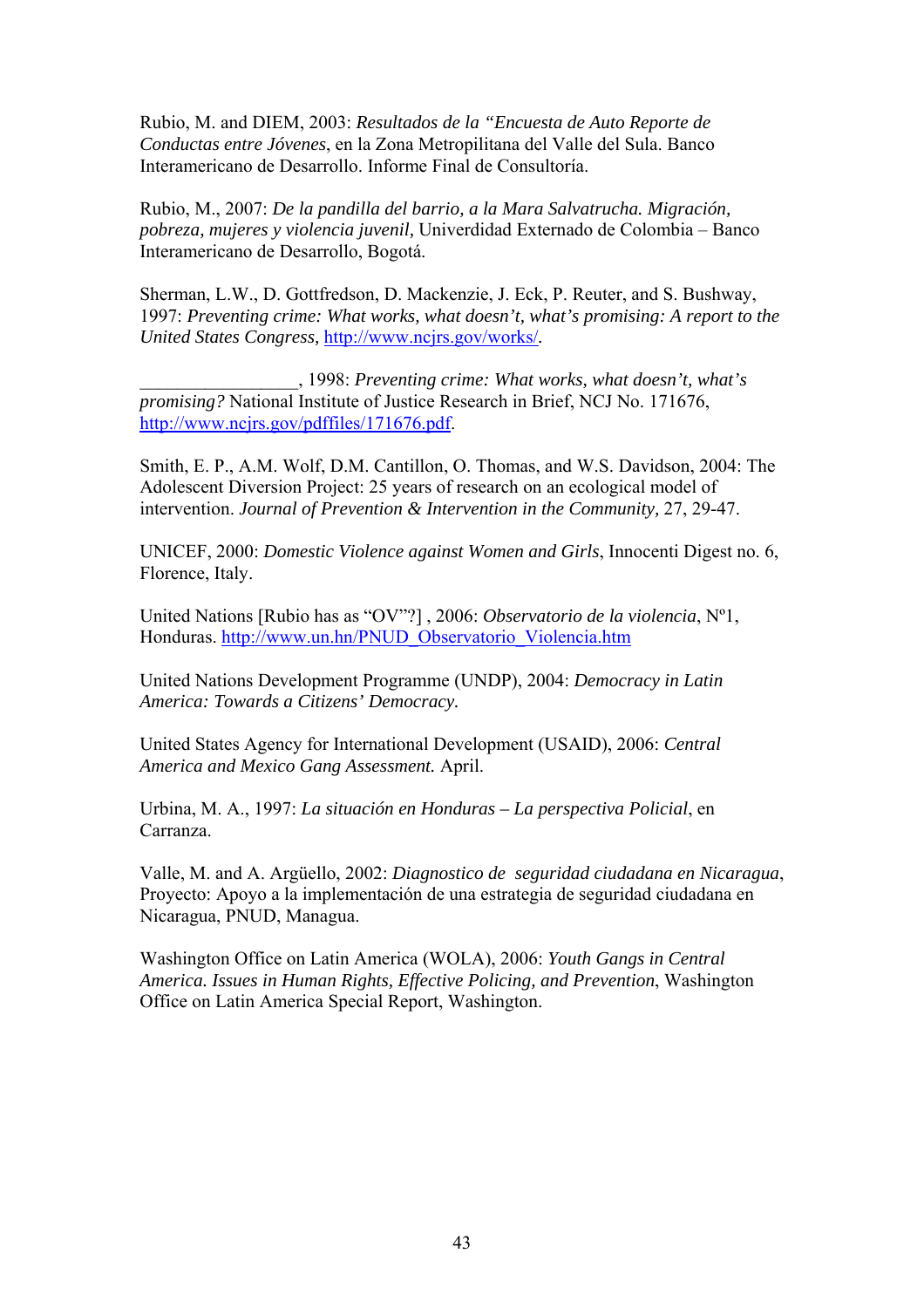## **Appendix – Conversion of U.S. Wage Rates and Value of Statistical Life Estimates**

 In this Appendix, we provide details on the assumptions used to convert the costs and benefits from the various studies by Aos and his colleagues in the U.S. to the Latin American context. This requires both converting dollars of tangible losses into an equivalent value in Latin America as well as converting the intangible losses into a DALY equivalent.

 The largest cost component of criminal justice, crime prevention and treatment programs is labor. According to the 2006 World Bank Development Indicators (Table 2.6), the average cost of a manufacturing worker in the U.S. was \$28,907 during the 1995-1999 time period, the last reported data available. Data for Latin America during the same time period ranged from a low of \$1,806 in the Dominican Republic to a high of \$14,134 in Brazil. The average for the 15 Latin American countries included in the survey was  $$4,705$ .<sup>10</sup> This is 16.2% of the cost of labor in the U.S. Thus, in our final cost-benefit estimates, we multiply all costs and all tangible benefits by 16.2%.

 The Guidelines for the solution papers recommends that authors standardize the valuation of DALYs at a range of \$1,000 and \$5,000. However, the intangible crime benefits valued by Aos and his colleagues are based on the intangible costs of crime estimated by Miller, Cohen and Wiersema (1996). While the latter are oftentimes used in benefit-cost analyses and by policy analysts, we do not need to adopt those figures here. Instead, we have used the information from Miller, Cohen and Wiersema and related studies to infer a DALY loss from crime that can then be valued based on the standard \$1,000 to \$5,000 range.

 Cohen and Miller (2003) used the same source of data on jury awards to crime victims that was used by Miller, Cohen and Wiersema (1996), to estimate the implied statistical value of a life from jury awards. They found that jury awards, on average, valued a statistical life by \$3.8 million 1995 dollars. Reducing this to account for tangible wage losses, this implies a value of the intangible losses to be \$2.8 million. Based on an approximate 50 year remaining life span for the typical crime victim, this implies a value of the intangible portion of a statistical life year of approximately \$100,000.<sup>11</sup> This is between 20 and 100 times larger than the DALY estimate recommended here. Thus, we have adjusted the intangible benefit downwards to

 $\overline{a}$ 

<sup>&</sup>lt;sup>10</sup> Countries included were: Argentina, Bolivia, Brazil, Chile, Colombia, Costa Rica, Dominican Republic, Ecuador, Guatemala, Honduras, Mexico, Panama, Paraguay, Uruguay, and Venezuela.

 $11$  We note that this \$100,000 figure is considerably less than the current estimate of the statistical value of a life year of \$300,000 as suggested by Viscusi (see e.g. Aldy and Viscusi, 2007). However, we use the \$100,000 figure because that was derived directly from the source of the data that was used to value crime victimization. We also note that the "value of a statistical life year" is not the same as the value of a DALY. However, these figures should generally be close and there is no other way to estimate a comparable figure based on the guidelines for this project. Ultimately, the DALY calculations account for a very small portion of benefits.